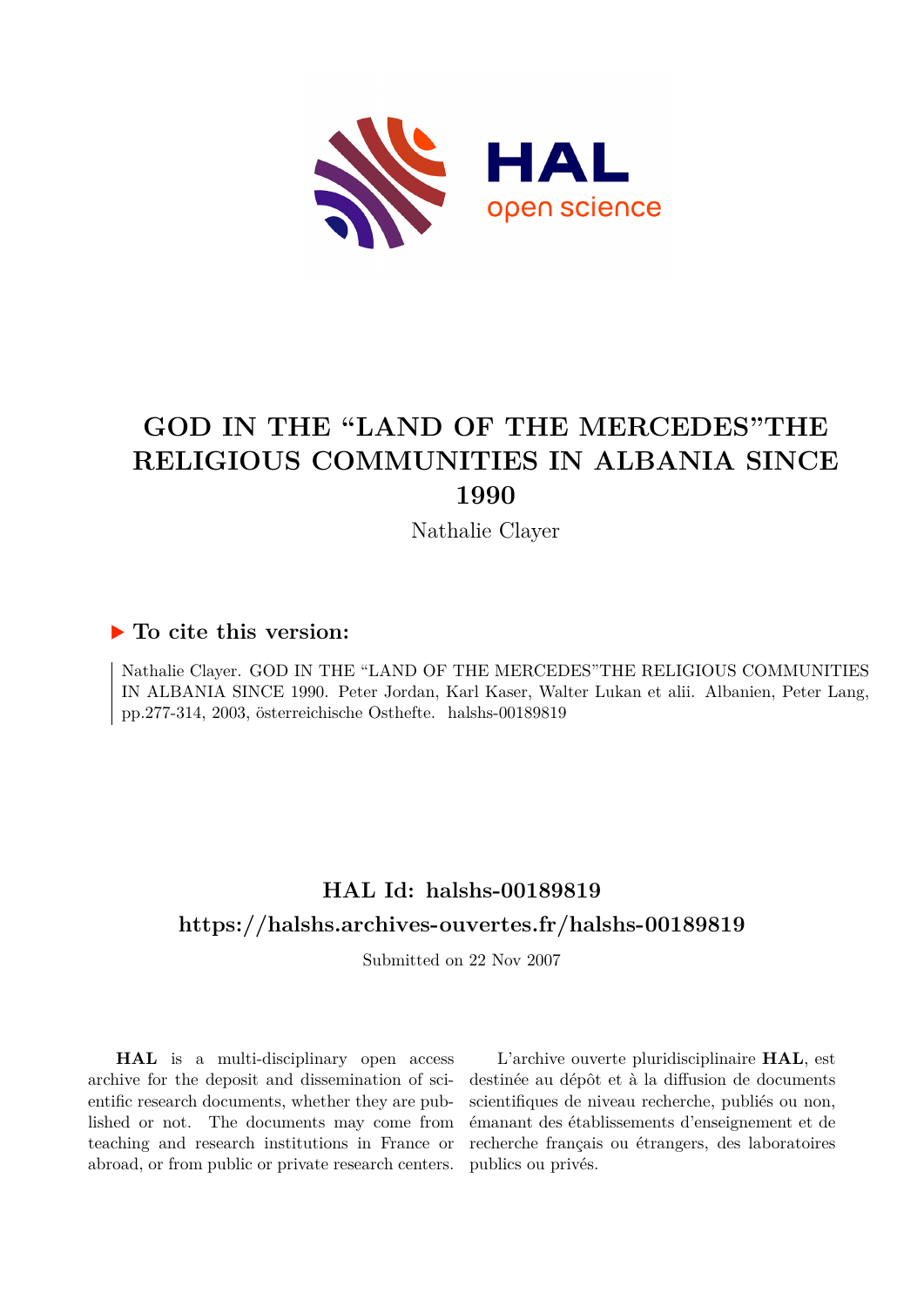#### **GOD IN THE "LAND OF THE MERCEDES" THE RELIGIOUS COMMUNITIES IN ALBANIA SINCE 1990**

**Nathalie CLAYER (C.N.R.S., Paris)**

In ten years, Albania, the "Land of the Eagles", has become the "Land of the Mercedes". The breakdown of the former socialist regime has been followed by tremendous political, social and economic transformations. The increase of the number of cars on the Albanian roads (among which the proportion of Mercedes is striking) illustrates some of these main transformations : the opening of the country, the new freedom of movement, the building of an economy partly linked with traffic networks and, for the population, the lure of gain, the call of the material well-being and of the consumer society which it had been deprived of. It is in this context that another significant socio-political change took place : the rehabilitation of religion which had been banned in 1967, during the so-called "Albanian cultural revolution". In fact, the first signs of the softening of the antireligious fight already appeared before the collapse of the regime, after Enver Hoxha"s death, and especially in 1988-19891. In 1990, the rehabilitation of religion was one of the measures taken in order to defuse the general crisis.

The revival of religions in Albania proved to be more complex than in other countries of the Eastern Block, even if some phenomena are comparable. The multi-confessionality, the twenty-three years of official atheism, and the presence of a Muslim majority make of this country a particular case in Europe. Analyses of the religious "revival" in Albania often concentrate either on the quantitative and organizational aspects (structures of the religious Communities2, number of places of worships and of clerics), or on some trends which are supposed to characterize all or part of it, such as "tolerance" or "fundamentalism". Here I

 $<sup>1</sup>$  Clerics of Albanian origin, including the famous Mother Theresa, were allowed to visit the</sup> country (see Nathalie Clayer, Islam, State and society in post-Communist Albania. In: Muslim Identity and the Balkan State, ed. Hugh Poulton and Suha Taji-Farouki (London 1997) 115-138 [see 120] and Stephan Lipsius, Der Demokratisierungsprozess in Albanien mit historischen Rückblik (=Diplomarbeit, Universität Marburg 1992) 41-43). And some former clerics were released from jail. According to Stephen R. Bowers (The Islamic factor in Albanian Policy. In: Journal Institute of Muslim Minority Affairs 5/1 (January 1984) 123-135), already in 1981-1982, a first step in the softening occurred for diplomatic reasons. For example, in late 1982, the Museum of Atheism in Shkodër was closed down (see 132).

<sup>2</sup> Here I shall use "Community" (with a capital) for the religious organizations, and "community" (without capital) for the social groups.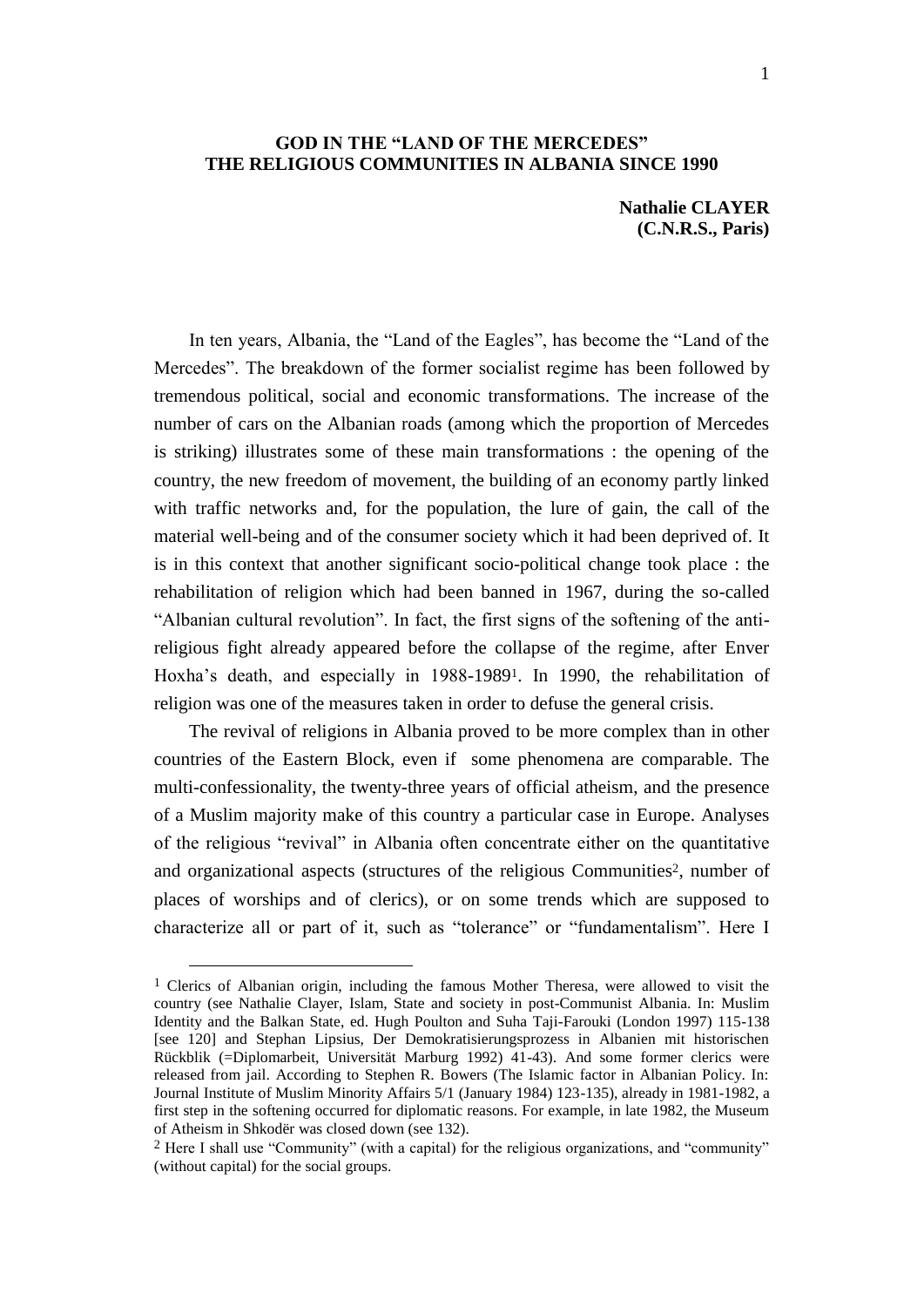propose to study the phenomenon with an emphasis on its social and political aspects. For this, I shall first give some characteristics of the religious communities in Albania until 1990. Then I shall describe the former and new principles according to which the religious scene has been generally developing in Albania since that time. Finally, I shall examine for each of the main religious groups the dynamics of development in the present socio-political context.

### **A former atheist country, with a Muslim majority, but without an official religion**

The Albanians are often depicted as a people which has a particular attitude vis-à-vis the religion : both a kind of indifference and an exceptional tolerance. In fact, as for other issues, it is not possible to speak in general terms. There have always been great disparities concerning the place of religion in the life of the different groups of Albanians, and the absence of great concern for religion may be true for some Albanians. It is particularly the case now, after years of State atheism (at least as far as the practice is concerned). On the other hand, it is also true that the phenomenon of conversion to Islam has taken particular proportions in that part of the Balkan Peninsula. However, the Mirdites, the main Catholic tribe of Northern Albania, have always been fervent defenders of Catholicism. It is also well-know, equally among the Albanians themselves, that Albanians in Macedonia in general are, even today, strongly attached to Islam. We have also testimonies from the beginning of the  $20<sup>th</sup>$  century about the "fanatism" – to use the term of that time – of city dwellers in central and northern Albania.

Thus, we can wonder why we have this image of the Albanians. The answer is in the national identity building process. There are a lot of myths concerning the religion in Albania, due to the problem of multi-denominationalism that the Albanians have to cope with. How to build an Albanian nation out of several religious communities ? Since the end of the nineteenth century, the main trend of the Albanian nationalist discourses tend to play down the importance of religious identities in comparison with the national identity. The problem arises when this kind of discourse – reinforced by the atheist propaganda of the communist period – is taken as the reality. Let us take the example of Vaso Pasha"s famous slogan "The religion of the Albanians is Albanianism". In fact, he meant that the Albanians had to recognize themselves first as Albanians and not as "Muslims", "Orthodox" or "Catholics", and was denouncing at the same time the pre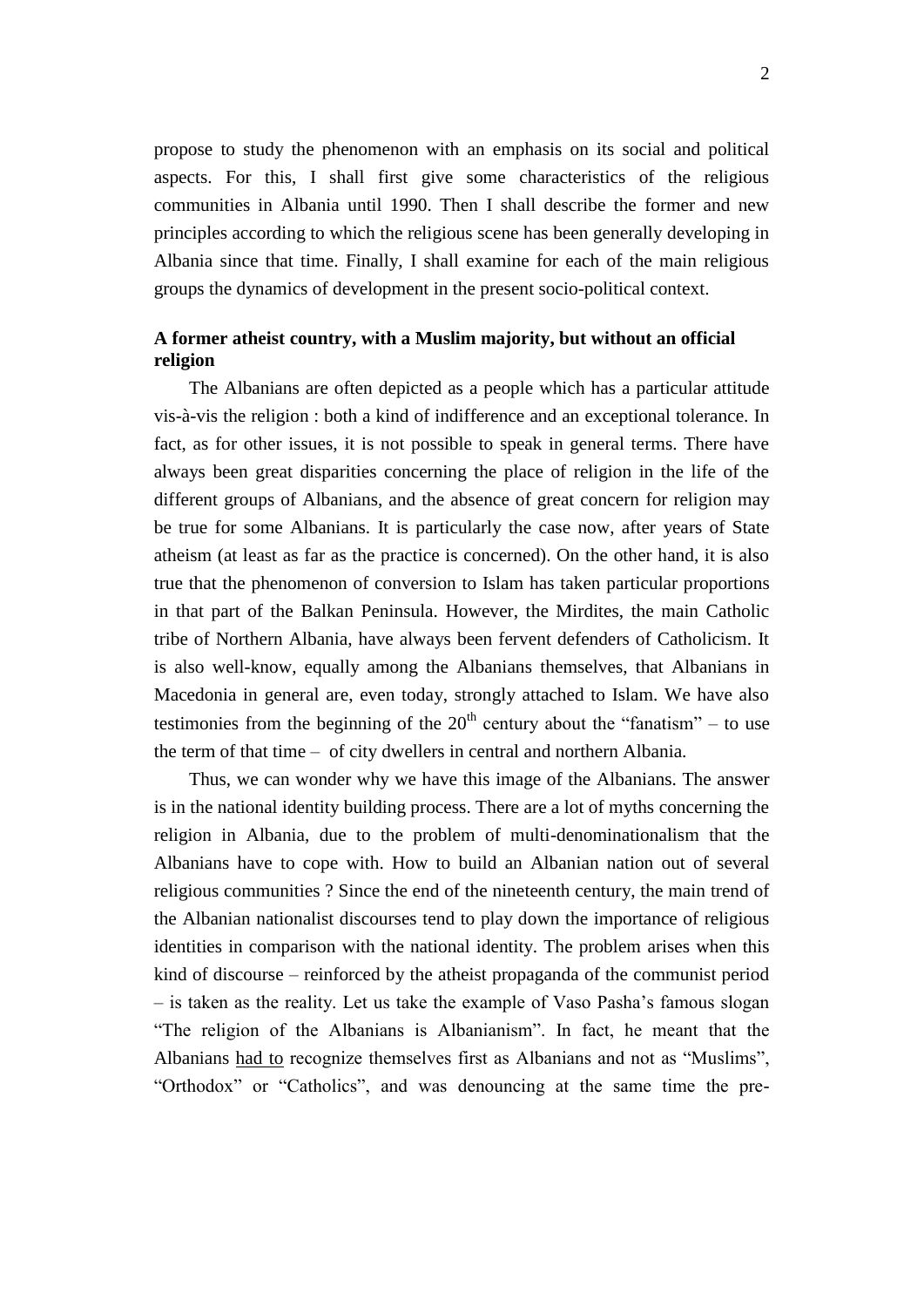eminence of the religious identities<sup>3</sup>. Indeed, religious identities as social identities have always been very strong among the Albanians. Thus, we have to be very cautious in analysing common discourses concerning religion in Albania.

Since its creation in 1913, Albania is a country with a Muslim majority. Approximately 70% of the population of the lands included within the frontiers of the new State were Muslims. Whereas these Muslims were scattered all over the country, the Catholics (around 10% of the population) were concentrated in the North-western part and the Christian Orthodox (approximately 20%) in the Southern part of the country. Among the followers of Islam quite numerous were the members of various mystical brotherhoods4. One of them, the Bektashi order of dervishes, tended to become a separate religious group from the beginning of the 1920s on, because of its strong heterodox doctrine, because of the special role it played in the development of the Albanian nationalism and because of the important number of its followers – especially in Southern and central Albania5. This religious equilibrium did not significantly change until the Second World War6, despite the hope of some Christian missionaries to reconvert the Muslim Albanians or the idea of certain intellectuals to promote Bektashism as a "bridge between Islam and Christianity"7.

Despite the large Muslim majority, Islam was not recognized as state religion, the country being declared without any official denomination. In the society, the status of Sunni Islam was even undermined. Three factors contributed to this. Firstly, the unity had to be obtained on the ethnico-national level, and not on the religious level, because of the important proportion of Christians. Secondly, the Bektashis began to form a force distinct from the Islamic

<sup>3</sup> Vaso Pasha, high Ottoman official, was a Catholic Albanian. Cf. Stavro Skendi, The Albanian National Awakening. 1878-1912 (Princeton 1967) 169-170.

<sup>4</sup> See Nathalie Clayer, L"Albanie, pays des derviches (Berlin-Wiesbaden 1990).

<sup>5</sup> Cf. Nathalie Clayer, Bektachisme et nationalisme albanais, in : Bektachiyya. Etudes sur l'ordre mystique des Bektachis et les groupes relevant de Hadji Bektach, ed. A. Popovic and G. Veinstein (Istanbul 1995) 277-308.

 $6$  The last figures are those of the Italian census conducted in 1942. At that time, among the 1 128 143 Albanian citizens there were 69,1% of Muslims, 20,6% of Orthodox and 10,3% of Catholics (Peter Bartl, Religionsgemeinschaften und Kirchen. In: Albanien, ed. Klaus-Detlev Grothusen (= Südosteuropa-Hadbuch, Bd. VII, Göttingen 1993) 587-614 (587).

 $<sup>7</sup>$  For the case of the Protestant Missionaries, see the article of C. Telford Erickson, with an</sup> evocative title : "Albania, the key to the Moslem world", the objective being the conversion of the Muslim World (The Moslem World 4 (1914) 115-119). About the call to conversion by the Vatican, see Alexandre Popovic, L"islam balkanique (Berlin-Wiesbaden 1986) 19. As for Bektachism, for example, Margaret Hasluck concluded one of her articles, saying that "In these circumstances this nonconformist Moslem sect can hardly fail to fulfil the prophecy that it will conquer Albania" (The Non-conformist Moslems of Albania. In: The Moslem World 15 (1925) 388-398).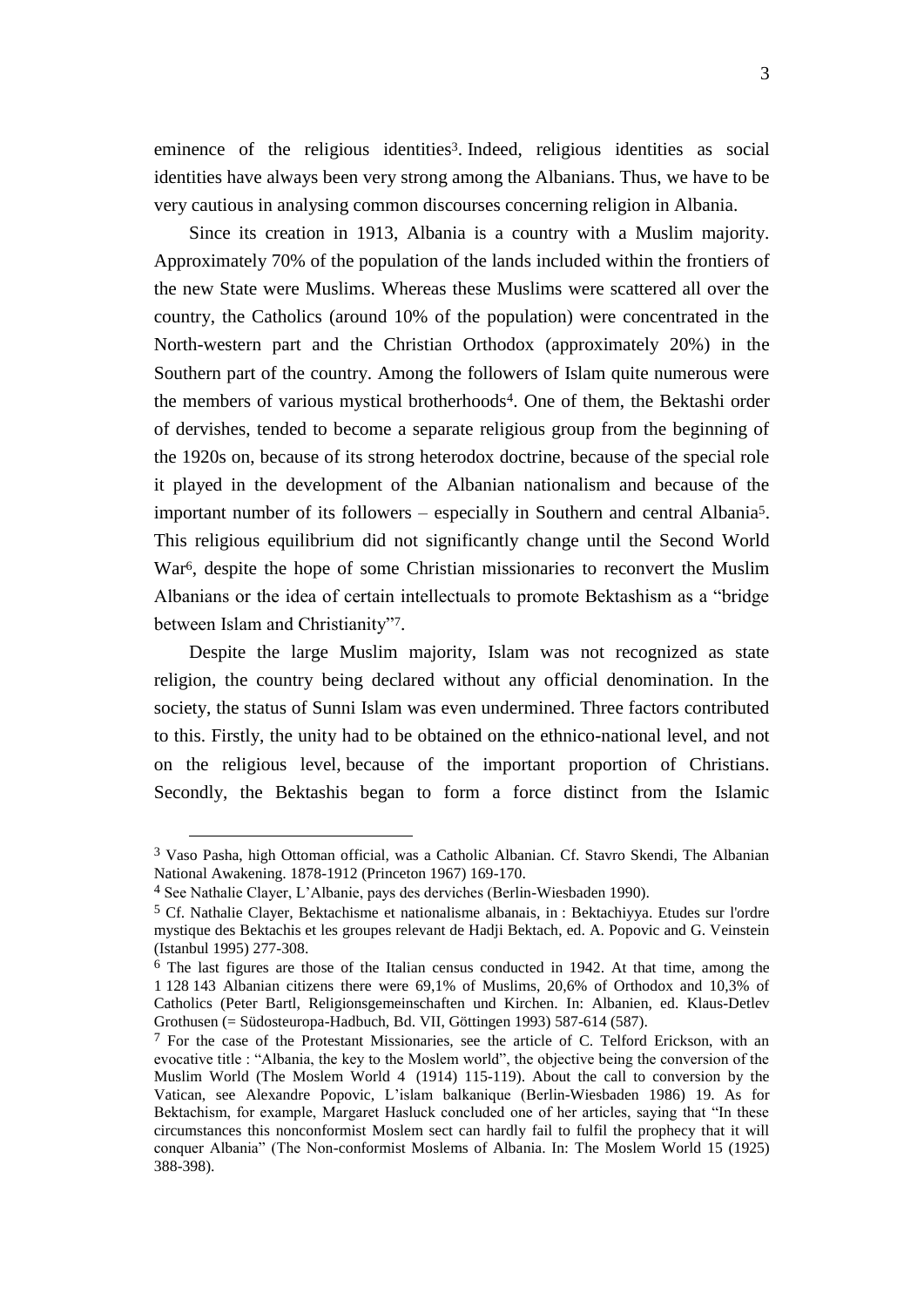community. And lastly, a secularist trend existed among the intellectuals and officials of Muslim origin who had studied in the West or in the Ottoman capital where Western ideas – notably positivism – had penetrated. In the 1930s, three intellectual trends were competing in Albania among the Muslims, concerning the issues of "modernity" and "tradition", as well as on the subject of religion : the "Elders" (*Të vjetër*), were rather "orientalists" and continued to be attached to Islam ; the "Young » (*Të rinjtë*), as "occidentalists", were advocating the rejection of religion, especially of Islam considered as a "barbarian denomination" ; and the "Neo-Albanians" (*Neoshqiptarët*), in favour of the highlighting of the Albanian essence and culture, opposed to the religious divisions, but not to religion as such, being sometimes particularly in favour of a Bektashism closely linked with Albanian nationalism8. As for the Christian intellectuals, either they were close to the « Young » or to the "Neoshqiptar", or they were for the promotion of Christianity (Catholicism or Orthodoxy, according to the case).

Politically, there was often a will to have a representation of each religious community. For example, between 1920 and 1925, the Regency Council was made up of four members : a Sunni Muslim, an Orthodox, a Catholic and a Bektashi. And during Zog's time, the members of the Parliament had to represent proportionally the confessional composition of the population. Similarly, in the composition of most of the governments, this principle was partly applied. Religion, as a social affiliation, was also a component of the relationship between the political power and the society. In order to touch the population, political authorities tried to use the religious hierarchies – which had been reorganized and "nationalized" in the cases of the Sunni Muslims, the Bektashis and the Orthodox9. And the population – for which religious, family and regional identities remained primordial, compared to a rather weak national identity – considered the political power according to their socio-religious belonging. This was particularly true for the Catholics who did not want to lose their special status and the quasi-autonomy

<sup>8</sup> See Viron Koka, Rrymat e mendimit politiko-shoqëror në Shqipëri në vitet 30 të shekullit XX [The trends of the political-social thought in Albania in the 1930s] (Tirana 1985) ; Michael Schmidt-Neke, Entstehung und Ausbau der Königsdiktatur in Albanien (1912-1939) (München 1987) 250-253 ; *Illyria* (Tirana) 28 (1935), 5 and 37 (1936) 3.

<sup>9</sup> After the transformation of the Albanian Republic into a kingdom (1928), all the religious Communities were driven to definitively organize themselves on a national level : the Islamic Community had already split off from the Caliphat which was abolished later ; the Bektashis had also become emancipated from the centre of their brotherhood in central Anatolia, which was closed down in 1925 by Atatürk ; the autocephaly of the Albanian Orthodox Church had been proclaimed in 1922, but will be recognized by the Istanbul Patriarchat only in 1937. Only the Catholics did not respect the political will, keeping close ties with the Vatican. See Alexandre Popovic, L"islam balkanique, and Roberto Morozzo della Rocca, Nazione e religione in Albania (1920-1944) (Bologna 1990).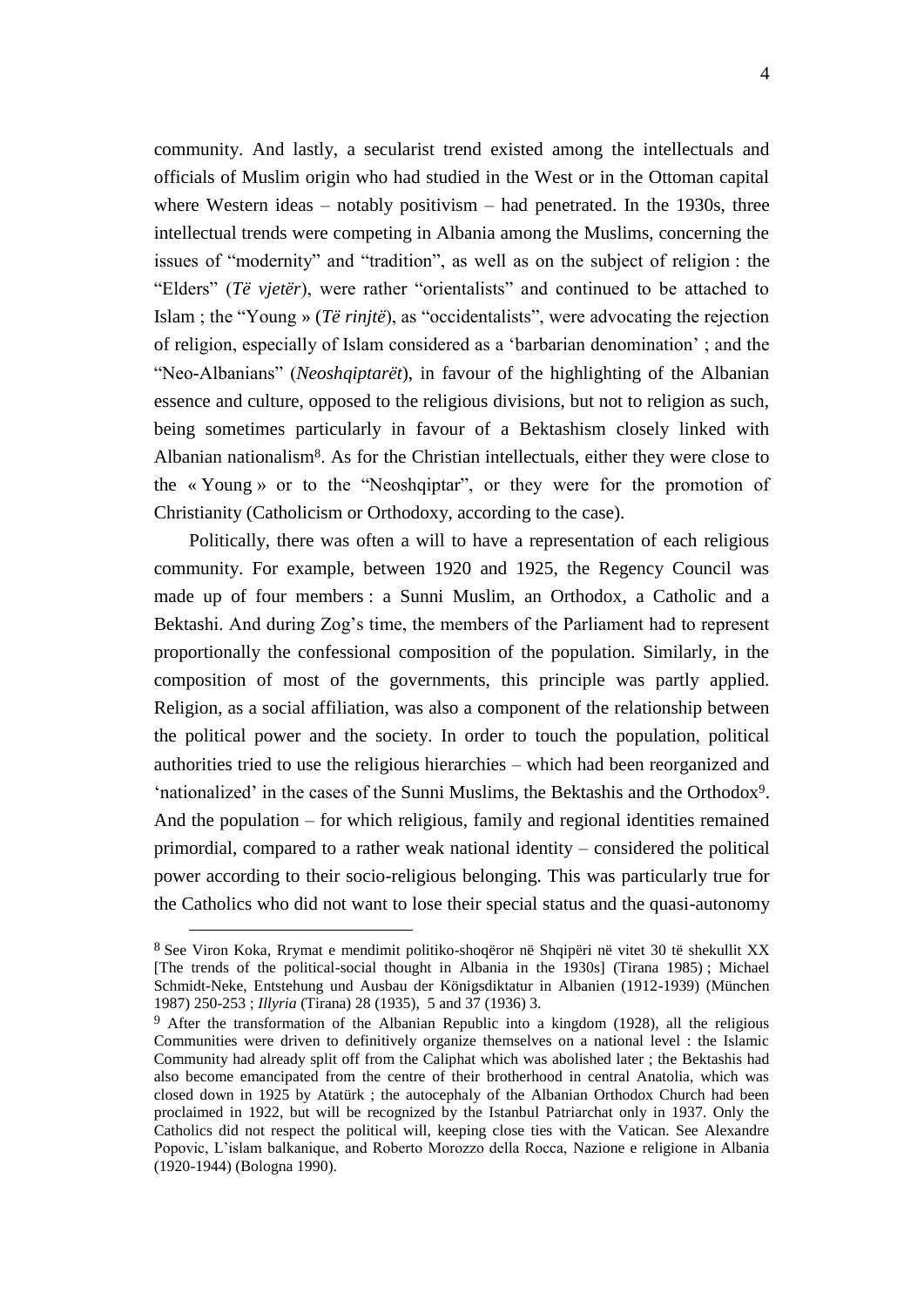they had under the Ottoman administration. The government of Tirana, against which several revolts broke out, was often considered as that of the « Turks » (i.e. of the Muslims). The secularization of the state was not well accepted also by a part of the Catholic clergy, which did not want to abandon the prerogatives the "*millet*" status was giving to them. In 1939, the majority of the Catholics welcomed the Italian occupants, their coreligionists. Finally, in 1944-1945, they opposed a strong resistance to the new Communist power10. As for the Orthodox, they generally remained outside the administration and the state apparatus, preferring other activities such as trade, and feeling as politically dominated by the Muslims<sup>11</sup>.

When the Communists came to power in 1944, a fight against religion began as in other Eastern countries : the autonomy of the religious Communities was severely hindered and numerous religious leaders were killed or imprisoned. However, it took a proportion which was unknown elsewhere when, in 1967, religion was totally banned, even in the private sphere<sup>12</sup>. At the same time, Enver Hoxha"s regime worked for the strengthening of the national identity. But, for several reasons, the system did not erase the primordial community identities, such as family, regional or religious identities. As far as religion is concerned, for example, the mixed marriages remained rather rare, except among the urban elite13. However, a change occurred in the balance of power between religious communities, numerically, as well as politically and socially.

<sup>10</sup> See Albanien. Stammesleben zwischen Tradition und Moderne, ed. Helmut Eberhart/Karl Kaser (Wien 1995) 24-25; Pietro Kuaroni, Valixhja diplomatike [The diplomatic bag] (Tirana 1993) 212; Michael Schmidt-Neke, Königsdiktatur 83-87; Morozzo della Rocca, Nazione 122 ff. ; Bernd Jürgen Fischer, King Zog and the struggle for Stability in Albania (New York 1984) 111-112.

<sup>11</sup> M. Schmidt-Neke, Königsdiktatur 81 and Anila Habibi, Politische Eliten und Klientelismus : Albanien in der Zwischenkriegszeit. In: Eliten in Südosteuropa. Rolle, Kontinuitäten, Brüche in Geschichte und Gegenwart, ed. Wolfgang Höpken und Holm Sundhaussen (München 1998) 143- 173 (see 155-156). According to Abas Ermenji (Vendi që zë Skënderbeu në historinë e Shqipërisë [The place taken by Skanderbeg in the history of Albania] (Tirana 1996<sup>2</sup>) 490-491), this feeling of being numerically and politically "dominated" by the Muslims would have been one of the reasons of their enrolment in the ranks of the Partisans.

<sup>&</sup>lt;sup>12</sup>The situation in China, where the religious activities were banned between 1957 et 1977, was very close to that in Albania (and it is not by chance : the two countries were ideologically and economically linked between 1961 and 1978). However, atheism was never officially inscribed in the Chinese Constitution. On the religious Community in Communist Albania, see Peter Bartl, Religionsgemeinschaften.

<sup>13</sup> For example, in 1980, in the district of Shkodër, only 5% of the marriages were mixed (see Stephen R. Bowers, Islamic Factor 129). These mixed marriages could be : a sign of adhesion to the Party"s line ; a sign of the emancipation from the tradition mostly in urban areas (but urbanization remained limited) ; or traditional mixed marriages respecting a certain rule (a Muslim man with an Orthodox wife) in some rural areas of South Albania,.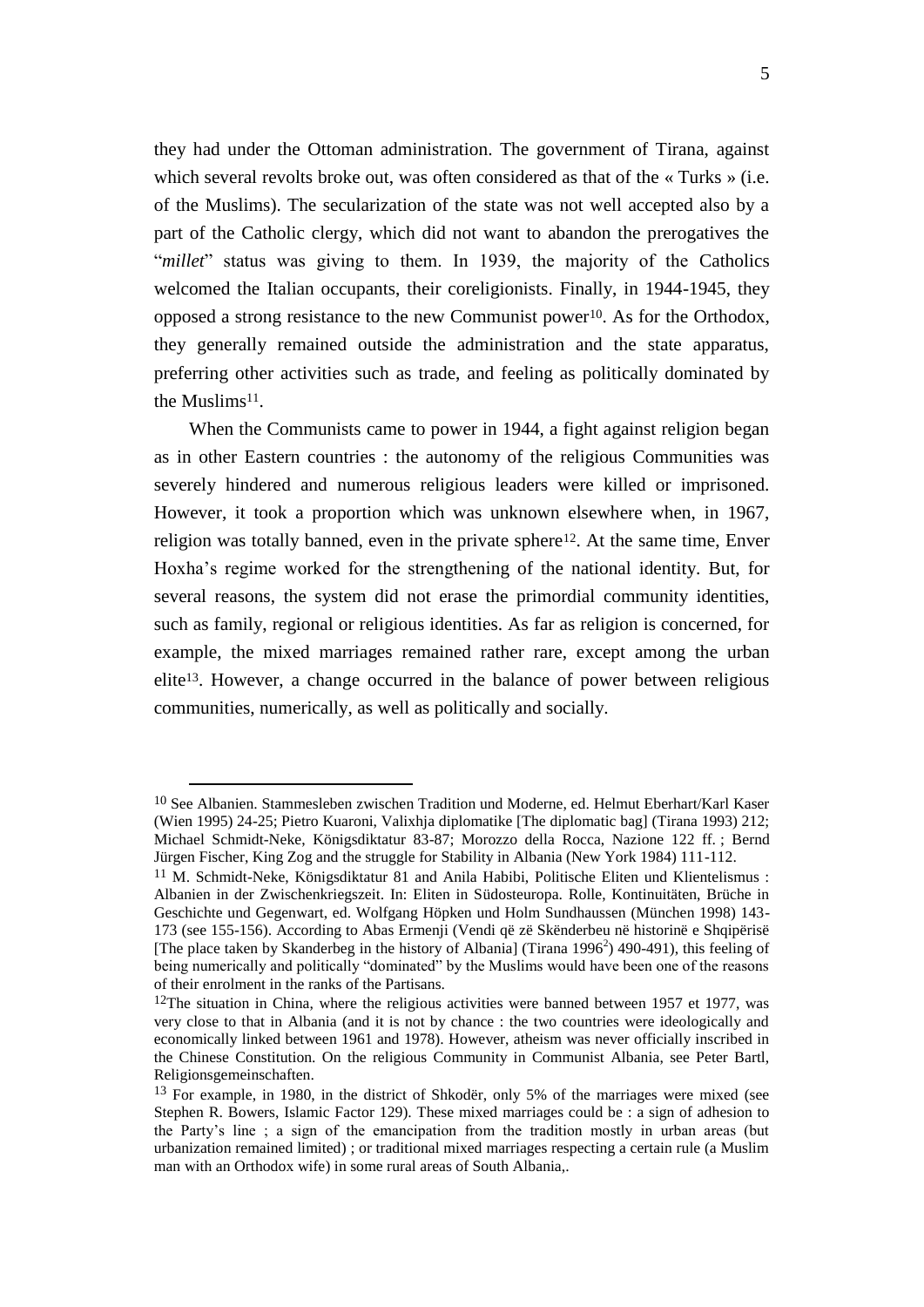The demographic transition has been only partial in Albania during the communist period. Statistics show that the Northern areas, with a Sunni Muslim and/or a Catholic population, experienced a very high population growth rates during the 1970s and 1980s. On the contrary, in the areas with an important Orthodox population, these rates were much lower<sup>14</sup>. It means that the confessional equilibrium has certainly varied in favour of Catholicism and Islam, if one only takes into considerations the original religious affiliation of the individuals. This, however remains a hypothesis, since no census including the religious denomination of the population was taken after 1942.

In other respects, the undermining of Islam and of the Muslim identity became more pronounced. With the destruction of the traditional power, the Muslims lost a great part of their political and social supremacy. Besides, the communist elite came mainly from the South of the country, predominantly Orthodox and Bektashi. Furthermore, the Marxist culture has erased the Islamic culture more than other religious cultures. In schools for example, the history and literature programs were prepared in accordance with the European Marxist model, in which no reference to the Muslim World and to its culture is made. In the daily life, the consumption of pork, strictly forbidden by the Islamic religion, was largely promoted during the five communist decades<sup>15</sup>. Independently of the local social transformations, the Italian television that the Albanians tried to watch in order to be relieved of their "iron collar", also promoted a model very far from the Islamic culture16.

On the contrary, the Christians – especially the Orthodox, as a consequence of their commitment in favour of the Partisans during WWII – became integrated into the administration and into the ranks of the elite, on an scale without

-

<sup>&</sup>lt;sup>14</sup> For example in the Catholic district of Mirdita, the growth rate of the population between 1970 and 1990 was 93%, those of Pukë (Catholic and Muslim) and Skrapar (Bektashi) were over 70%, those of Kukës and Tropojë (Muslim) were over 60%, whereas those of Gjirokastër, Korçë and Kolonjë were around 30%. See Monographie par pays. Albanie 1993 (= Statistisches Bundesamt-Eurostat, Bruxelles-Luxembourg 1994) 37.

<sup>&</sup>lt;sup>15</sup> About the positive symbolical value attached to the consumption of pork among the Muslims of Devoll (near Korçë), see Gilles de Rapper, La frontière albanaise. Famille, société et identité collective en Albanie du sud (=Thèse de doctorat en ethnologie, Université de Paris X - Nanterre, 1998, 2 vol.).

<sup>16</sup> So I do not agree with the thesis defended by Stephen R. Bowers in his paper (Islamic Factor), which stresses on the Islamic factor in Albanian policy. Informations given by the author on the perpetuation of religious practices and principles are extremely relevant, but the comparison of the different religious influences is not very pertinent. For example, the birth rate policy banning abortion could fit in with Catholic or Orthodox principles, as much as with Islamic values. And above all no reference is made to Orthodoxy in this paper.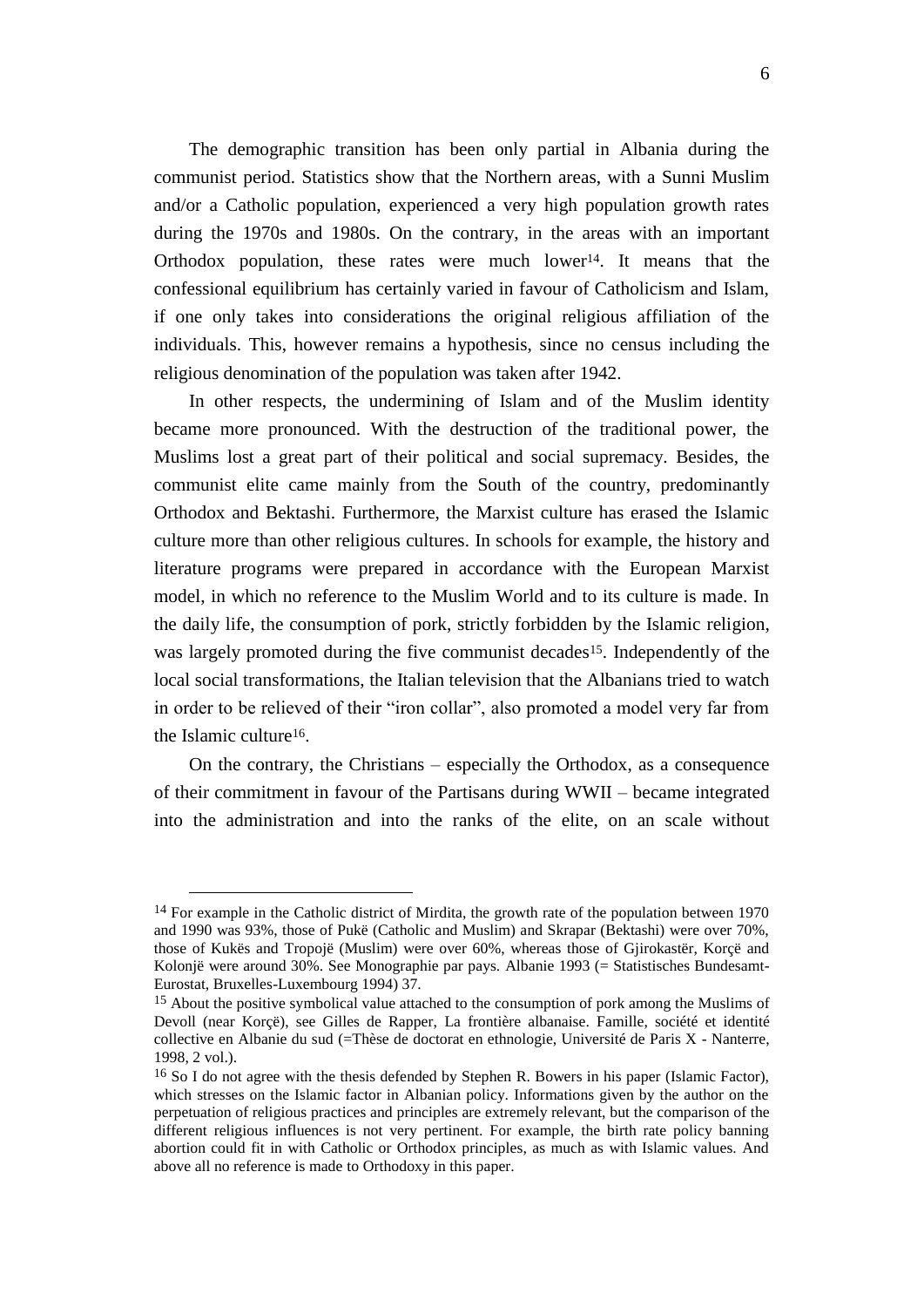precedent17. More generally, the status of Christianity seems to have become higher than that of Islam, as can be observed, for example, through the change of the rules practiced in the mixed marriages (Muslims give now their daughters to Christians)18.

#### **Former and new dynamics of the Albanian religious scene since 1990**

Important transformations occurred within the Albanian society during the Communist period, such as modernization, industrialization, development of education, "atheization" and inversion of the status for the Islam and the Christianity, as mentioned above. The collapse of the regime has introduced even more radical changes : appearance of political competition and the opening of the country (i.e. the possibility for the Albanians to go abroad, as well as the possibility for foreigners to come to Albania). It has also strengthened the idea of an "Albanian space" with the "brothers" from Kosovo and Macedonia. On the other hand, there are permanencies. For example, the predominantly rural structure of the population remained, as well as the principle of solidarity networks linking members of the same family, the same village, the same region, the same professional sector or the same religious community. There is also the memory of the older generations.

In consequence, since 1990, the new religious scene and the relationship between religious communities in Albania has been developing, following some processes which existed previously, but also in accordance with new dynamics. The result of this combination seems sometimes to be paradoxical. For example, religion in Albania appears now to be both marginal and central. There is an individualization of the faith, but religion remains an element of importance in collective representations and on the political scene. The articulations of religious identities and collective identifications are now multiple and sometimes contradictory. National affirmation is a necessity for all religious communities, as much as the assertion of an international dimension. Even the process of reconstruction of the religious scene rely on former, as well as on new elements, and on local, national and international actors who differ in their actions and motivations.

<sup>&</sup>lt;sup>17</sup> Tonin Gjuraj writes : "Another claim was that an Orthodox dimension in state composition and matters was a conspiracy which interacted with political processes which, in turn, shaped state policies. Orthodoxy dominated politics and gave the Albanian state an Orthodox profile. One can hear both Moslems and Catholics saying : "We are governed by Orthodox"". Tonon Gjuruaj, A Stale Ecumenical Model ? How Religion Might Become a Political Issue in Albania. In: East European Quarterly, XXXIV, n°1 (March 2000) 21-49 (see 40).

<sup>18</sup> See Gilles de Rapper, La frontière.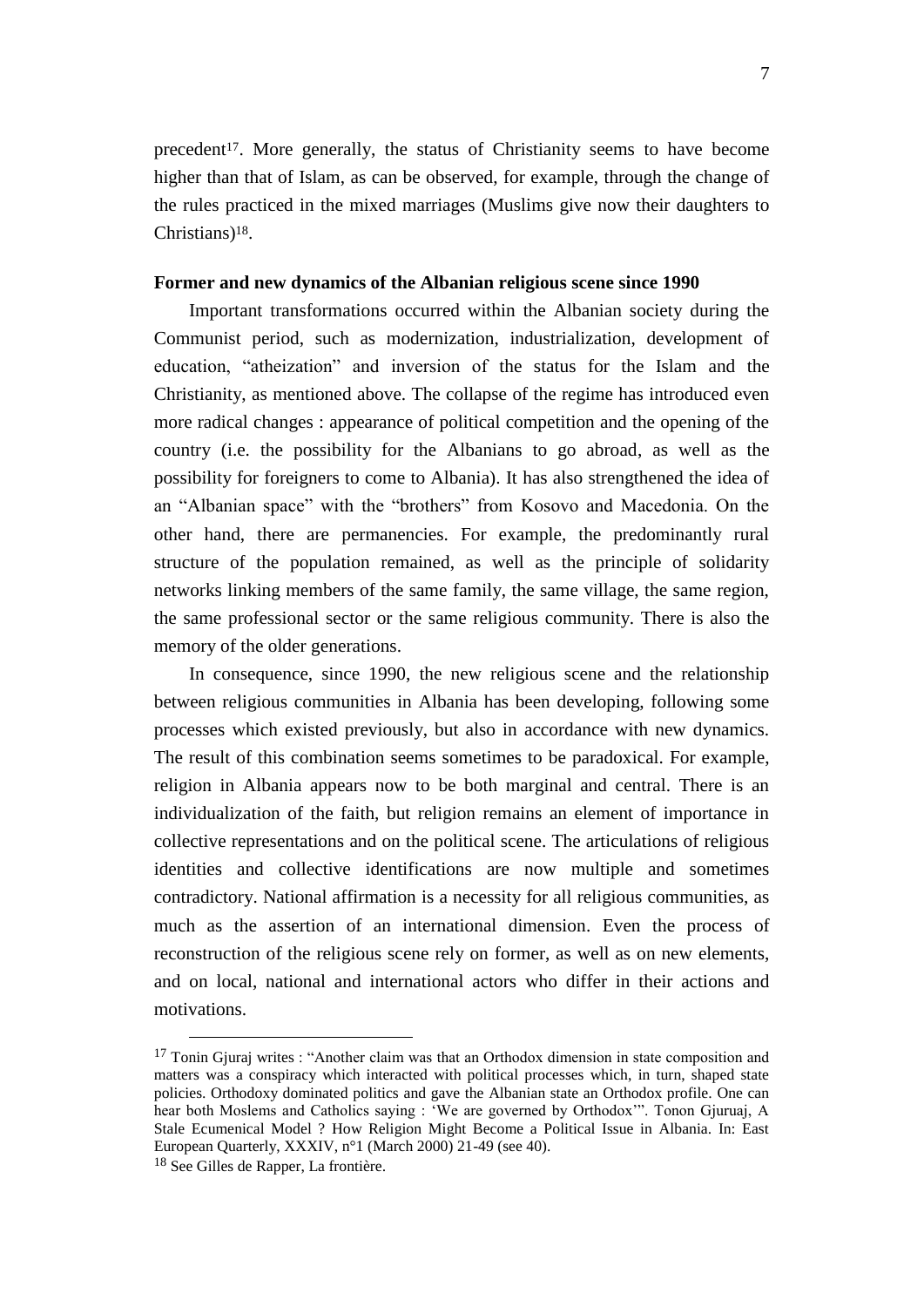#### *Marginality and centrality of religion in the Albanian society*

Religion is marginal because, as in other former communist countries, the secularization of the society is very pronounced. The elite was trained at the "Marxist school". And the younger generations, which, on account of the demographic development, constitute the majority of the population, have grown up in an atheist environment which often seems to them natural. The religious practices continue to be rather limited, although the places of worship have blossomed again all over the country19. Peter Bartl noticed that among the Catholics, for example, the numbers of baptisms and of marriages registered by the Church in 1995 were still extremely low20. Generally, the religion does not occupy a large place in the public sphere. The press, for example, do not often open their columns to religious subjects as such. And religious literature is hard to find in common kiosks and bookshops. Above all, most people are first motivated by the necessity to survive or by the wish for enrichment. Young girls and boys prefer to talk about music and sport.

However, in some respects, religion is not so marginal in the "Land of the Mercedes", and it can even be central or, at least, closely linked with central issues. The restoration of religious freedom in 1990 was one of the most significant reforms the former political power granted at that time. With the opening of the country, the Albanian scene was filled with crowds of missionaries of all kinds – Christians, Muslims, Bahais, Scientologists, etc., to such an extent that, for most of the Albanians, a foreigner present in Albania is either a journalist or a missionary. Religious symbols began to spread in the private sphere. Icons have been hanged up in houses, Korans have been placed on shelves, crosses have been put on, in order to affirm an identity and/or to be under divine protection. Some religious practices with a social dimension are current again, more than the frequenting of places of worship21. Generally, religious feasts are celebrated as social and family events.

<sup>&</sup>lt;sup>19</sup> According to a survey made by the University of Tirana, 33% of the persons of the sample very rarely go to a place of worship, 30,5% at least once a year, 23,9% at least once a month, 9% once a week, and 3,1% more than once a week (Gjergj Sinani, Fenomeni fetar në Shqipëri [The religious phenomenon in Albania]. In: Shqipëria në tranzicion dhe vlerat [Albania in transition and the values] (Departamenti i Filozofi-sociologisë, Universiteti i Tiranës, Tiranë 1999) 67-108 (see 80). 20 Peter Bartl, Albanien. In: Kirche und Katholizismus seit 1945, ed. Erwin Gatz, Bd. 2, Ostmittel-

<sup>,</sup> Ost- und Südosteuropa (Paderborn 1999) 29-40 (cf. 38-39).

<sup>21</sup> It is the case of the *mevlud* for the Muslims, a reunion which usually takes place in mosques, *tekke* (dervish lodges), but also in private houses, at various social occasions, including retirements. Relatives or friends (sometimes, only the women) gather and hear the recitation of the religious hymn in honour of the Prophet.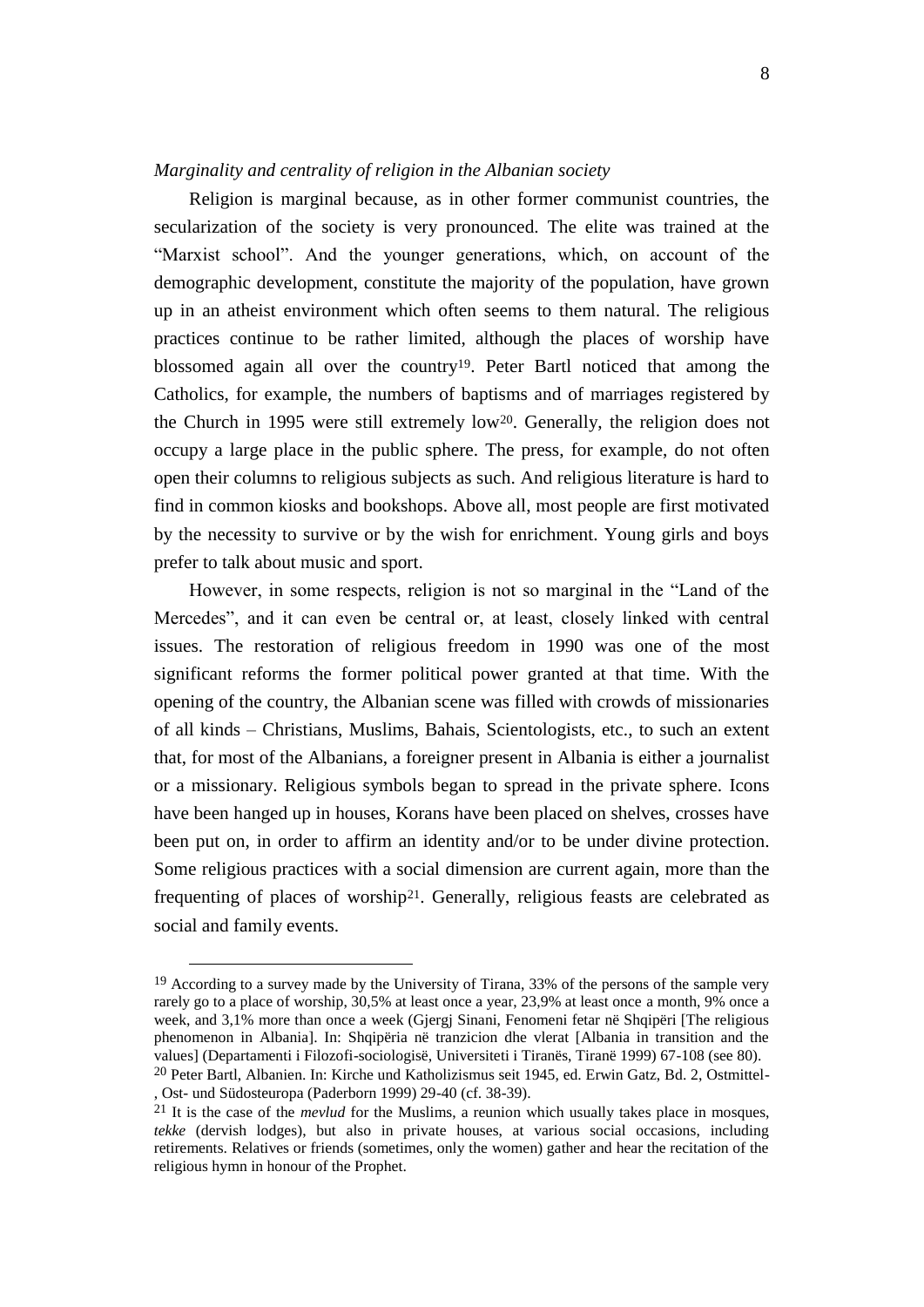As a value, religion seems to be important for the Albanians, and the proportion of atheists is not so important<sup>22</sup>. However, it is above all on the social, identity and political levels that religion shows its importance. As I already mentioned collective identities based on religion remained strong (like family and regional identities) and the society is partly structured according to denominational affiliations23. At least, the religious origin of each is known by every body. The consequence is that, although there is among the youngest a clear individualization of the faith and although different trends of conversion exist making the frontiers between non stable religious groups, religion often appears in the way of behaving of individuals and, even more, in discourses which reveals the socio-political developments. Thus, for example, conversions to Christianity are often a means to express an adhesion to the Western world, as we shall see. The reaffirmation of a Muslim identity is often more a demand for a revaluation of a socio-political status, than a religious affirmation *per se*. On the other hand, the rejection of Islam is reinforced by the social opposition between the city dwellers and the villagers and mountaineers who are immigrating *en masse* to the cities.

On the official political level, the secularist policy has been renewed. Already in 1991, the "Law on the most important constitutional rules" stated in its article 7 that « The Republic of Albania is a secular State. The State respects the freedom of religion and creates the conditions for its exercising  $\frac{1}{2}$ . The Constitution, finally adopted in 1998, states :

"Article 10 : 1. In the Republic of Albania there is no official religion. 2. The state is neutral in questions of belief and conscience, and also, it guarantees the freedom in their expression in public life. 3. The state recognizes the equality of religious communities. 4. The state and the religious communities mutually respect the independence of one another and work together for the good of each of them and for all. 5. Relations between the state and religious communities are regulated on the basis of agreements entered into between their representatives and the Council of Ministers. These agreements are ratified by the Assembly. 6. Religious communities are juridical persons. They have independence in the

<sup>22</sup> The survey mentioned in footnote number 19 (Gjergj Sinani, Fenomeni fetar, 75 and 88) shows that for more than 70% of the persons composing the sample, religion is very important or quite important, and that 90% of them believe in God. Another survey shows that, among peasants, religion is considered as the value the most important, after the family, the work, the friends, and before leisure and politics (Artan Fuga, Identités périphériques en Albanie (Paris 2000) 210-211).

<sup>&</sup>lt;sup>23</sup> As it can be observed in the matters of matrimonial alliances. Furthermore, according to a survey conducted in 1996 in different regions of the country, around 10% of the persons questioned would prefer to work under a chief belonging to their own religious group (see Artan Fuga, Zyhdi Dervishi and Rasim Gjoka, Toleranca dhe zhvillimet demokratike në shoqërinë shqiptare (në dritën e të dhënave të një anketimi) [The tolerance and the democratic developments in the Albanian Society (in the light of informations from a survey)], Pajtimi II/1 (Janar-Mars 1997) 7-22).

<sup>24</sup> See Peter Bartl, Albanien, 36-37.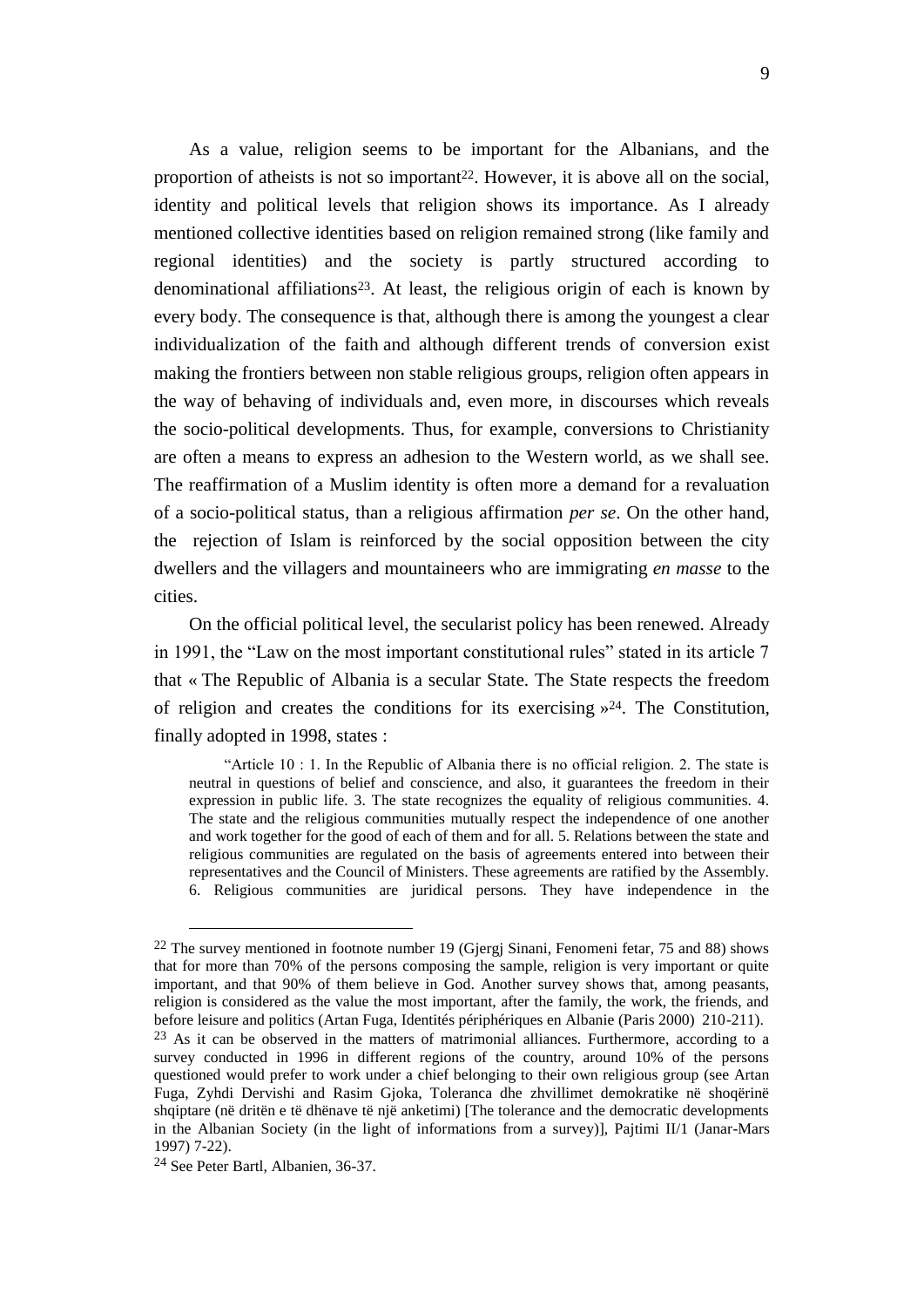administration of their properties according to their principles, rules and canons, to the extent that interests of third parties are not infringed".

Besides, the religion was ignored in the census conducted in the spring of 2001, in spite of a harsh and decade long debate on this subject. It is not really easy to see who is for and who is against the inclusion of religion in the census. Some "defenders of Islam", such as Abdi Baleta (the leader of the right-wing Party of the National Recovery), are opponents and accuse those in favour of the census of wanting to "desislamize", and to "atheisize" or "christianize" Albania25. The organization "*Omonia*" defending the right of the Greek minority, was against a census which let aside religion and nationality, arguing that it was a negation of the existence of the minority. Small religious groups, like Protestants, which experienced a certain development, seem to have also been in favour of the counting. In fact, the discourses left aside, the absence of information on the actual percentages allows each religious group to overestimate its own numerical importance. The Orthodox Community, for example, asserts in its Calendar that one fourth of the Albanian population is Orthodox26. The Catholics claim to be at least 15%27. The Muslims often present the rates of 80% or 85% in Albania, and even give 90% for the Muslims in the totality of the "Albanian space"28. And "non traditional" religious groups are doing the same.

Despite this displayed secularism, religious belonging is sometimes taken into account in the political life, as in the past. For example, during Berisha"s presidency, there was an implicit representation of the three main religions in the distribution of the highest posts in the state hierarchy. Berisha himself was of Muslim origin, the Prime Minister, Aleksandër Meksi, was of Orthodox origin

<sup>25</sup> Abdi Baleta, Shqipëria as ishull, as depo e municionit islamik, por kopësht i harmonisë fetare [Albania, neither island, nor Islamic ammunition dump, but garden of religious harmony], *Drita Islame*, 6(67) (April 1995) 4.

<sup>26</sup> Kalendari Orthodhoks. Orthodox Calendar, 2001. This figure is probably too high. The demographic trend has probably made the percentage of the Orthodox drop, but there are now conversions to Orthodoxy, especially among migrants in Greece.

 $27$  Peter Bartl, Albanien, 38. The author rightly asserts that the attraction of Muslims and Orthodox for the Catholics Church is not so important to explain the change from 10,3% to 15% of the population, but he does not take into account the important demographic growth in Catholic districts.

<sup>28</sup> See for example Drita e dijës (Shkodra), 25 (Maj 2001) 4. In his book on Islam in Albania, Ali M. Basha, the present President of the General Council of the Islamic Community, gives figures for each district (and for each of them, figures concerning the city and the countryside) which were collected by the local authorities with the help of the muftis at the beginning of the 1990s. The results give the percentage of approximately 77% of Muslims in the country (73,6% in cities and 78,9% in the countryside). See Ali M. Basha, Islami në Shqipëri gjatë shekujve [Islam in Albania with the passing centuries] (Tiranë 2001) 214-216.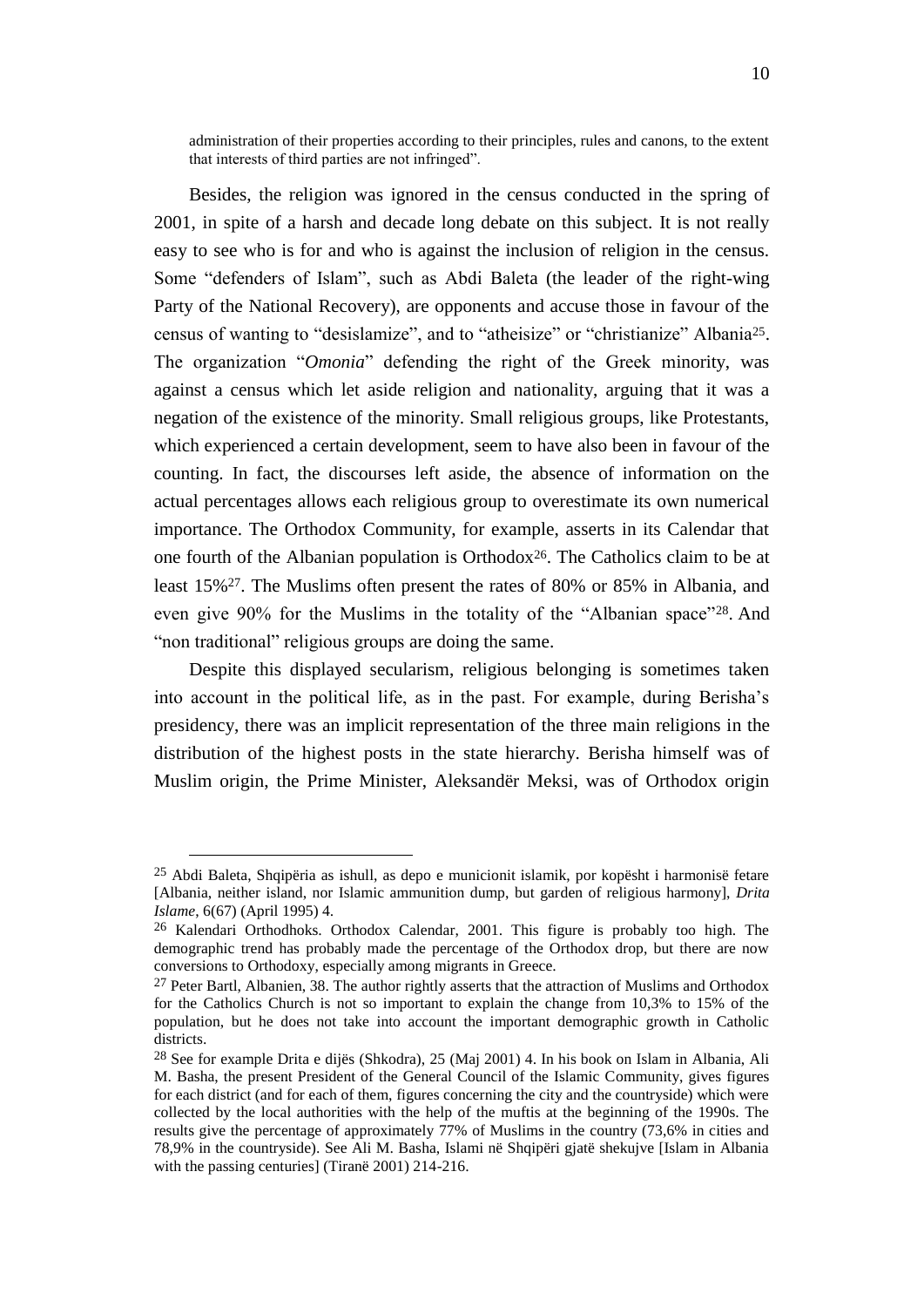and the President of the Parliament, Pjetër Arbnori, was of Catholic origin29. In the State Committee for the Cults, which replaced the former State Secretary of Religion in 1999, the different religions are represented through the origin of its members, although each of them is officially responsible for a sector and not for "his" religious community as its was the case in the former State Secretary. This trend clearly corresponds to a former dynamic, the "traditional religions" being taken into account only in such distributions. According to the same logic, "traditional religions" *de facto* enjoy a special status. In June 2001, the Albanian authorities unofficially recognized four "Communities" (Muslims, Bektashis, Orthodox and Catholics30), and around 60 "Associations" [*shoqatë*] (among whom 12 were Islamic "Associations" and around 50 "Christians" Associations"31). *De jure*, the Communities, as well as the Associations, are officially recognized as religious, charity or charity-religious associations before the Court of Tirana.

More generally religion is used in the political game and the politics is not beyond being instrumentalized by religious leaders. The reading of the newspapers shows that, although there is generally no place for religion as such, the question of religious belonging is quite often associated with political matters. Also some religious periodicals sometimes are not hesitant about tackling political issues32. However, as we shall see more in detail, it would be a mistake to consider each religious community as politically homogeneous. In order to go further into details, let us first examine the three-dimensional mechanisms according to which the religious scene develops, in this very special case of a post-atheist period.

#### *Local, national and transnational dynamics*

<u>.</u>

In the evolution of the religious scene there is a triple dynamics : firstly from below (from the people), secondly from above (from religious and/or political authorities), and thirdly impulses from abroad (foreign missionaries, religious

<sup>29</sup> The representation of Bektashism was not so clear, because of the intention of the political authorities at that time of not weakening the Muslim community, as I shall explained below.

<sup>&</sup>lt;sup>30</sup> There were only a few Protestants in Albania before the Second World War, and Protestantism is not considered as a "traditional Community", as we shall see later. There was also a small Jewish community, notably in Vlorë. However, except a few individuals, they all left Albania for Israel in 1991.

<sup>31</sup> Bahais are generally included among the « Christian Associations ». As for scientology, it has been banned from the country.

 $32$  See for example Artan Fuga, Ikja nga kompleksi i Rozafës [The escapes from the complex of Rozafa] (Pejë 2001) 160-168.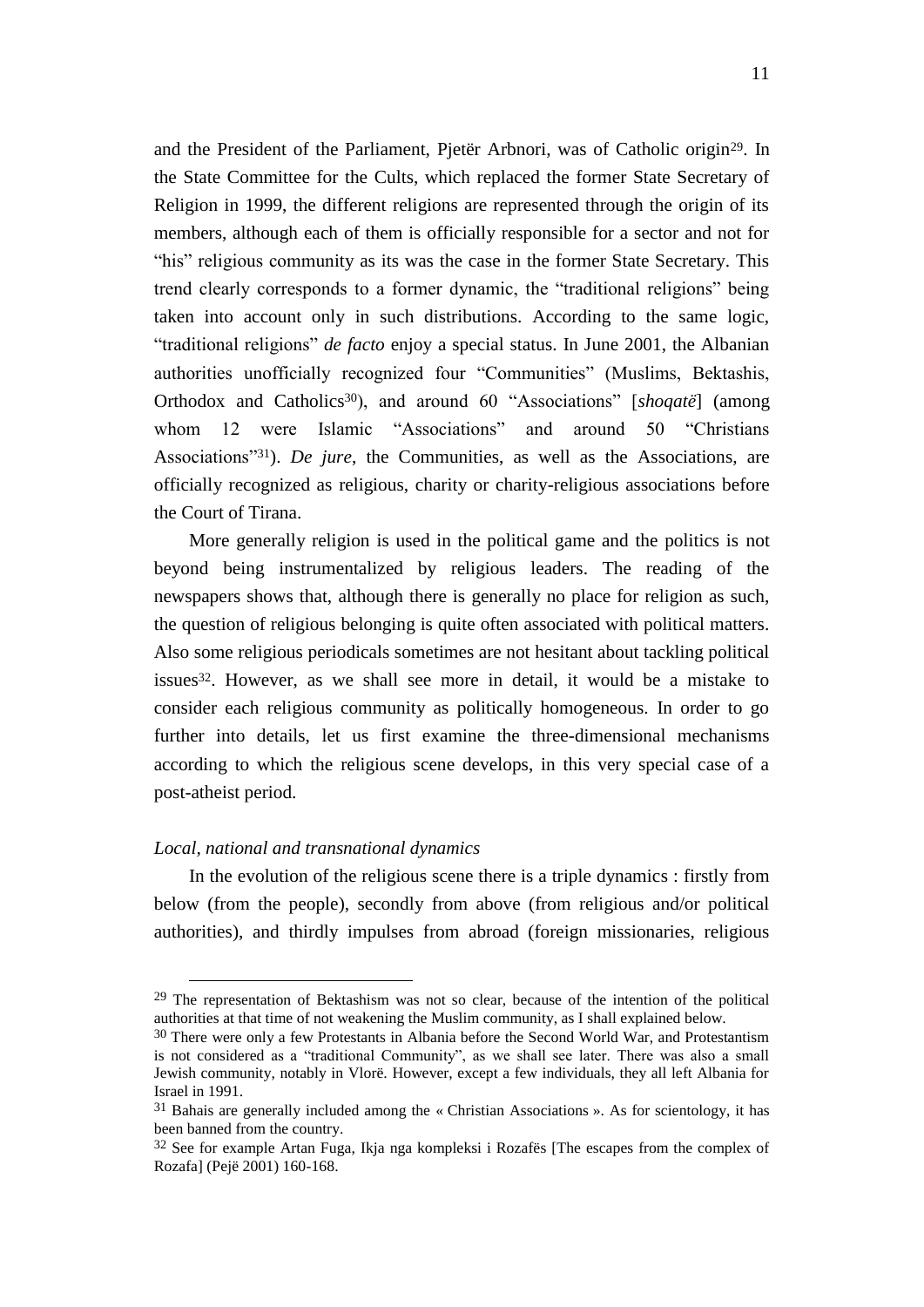networks and Communities). The "revival" is the result of a complex combination of these different dynamics. For example, the local actors use the help of external actors and adapt to their need the offer of the foreigners who have their own motivations, while the authorities try to use or to control the impulses from below. The local dynamics seems generally to be very strong. The former "maps" of the Albanian Islam, the Albanian Orthodoxy and the Albanian Catholicism reappeared very quickly with their contrasts in a broad framework, although it is not exactly the same forms of Islam, Orthodoxy and Catholicism as in the past that develop, and although there are now conversions and new religious groups. Compared to the local dynamic from above, the local dynamic from below seems to have been stronger at the beginning, perhaps due to the impulses which first came from the province, and not from the elites of the capital moulded in the atheist spirit of the communist era.

The dynamic from below corresponds to a search for liberty<sup>33</sup>, values, sainthood and protection, as well as a search for identity affirmation. For some families or individuals, there is also the wish to revive a tradition and/or to recover a past social prestige34. At the end of 1990-beginning of 1991, some people have formed informal initiator groups in order to make the religious life start again. This was first a provincial phenomenon. In Shkodër, the first Catholic mass and the first prayer in a mosque were celebrated in November 1990. One of the first Orthodox masses was celebrated in the village of Derviçan, near Gjirokastër on the  $16<sup>th</sup>$  of December 1990. The first Orthodox initiator committee firmly established was that of Korçë<sup>35</sup>. Everywhere in the country (especially in the countryside), the *türbe* (saints" mausoleums) were rebuilt in a short laps of time. For example, the *türbe* of a local Baba, next to the *tekke* of Melan, not far from the Greek border, was rebuilt between January and April 199136. In the same manner, in Kruja, a Bektashi stronghold in Northern Albania, almost all of the *türbe* were rebuilt by the local population in 1991, notably the famous sanctuary of Sari Saltik, at the top of the mountain overlooking the town37. The dynamic

<sup>&</sup>lt;sup>33</sup> Especially at the beginning, the freedom of religion was certainly a symbol of the newly acquired liberty.

<sup>&</sup>lt;sup>34</sup> Many students registered in religious schools come from families which have had in the past at least one member trained for a religious profession (priest, imam, shaykh, etc.).

<sup>35</sup> Dhimitër Beduli, ed. Kristofor Beduli (= Botim i Kishës Orthodokse Autoqefale të Shqipërisë, Tiranë 1999) 64-65, 69-71.

<sup>36</sup> See Frances Trix, The resurfacing of Islam in Albania. In: East European Quarterly, XXVIII/4 (January 1995) 533-549 (see 542-543).

<sup>&</sup>lt;sup>37</sup> See Dervish Hysni Shehu, Shenjtore të Ehli-bejtit [The saints of the People of the House] (Tiranë 1999) and Nathalie Clayer, Les hauts lieux du bektachisme albanais. In : Lieux d"islam.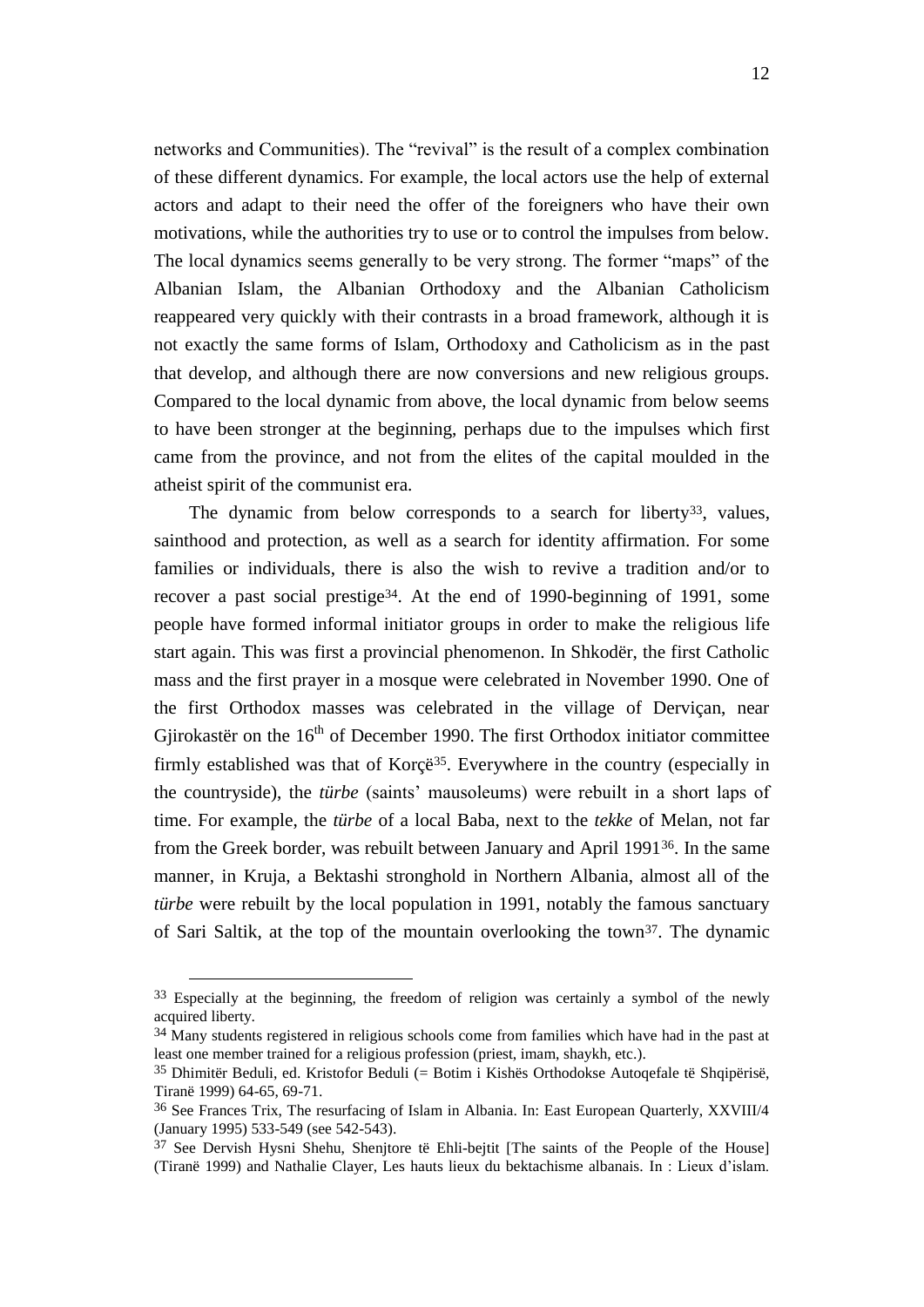from below generally corresponds to actions of the local community and families, but it is more and more the result of individual moves. Indeed the choices, especially in the case of the young city-dwellers and of the emigrants, are more and more personal. This dynamic has been continuing, but it is confronted to other dynamics, from above and from abroad.

Relatively quickly, groups emerged ; they formed the first religious authorities recognized by the political power. Despite the strength of the provincial dynamic, the leading groups of the new hierarchy were formed in the capital38. They tried to organize and to control the religious activities. All of the Communities had to face the same problems : to organize themselves ; to train new clerics ; to rebuild places of worship ; to obtain or to edit religious literature. Lacking funds and enough clerics, they naturally used the help of external actors who arrived very quickly. They also sent abroad students, and they opened seminaries and schools in Albania. Then, the religious Communities began to function on a very similar model, conducting a quadruple mission : religious, educational, humanitarian and sometimes also economical. The population segments aimed at are the youth (the majority of the population), the intellectuals and the poor. So, the main Communities have set up organizations for the Youth, for Women and for Intellectuals, summer camps for young boys and girls, health institutions like the Annunciation Orthodox Diagnostic Centre in Tirana, orphanages, dispensaries, clinics, etc. ; they have opened seminaries, schools and courses, and publish journals and books, and they also conduct small economical projects39. The main difference between the principal Communities lies in the articulation between on one hand their structure and activities and on the other the actions of the external actors who are helping them.

Being aware of the political changes, different kinds of foreign actors began to come to Albania and got involved in the religious "revival" process. Albanians from abroad, be they from the Diaspora (U.S.A., Europe, etc.) or from the

Cultes et cultures de l"Afrique à Java, ed. Mohammad Ali Amir-Moezzi (=Autrement, Collection Monde HS 91/92, Paris 1996) 168-183.

<sup>38</sup> The Islamic Community was first formed in Shkodër, but Hafiz Sabri Koçi, its head, was convinced of the advantages of settling in Tirana (see Faik Luli and Islam Dizdari, Një jetë në shërbim të fesë [A life in the service of religion] (Tiranë 1996) 64-77). It is only in June 1991 that a circular was sent to all the Church Councils specifying that Tirana will remain the centre of the Albania Autocephalous Orthodox Church (see Dhimitër Beduli, 75).

<sup>&</sup>lt;sup>39</sup> About the Orthodox Community for example, see Kalendari Orthodoks 2001 and Ngjallja 7(106) (July 2001) 6-7. As for the action of the Catholic Church, see Le ali della farfalla. Progetti di sviluppo nel Paese delle Aquile [Les ailes du papillon. Projets de développement au pays des Aigles] (= Caritas Albania, Bari 1995). For the smaller missionary groups (Christians or Muslims), English and computer courses are a must.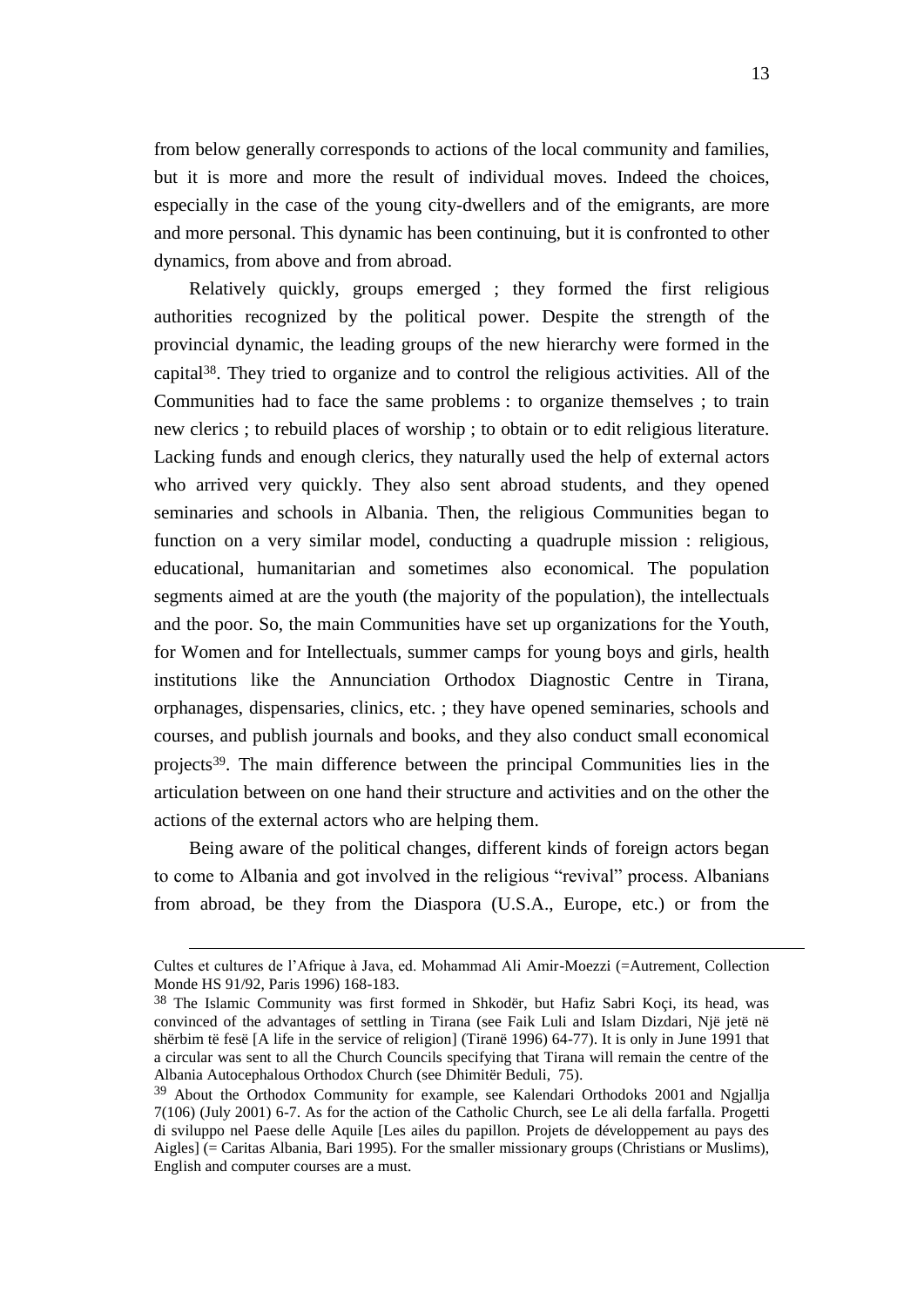neighbouring countries (Montenegro, Kosovo, Macedonia or Greece), came to Albania in order to assist their "brothers". Missionaries and members of transnational networks also arrived and relations with other religious Communities abroad were struck up. In this way, all the communities became again part of a broader external religious scene, and in Albania a new local scene was set also with new religious communities. The lack of material resources of the local actors and the freedom of action gave to these external actors an important weight, even for the "traditional" Communities. For example, at the beginning of the 1990s, 90% of the budget of the Islamic Community came from foreign sources40. The same phenomenon is to be observed for the Orthodox Community whose activities are mostly financed by donators from abroad, who have connections with the Greek Archbishop Anastas Janullatos sent by the Patriarchate of Istanbul. All the *medrese* (college with a complementary religious program) are managed by foreign Islamic groups<sup>41</sup>. In 1995, only 14% of the Catholic clerics working in the country were Albanians from Albania<sup>42</sup>.

All the groups and individuals involved have their own aims and strategies, which sometimes concern not only Albania. They generally keep a certain autonomy, just as the local actors<sup>43</sup>. It means that there are collaborations, synergy, but also competitions between networks and individuals.

For the Orthodox Church, it seems that the official hierarchy tried to centralize most of the help from abroad and to monopolize the activities on the field, despite the fact that, at the beginning, several groups had competed to give their own impulse : the Albanian Orthodox from USA, with the priest Artur Liolin, who proposed the furniture of religious literature and a help to structure the Church ; the Italo-Albanians – Catholics of Greek rite –, who were accompanied by Jesuits, and thus were perhaps too close to the Catholic

<sup>40</sup> See Nathalie Clayer, Islam, state, 121-122.

<sup>41</sup> Among the seven *medrese* which could continue to function after 1996, that of Tiranë is sponsored by an organization from Qatar, that of Shkodër is helped by the Islamic Relief of Birmingham, that of Durrës by Kuwaitis, those of Berat and Gjirokastër are managed by the Vaqf al Islami, which is based in Holland, and those of Kavajë and Cerrik have been set up by the Turkish Fethullahcis.

 $42$  Le ali della farfalla, 10. The great majority (198 on 380) of the clerics came from Italy, an important group (50) were Albanians from Kosovo, 21 came from India (probably the sisters of the congregation founded by Mother Theresa), 11 came from Croatia and the others came from diverse countries.

<sup>&</sup>lt;sup>43</sup> On the autonomy of the foreign and local actors in the case of Islam in Bosnia-Herzegovina, see the two contributions of Alireza Bagherzadeh (L"ingérence iranienne en Bosnie-Herzégovine) and Jerome Bellion-Jourdan (Les réseaux transnationaux islamiques en Bosnie-Herzégovine). In: Le nouvel islam balkanique. Les musulmans, acteurs du post-communisme 1990-2000, ed. Xavier Bougarel and Nathalie Clayer (Paris 2001).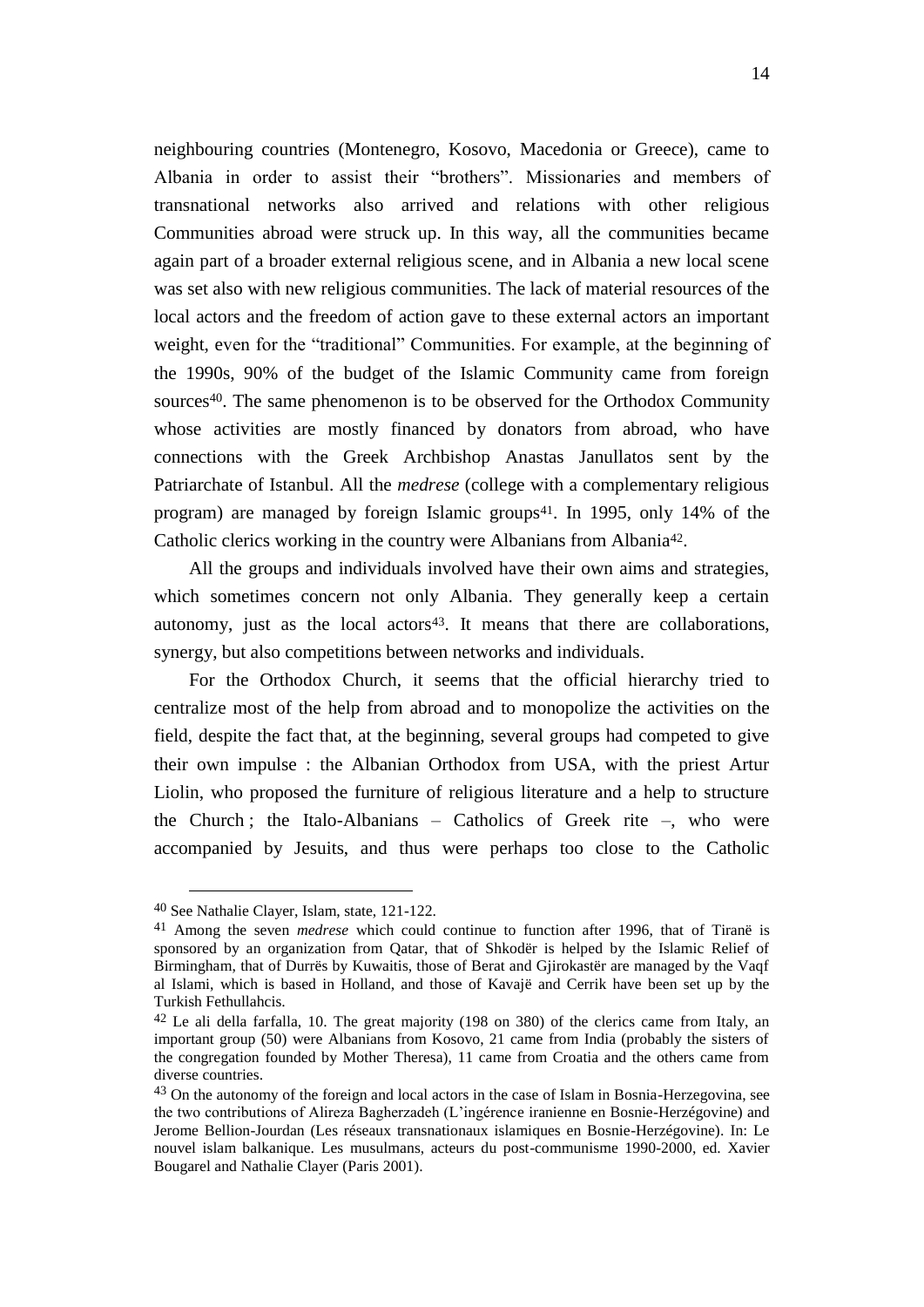hierarchy ; the Romanian political authorities who worried about the situation of the Orthodox Vlahs ; the Greek Church, which received several Albanians in its seminaries near the border ; the Patriarchat of Istanbul, which sent an Exarch ; and even the Greek Red Cross which was active in Albania<sup>44</sup>.

As for the Catholic Church, the activities could appear to be also relatively centralized, because they are backed by the Vatican or the new Albanian hierarchy directed by Mgr Rrok Mirdita, an Albanian from Montenegro who served as priest twenty years in New York. However, they are conducted by different kinds of actors having a certain autonomy : the Caritas organizations (especially the Italian Caritas, and the newly created Albanian Caritas), various Congregations (Franciscans, Jesuits, Sisters of the Charity, Salesian Fathers, etc.), the Community S. Egidio and volunteers<sup>45</sup>. There are also individual initiatives of émigrés who finance the reconstruction of the churches in their native villages.

The case of the Islamic Community is more complex, because there are different forms of Islam and due to the seemingly greater diversity and autonomy of the actors. As we shall observe below, there is a politico-religious stake concerning the relations between the Islamic Community and the Bektashi Community. There is also a competition between Bektashis and other mystical brotherhoods present since a long time (Halvetis, Kadiris, Rifais, Sadis, Tidjanis, etc.), with the Bektashis tending to monopolize all the "mystical scene"46. However, there is also an important re-composition of Albanian Islam due to the arrival of various Islamic groups from the neighbouring Balkan countries, from Iran, Arab countries, Turkey, Indonesia, Malaysia and from the European and American Muslim Diaspora. Each of them bring its own version of Islam, its own financial power, its own networks, its own pieces of religious corpus from which the local actors can draw according to their sensibilities, their needs and their interests. Furthermore, other competitions, like that between Iran and Saudi Arabia for the leadership of the Muslim World, operate also in Albania. Iran and the Shiite groups try to use the presence of the Bektashis and other mystical

<sup>44</sup> See Dhimitër Beduli, 69-79.

<sup>45</sup> See Le ali della farfala.

<sup>46</sup> This "monopolization" has several reasons : there is generally (for the foreigners, but also for many Albanians a confusion between "dervish" and "Bektashi", as if all members of a mystical brotherhood were Bektashi ; the beliefs and practices of other mystical brotherhoods have become very close to those of the Bektashis ; and the Bektashis have a more important numerical and political weight. Consequently, for example, Bektashis try to control many saints" tombs which were linked in the past whith other dervish orders.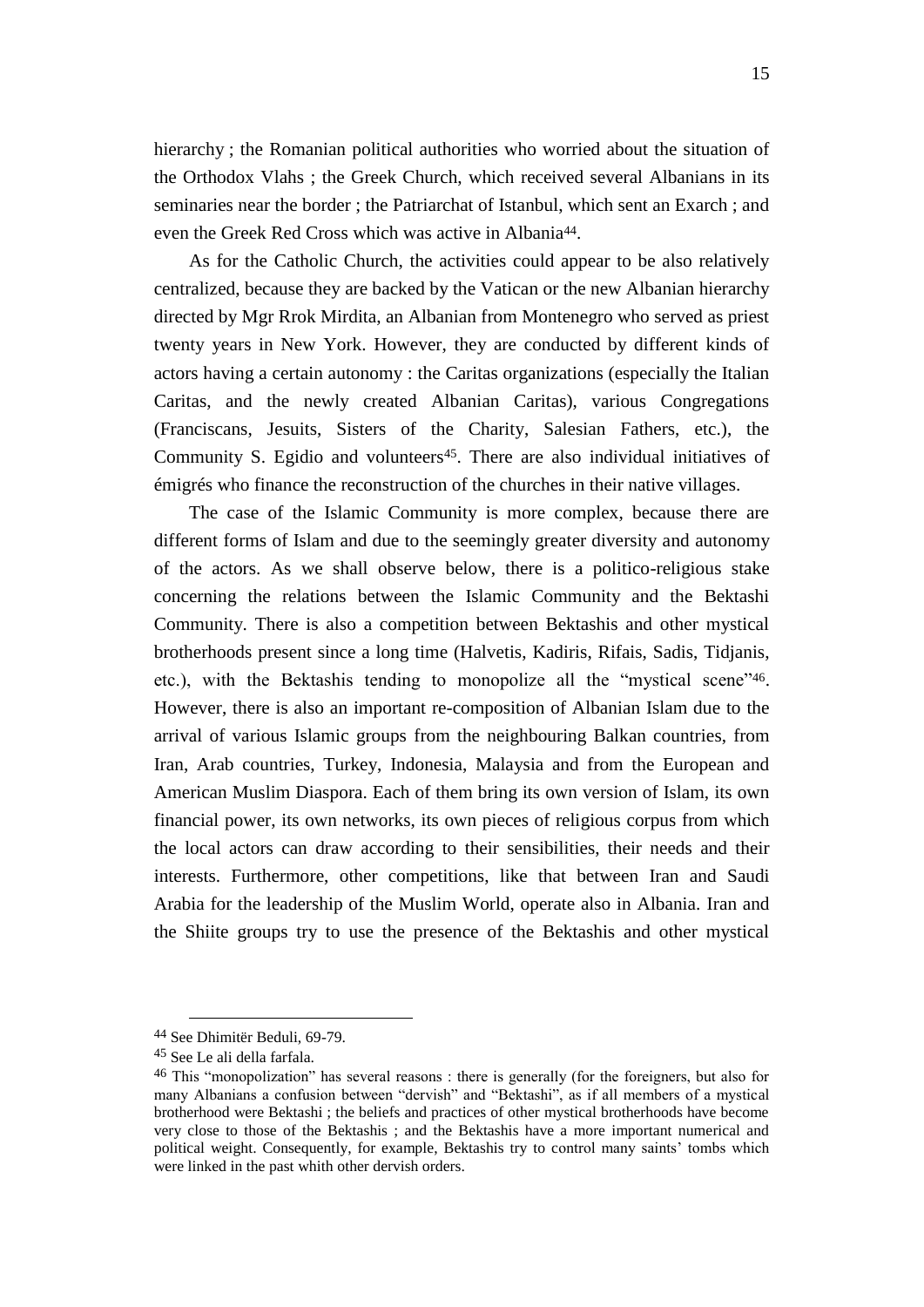brotherhoods with which they have some beliefs in common<sup>47</sup>, but at the same time have no hesitation in paying court to the Islamic Community as well. Wahhabi and Salafi (fundamentalist) forms also began to be spread, especially among young people. Turkish neo-brotherhoods like the Fethullahcis and the Süleymancis also got a foothold in the country. In these conditions, the Muslim Community is not able to control all the activities and the evolutions induced by the different groups and networks, despite the fact that a Co-ordination Committee was founded within the Islamic Community in order to co-ordinate, or rather to distribute the activities among some of the Islamic organizations (mostly Arab  $n.g.$  $o.$  $)$ <sup>48</sup>.

The case of the Protestants and other new religious groups was different at the beginning, because the first impulse came from foreigners. However, after some years, there appeared also a local dynamic among their new Albanian disciples.

#### **The religious Communities and their flock in the social and political dynamic**

Beside the dynamic induced by religious actors, the different religious groups are developing also in function of social and political dynamics.

#### *The Islamic community : a numerical majority in the situation of a "minority"*

It is not by chance that Kavajë and Shkodër, which were former strongholds of the Sunni Islam – and also stronghold of Catholicism for the second –, were cities where took place the first demonstrations against the communist regime. Indeed large population segments from regions in Northern and Central Albania with a strong Sunni Muslim majority did not easily integrate into the communist State. They were politically marginalized. The mountainous and rural areas, such as Luma and Tropojë, where they are living, often became overpopulated during the 1970s and 1980s and suffered economically more than others. The group of the *Çam* émigrés, driven out of Greece at the end of the Second World War and for whom Islam was an important identity marker<sup>49</sup>, was also politically marginalized. For all these populations, the expression of their Muslim identity went hand in hand with the need to rehabilitate their collective identity (family or regional) and with the desire to raise their political status. These demands were

<sup>47</sup> Bektashis are not Shiites, but like the Shiites they give a central place to Ali, the son-in-law of the Prophet Muhammad.

<sup>&</sup>lt;sup>48</sup> The diversification of Islam and the loss of monopoly previously enjoyed by the official Islamic hierarchy are phenomena common to all the Balkan countries (see Le nouvel islam balkanique).

 $49$  It seems that, even after the banning of religion in 1967, some Cams were secretly fasting during the month of Ramadan.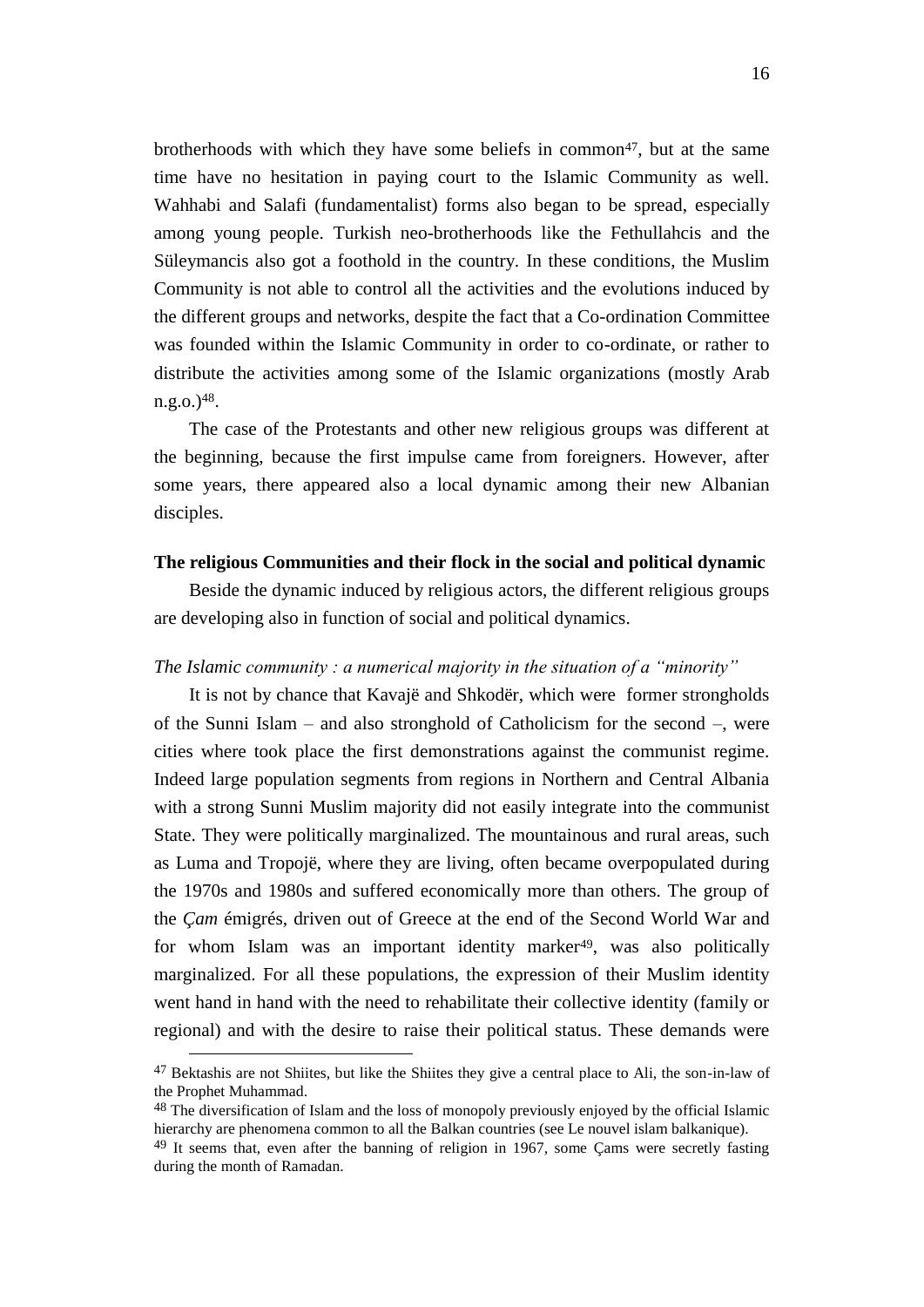used by the new political force led by Sali Berisha, himself of Muslim and North-Eastern origin (from Tropojë).

Indeed, Sali Berisha and his Democratic party, along with other "right-wing" parties50, used regional and religious solidarity in their political strategy, in order to obtain to ensure the political support of a theoretical majority. For that, Sali Berisha worked for the rehabilitation of Islam, but also for the promotion of values of the patriarchal system, particularly strong in Northern Albania51. He let the Çams express their claims52. To a certain extend, he favoured the Islamic Community, supporting it for example to avoid a clear separation from the Bektashi Community<sup>53</sup>. His closeness to the Islamic Community had also an aim of foreign policy : to tie links with the external Muslim World. This was carried out in different ways. The most well-known was the decision to make Albania a member of the Organization of the Islamic Conference (OIC), which provoked stormy debates in the political circles and in the society because of the Muslim character it gave to the country. Less visible was the establishing of a parallel network, headed by the Chief of the Secret Services (SHIK), Bashkim Gazidede, who had been President of the Association of the Muslim Intellectuals just before his nomination at this post. It is probable that the Head of the State Secretary of Religion also played a role in this network aimed at the consolidating of Sali Berisha's internal power<sup>54</sup>. Close relations were also established with Turkey, Turkish schools being the first private schools opened in the country55, and with other Muslim States, even if globally speaking the foreign policy turned to the West weighed more.

-

<sup>50</sup> Here we can mention especially the Party of the National Recovery (*Rimëkëmbja Kombëtare*) of Abdi Baleta, whose newspaper is 'The Recovery" (*Rimëkëmbja*) and the Republican Party (*Partia Republikane*).

<sup>51</sup> The newspaper of the Democratic Party of Albania, *Rilindja Demokratike,* is generally favourable to the rehabilitation of the Muslim identity in order to oppose the Socialist party, which on this point remains rather on the line of continuity with the communist period.

<sup>52</sup> In Tirana, the organization Çamëria, founded for the defence of the rights of the Çams, has its headquarters inside the building of the Islamic Community.

<sup>53</sup> It seems that this was rather an instrumentalization, than a clear support, because, on the other hand, the Islamic Community had difficulties in recovering its properties. In 1996, the government did not hesitate to close down three *medrese* after the Incident of Voskopojë, when young Albanian Muslims in a summer camp managed by an Islamic organization, vandalized old frescos in a nearby Orthodox Church.

<sup>54</sup> See Rajwantee Lakshman-Lepain, Albanie. Les enjeux de la réislamisation. In: Le nouvel islam balkanique, 133-176 (see 158-160).

<sup>55</sup> These schools were opened by the Fethullahcis, movement inspired by Fethullah Gülen (see Ferhat Kentel, Les Balkans et la crise de l"identité nationale turque. In Le nouvel islam balkanique 357-395 (see 386-394).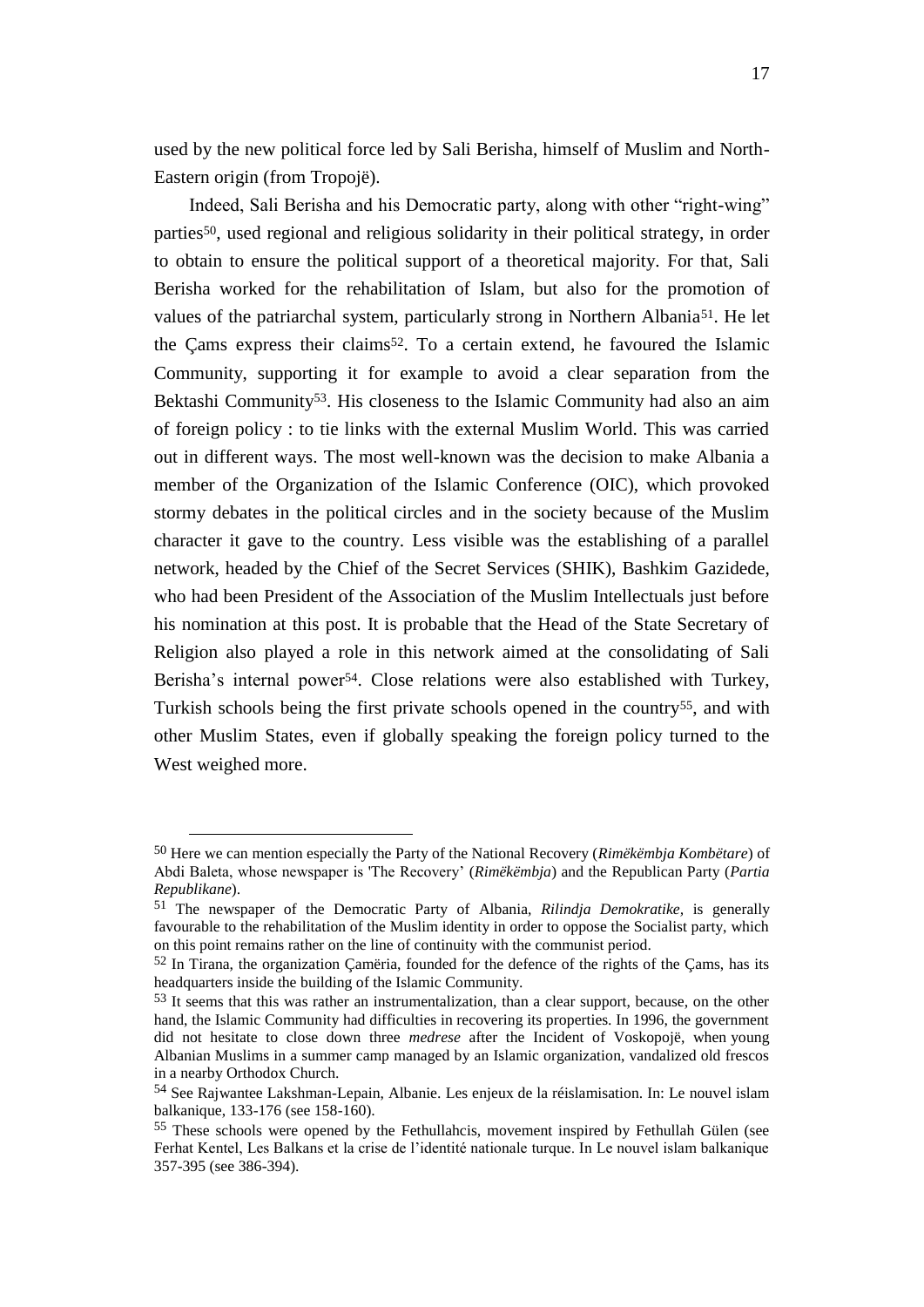This political game favoured, to a certain extent, the « revival » of Islam and Islamic values. Numerous Islamic entrepreneurs – local people, Albanians from abroad and foreigners – were involved in this process, and various forms of Islam developed simultaneously as already observed. Local Islamic entrepreneurs often began to rehabilitate the Muslim identity through its association with the national identity, making a kind of «Albanian-Islam » synthesis. It mainly consists in systematically linking "religion" with "patriotism" and in affirming that the Albanians" conversion to Islam hindered their Slavization or their Hellenization, and thus preserved their ethnic and national identities. Sometimes it is even claimed that the Albanians converted to Islam in order to preserve their national identity56. The synthesis is also made by stressing the weight of the Muslim population within the whole "Albanian space" : more than 90%. In this way, Islam becomes an identity marker for the whole Albanian nation. This is naturally often linked with pan-Albanian visions, and some Albanians from Kosovo or Macedonia who became active in Albania are among the promoters of such ideas<sup>57</sup>.

Other Islamic entrepreneurs who are less involved in the political game and more interested in the development of Islam as a religion or as an ideology prefer to underline their Muslim identity, as being more important than their national identity. They are a minority, but this appears to be a view spread among small groups of Muslims, rather young. They generally expressed themselves on media like Internet. They consider that Sali Berisha has manipulated Islam, that the Muslims in Albania are not sincere. And, in certain cases, they can go so far as to say that Islam does not recognize the nations, nor states, and that "Islam is their blood"58.

However, the undermining of Islam which began in the inter-war period and was strengthened under the Communist regime made the process of Islamic "revival" not so easy. On certain levels now, it places the Muslim community in a

<sup>56</sup> See, for example, Hysen Çobani, Refleksione në Islam [Thoughts on Islam] (=Botim i shoqatës intelektuale shqiptare "Kultura Islame"), Tiranë 1993. The second part of this booklet is entitled "The Muslim belief is one of the basic elements of the Albanian nationalism". In the same spirit, Kasem Biçoku wrote a chapter of a book entitled "The safeguard of the national identity in the framework of the massive islamization of the Albanians" (Falangat që rrezikojnë kombin shqiptar [The phalanxes which endanger the Albanian nation], Tiranë 1999, 23 ff.).

<sup>57</sup> An example is the politologist Hysamedin Feraj, who published a book entitled "Skicë e mendimit politik shqiptar" [Outline of the Albanian political thought] (Tiranë 1998) and who is the author of numerous articles in "right-wing" newspapers. See Nathalie Clayer, Islam et identité nationale dans l"espace albanais (Albanie, Kosovo, Macédoine) 1989-1998. In : Archives de Sciences sociales des Religions, 2001, 115 (juillet-septembre 2001) 161-181 (see 180). 58 See www. albasoul.com (Forumi shqiptar).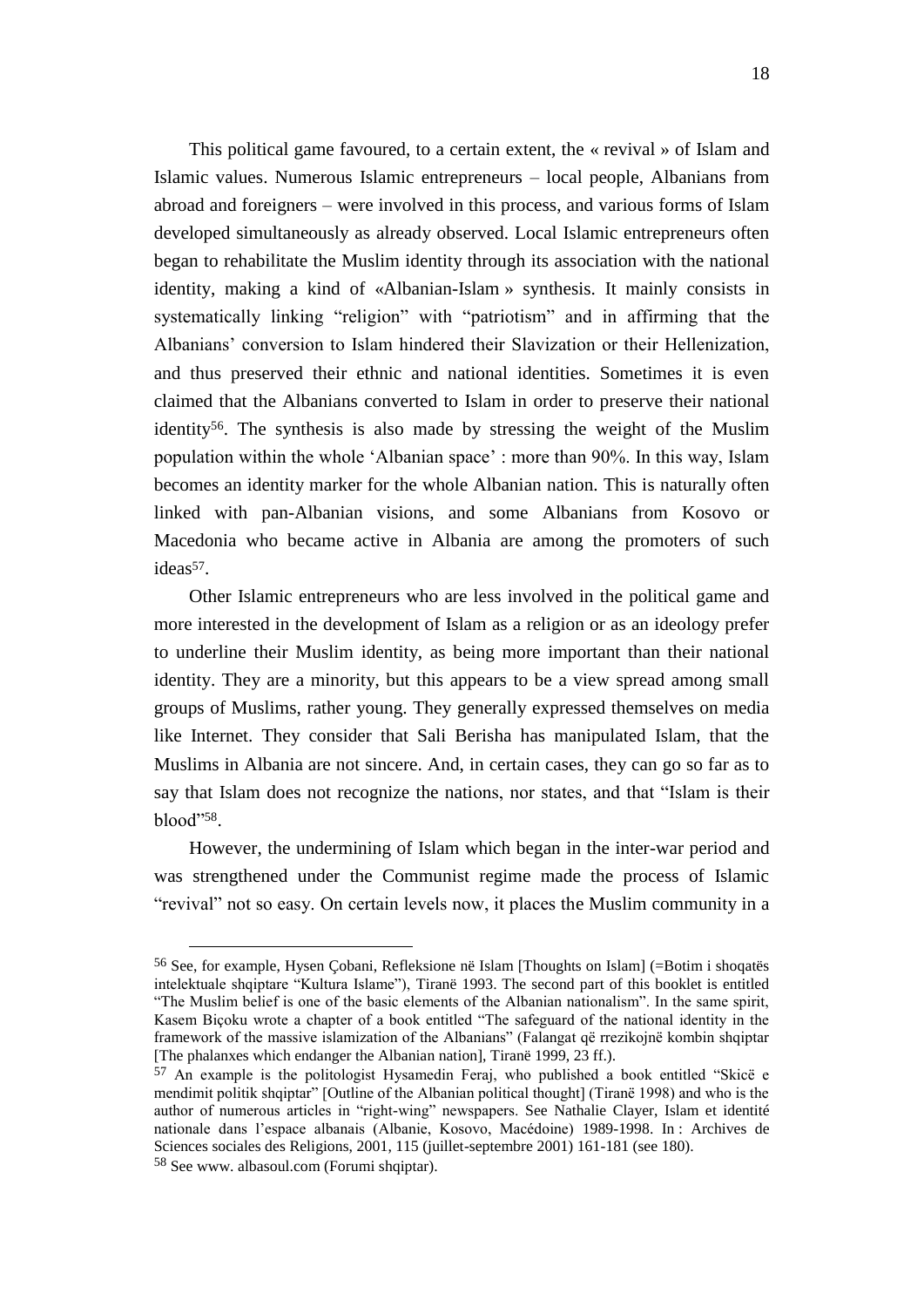paradoxical position, that of a numerical majority in a kind of intellectual, social and political "minority" situation<sup>59</sup>. A part of the Muslims in emigration are directly or indirectly induced to convert to Catholicsm or Orthodoxy<sup>60</sup>. In Albania itself, to pronounce the word "Islam" generally provokes virulent reaction among the Albanian intellectuals. Conversions to Protestantism seem to concern more the Muslims than the Christians. At least in the South of the country and in the big cities of central Albania61, the inversion of status of Islam and that of Christianity is now clear. Consequently, according to Gilles de Rapper, in regions like Devoll (near Korçë, in South-East Albania), "The Muslims always answer to those who are suspecting them to be Turk that, as all the Albanians, they were Christian, and that the fact that they are today Muslims is a historical accident that does not hinder them to be fundamentally Christians, thus Albanians"62. From the social point of view, the rejection of Islam is also linked to the present social opposition between city dwellers and country people and mountaineers who came to the cities. The problem clearly appears in the capital Tirana, where the population has more than doubled in ten years, through the arrival of people originated especially from more conservative Sunni Muslim regions of North-Eastern Albania. It even happens that the new-comers are called « Chechens »63. Ervin Hatibi, a young Muslim entrepreneur, complains that the Muslims are considered as the « cousins » of the province, who spoiled the reputation of the Albanian people64. As a matter of fact, the opposition is extremely strong because of the newness of the phenomenon. There had been no massive rural depopulation during the communist period, except just after WWII, when people coming above all from South Albania came to be the cadres or the agents of the new regime65. In addition, the process took place very quickly, marking the social contrast more acutely, and this is not without having consequences on the political scene<sup>66</sup>.

<sup>59</sup> Ervin Hatibi, a defender of Islam and of the Muslim identity, asserts that the Muslims in Albania have to hide their religious identity. See Ervin Hatibi, *Rilindja Demokratike* (1), 31 janar 1999 (web version).

<sup>60</sup> After some years, there can be however an opposite reaction. And Islam can be used as an alterity marker vis-à-vis the Greek or the Italian society, especially among the older generation, to a lesser extent among the children who are now frequenting schools in these countries.

<sup>61</sup> It is not always true for Northern Albania.

<sup>62</sup> Gilles de Rapper, La frontière albanaise 429.

<sup>63</sup> See Gjergj Sinani, Kosova në gjeopolitikë [Kosovo in the geo-politics] (Tiranë 1998) 81.

<sup>64</sup> See footnote 59*.*

<sup>65</sup> Tirana had around 200 000 inhabitants in 1990, while the total population of the country amounted to around 3,5 millions. The current population of Tirana is said to have rose to more than 700 000 souls.

<sup>66</sup> See Gjergj Sinani, Kosova 80-84.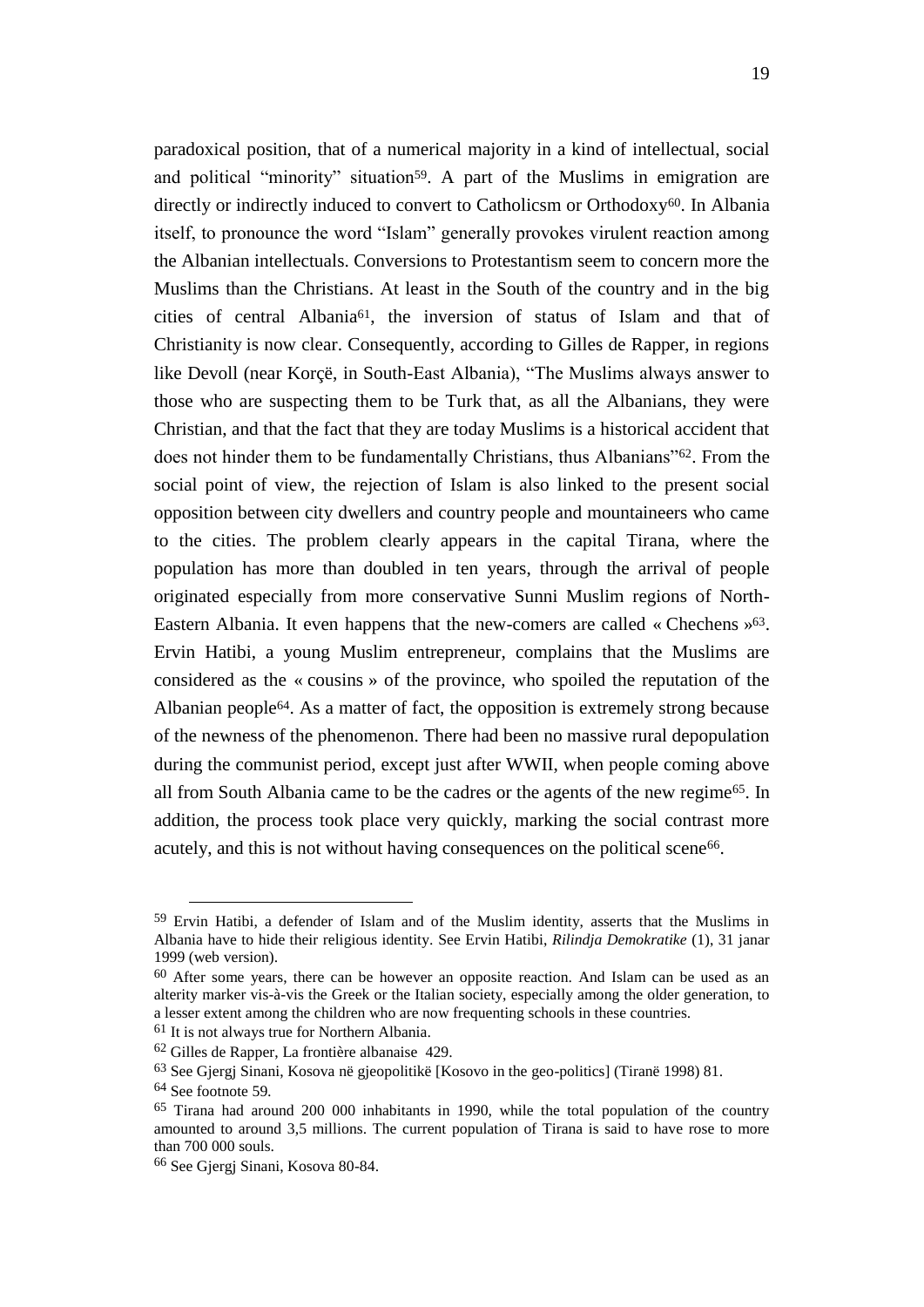This tendency became stronger in the public sphere with the political swing over of 1997. Back to power, the Socialists got down to dismantle the « Islamic networks » of Sali Berisha. They « froze » Albania"s membership of the OIC (without cancelling it officially). Bashkim Gazidede"s network was probably cracked with the flight of its leader to the Near East. The new power indirectly eliminated within the Islamic Community the elements who had been too close to the Democratic Party. Young Albanians of the first generation back home from the Muslim countries were promoted to replace them. The newspaper of the Community, *Drita Islame* (The Islamic Light) stopped conducting religiouspolitical polemics. Besides the "depoliticization" of the Islamic Community, the State Secretary of religion was transformed, as mentioned. On the other hand, the security forces and the Secret services led a campaign, in collaboration with the CIA, to dismantle Islamist networks which came closer to Oussama Ben Laden. Several Islamists, who were living in Albania and working for Islamic N.G.O., were arrested and extradited to Egypt, just before and after the bombings in Kenya and Tanzania (august 1998). At the same time, a violent campaign was launched against the "Islamic fundamentalism", implicitly or explicitly associated with Berisha's rule.

This weakening of the Islamic Community on the political scene seems to have consequences in the affirmation of a religious component, including by small more radical Muslim groups. For the Community, where young graduates from Islamic Universities play an important role, the fight is now the defence of Islam *per se*, as in the case of the affair o the veil at the beginning of the year 2001. Islamic groups which have a relative autonomy, like in Shkodër, have begun to criticize the religious authorities. Even more significant is the initiative taken by young Muslims students to create on Internet a chat in December 1998, in order to tie links between the Albanian Muslims and to solve their common problems. They say that they were motivated by "the events and particularly the incidents of the last years which befell the Muslim population and groups in Albania, as well as by the weakness and the weak organization of the Islamic Community"67.

Parallel to the changes imposed to the Islamic Community by the new Socialist power, Bektashism, as a particular form of Islam, was promoted.

*Bektashism, the other "Muslim" or "Albanian" religious alternative*

<sup>67</sup> See http://www.egroups.com/list/alb-muslimstudents.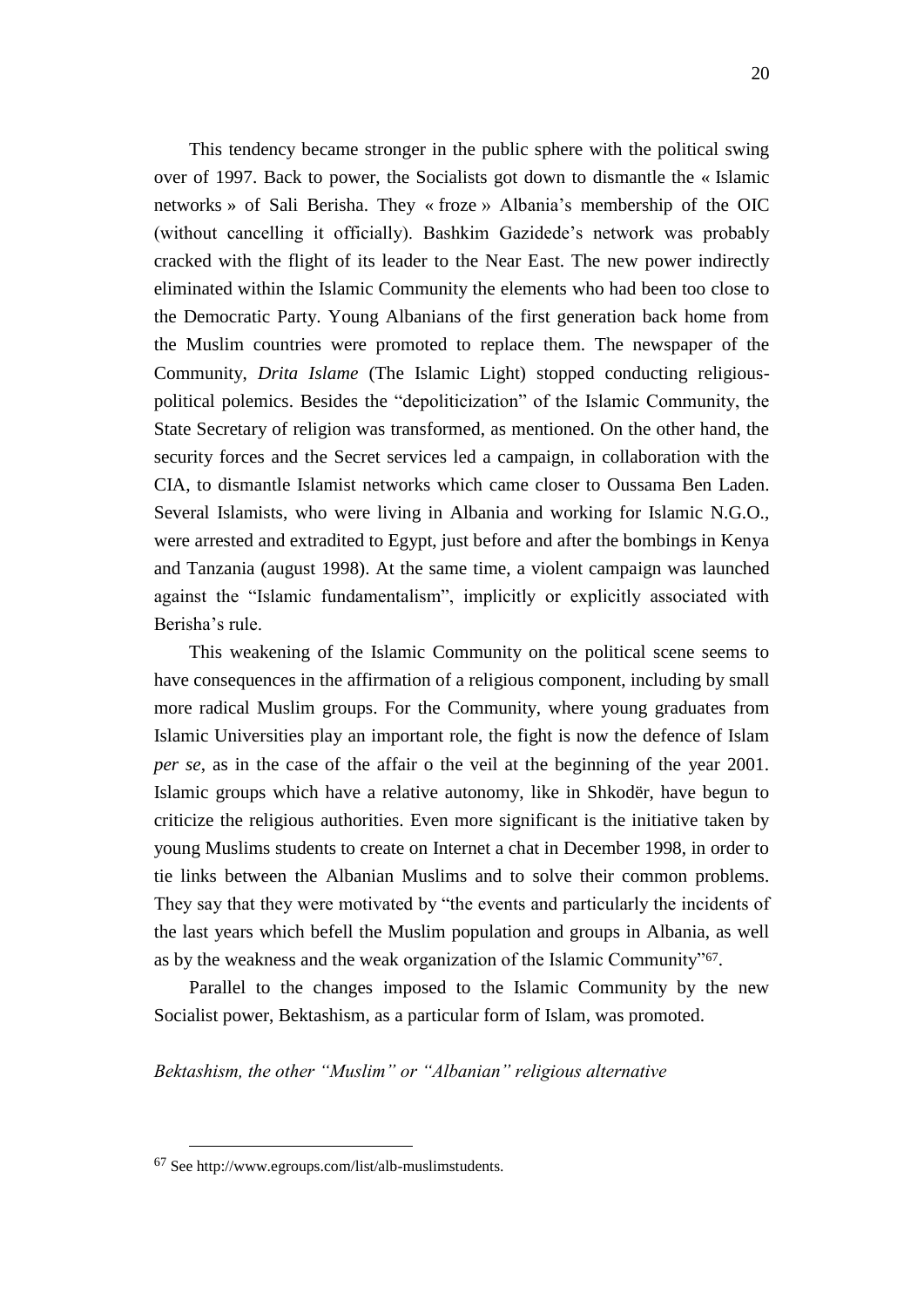Bektashism acquired a specific place on the Albanian religious and political scene since the end of the nineteenth century. It became *de facto* an independent religious Community within the framework of the Albanian state, as already mentioned. The consequence of this singularity was the weakening of the (Sunni) Islamic Community in the country. That is why a polemic broke out already in 1929-1930 about the organic relation the Bektashi Community must have with the Albanian Islamic Community68. Since 1990, the same issue reappeared, not without a political dimension. The independence of a Bektashi Community reduces the power of the Islamic community on a numerical as well as on a political level. It can also be a means of promoting "another Islam", a "religion" interpreted as a "bridge between Islam and Christianity", or even as an "Albanian religion". Since 1990, the two trends – for or against an organic tie between the two Muslim Communities – are coexisting and are instrumentalized by the political authorities.

During Sali Berisha"s time (1992-1997), unlike the Islamic Community, the Bektashi Community had no privileged links with the highest political authorities. The group around Baba Reshat Bardhi (the *Kryegjysh* or head of the Community), which was in favour of an independent status, won the leadership of the Bektashi Community. On the occasion of the 6th Bektashi Congress held in Tirana in July 1993, Baba Selim, the head of the *tekke* of Fushë-Krujë, expressed the opinion of the other trend, more in accordance with the will of the Democratic party, but representing only a minority within the Bektashi community<sup>69</sup>. Berisha's party could only rely on small groups of Bektashis (like in Lazarat, a Democrat stronghold near Gjirokastër), because members of the brotherhood are often natives of Southern areas which were communist strongholds. It is striking that, although Berisha"s government was not visibly unfavourable to Bektashism, it is only with the return of the Socialists to power that it experienced a significant evolution70.

Indeed, since 1997, the Bektashi Community has been trying to transform itself, on a national as well as on an international level. As a consequence of these changes, the conflict between Baba Reshat Bardhi"s entourage and Baba Selim

 $68$  See, for example, Goliku, Bektashizma. In: Demokratia n°241 (8/2/1930) 1. In the Regulations of the Community published in 1930, the Bektashis were officially recognized only as a "sekte", that is to say as a brotherhood within the Islamic Community. See Rregulore e Bektashijvet Shqiptarë [Rules of the Albanian Bektashis] (Tiranë 1930).

<sup>69</sup> In order to stress on his stance, Baba Selim built a mosque next to his *tekke*.

 $70$  It is also true that Bektashism had difficulties to recover, since it could not have a strong help from abroad, as the other "traditional religious Communities".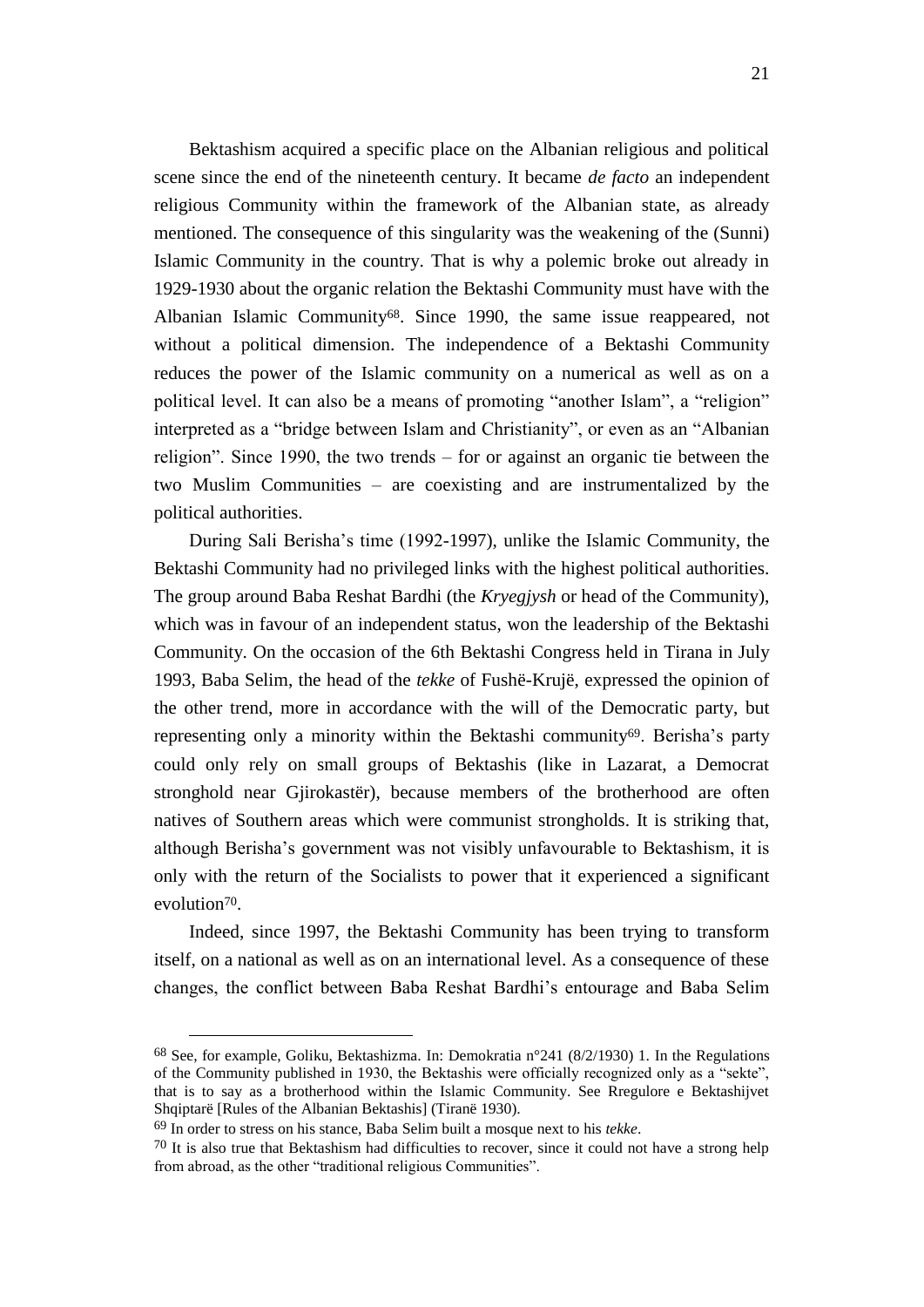(probably backed by right wing circles<sup>71</sup>) intensified. This conflict, more than a doctrinal dispute, is a fight for power within the Community with an external political dimension. In 1999, both sides published books to expose their positions72. Baba Selim charges the leading group of the Community of wanting to transform Bektashism into a "semi-religious" brotherhood, a "politico-moral organization" or a "charitable organization, anti-orientalist, pro-Orthodox, or more exactly half Christian and Half Muslim"73. On the other hand, probably supported by some socialist circles (the Prime Minister Ilir Meta is himself of Bektashi origin, from Skrapar), the leading group of the Bektashi Community began to promote Bektashism as a "non-fundamentalist" and "non-political" version of Islam, that is to say as the opposite of Sunni Islam which is sometimes suspected of having a fundamentalist dimension and which was politically used by Sali Berisha. There is also a clear trend to make of Bektashism a "progressive thought", "a symbol of spiritual service with nobility of soul turned to people, for

the spiritual quietness, for peace among people, for fraternity and kindness"74, a "bridge between Islam and Christianity", a national product or simply a channel of Albanianism.

At the same time, the leading group of the Community wants to promote Bektashism as a World wide phenomenon with its centre in Albania. To this end, it has strengthened its bonds with foreign groups and networks : the Haji Bektash Research Institute of the Ankara University, or Shiite oriented groups, like the Saadi Shirazi foundation created in Tirana by Iranians or the World Ahlul Bayt Assembly with its ramifications in Turkey, in the Balkans and in Europe75. In order to have a common central reference with these groups (Shiites, Alevis, etc.), along with the notion of "Bektashi", that of adherents of the "Ehl-i beyt" ("People

 $71$  For example, he has published a book in the publishing house Koha, which is of the right wing.  $72$  Baba Selim published in 1999 a book entitled "Histori e Bektashizmit si sekt mistik islam" [History of Bektashism as an Islamic mystical path]. The Bektashi authorities quickly replied to Baba Selim through a book written by Sokrat Ahmataj, Bektashizmi në smogun e një libri [Bektashism under the smoke of a book] (Tiranë without date).

<sup>73</sup> Baba Selim Rexhep Kaliçani, Testamenti Bektashian (Tiranë 2000) 6 and 59. According to Baba Selim, the existence of a reformist group inside the Bektashi Community already existed at the beginning of Enver Howha"s era. The progressives (*përparimtarët*) were close to the political authorities. They were in favour of the abolition of celibacy. They wanted to approach Bektashism to Christianity. They were "anti-orientalist", diminishing for example the importance of Arabic, the language of the Koran. They were in favour of the statute of Community for Bektashism. And they thought that the fatherland was more important than religion (Baba Selim Rexhep Kaliçani, Dede Ahmeti i gjallë mes nesh [Dede Ahmet alive among us] (Fushë Krujë 2000) 35-36).

<sup>74</sup> Nuri Çuni, Tomor, o mal i bekuar [Tomor, o blessed mountain !] (Tiranë 1999) 18.

<sup>75</sup> All these groups were represented at the "7th International Bektashi Congress", held in Tirana on the 23-24 September 2000.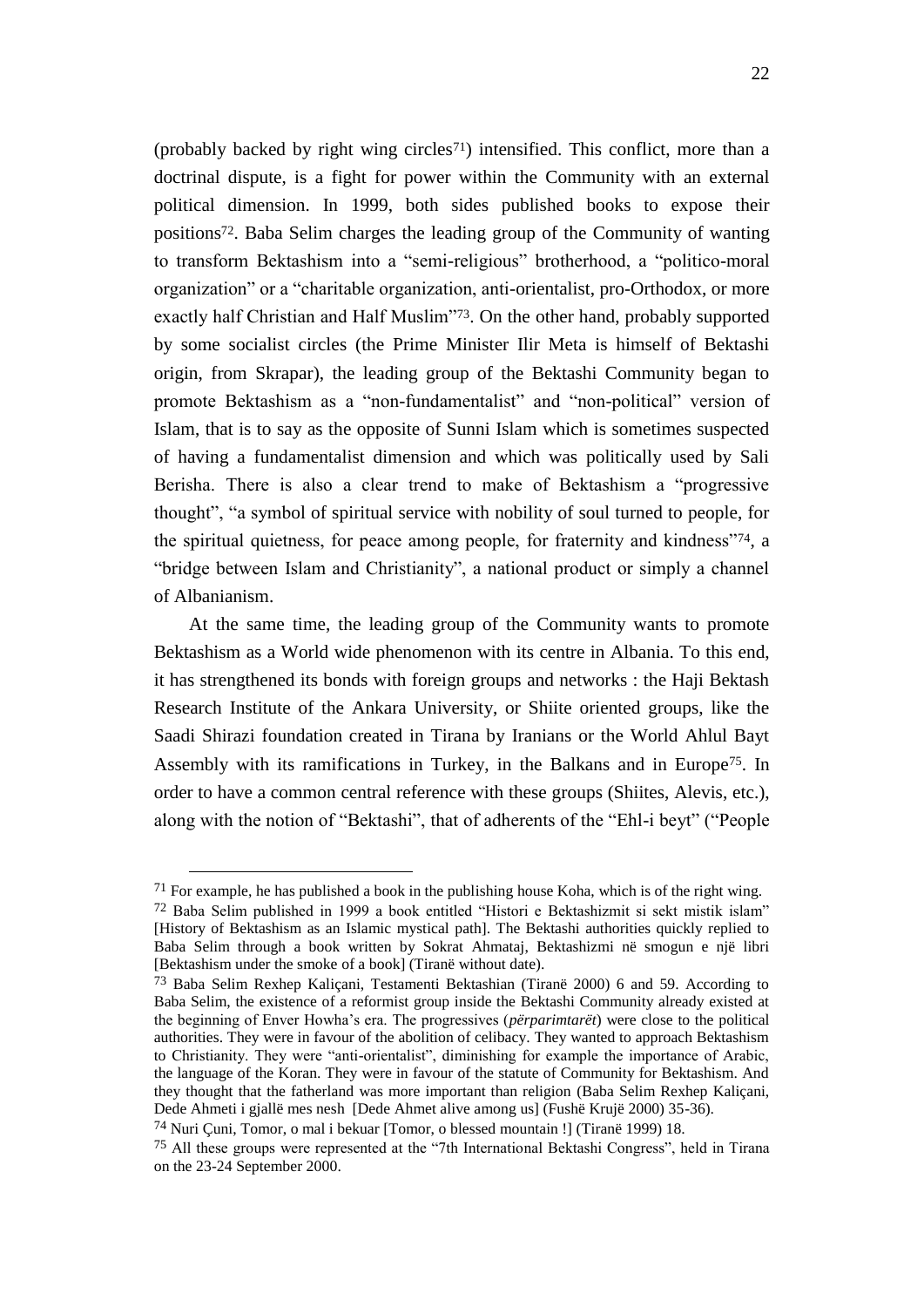of the House [of the Prophet]") is promoted76. The fact that the same phenomenon can be observed for other mystical brotherhoods in Albania, which also have contacts with Shiite oriented groups, seems to prove that it is partly the result of the politics of the successful penetration of these Shiite networks77.

The new form of Bektashism, which results from these transformations, has been expressed through the new Statutes set up during the 7th Bektashi Congress held in Tirana in September 200078, and through a new doctrinal corpus which is being elaborated. In order to attract a younger and more urban public and to have an audience among intellectuals, the priority is given to the organization of scientific, historical and cultural sessions or to add a scientific component to traditional ceremonies, during which a "human, precise and scientific argumentation" is developed79. An effort is also made to present the "scientific progressive Bektashi thought" through the media and publications. In other respects, in the newly elaborated corpus, the proportion of pieces from the Shiite literature is not negligible. In the journal of the Community (*Urtësia*, The Wisdom) for example, texts of various Iranian thinkers are edited. Some of them are translated from the journal of the World Ahlul Bayt Assembly, entitled *Risalat-u-Thaqalayn*. The Shiite inspired iconography, especially concerning the Qerbela [the battle during which Hüseyin, the grand-son of the Prophet, perished as a martyr] and the Family of the Prophet, is even more widespread. One can find it in every *tekke* and *türbe*.

Besides this Shiite influence, the new Bektashi corpus has an inner dynamics, related to the need for a social and politico-religious positioning and for a local legitimization. This is mainly made through the sanctification of the poet Naim Frashëri, died in 1901, in order to crystallize the new intellectual, national and scientific trend of Bektashism. Naim Frashëri was a Bektashi layman working as official in the Ottoman administration. At the end of the nineteenth century, he

<sup>&</sup>lt;sup>76</sup> During the Congress mentioned in the previous footnote, the representative of the World Ahlul Bayt Assembly stressed that there were 350 millions of disciples of the Ehl-i Beyt in the World. See Kongresi 7 Botëror bektashian. 23-24 shtator 2000. Tiranë (= Komuniteti Bektashian, Tiranë 2001) 47.

<sup>77</sup> For example the Kadiris of Tirana are distributing a series of books of the Ayatollah Es-Seyyid Muhammad Shirazi, translated by a young Albanian in Lebanon and published by the Freemuslim Organization. In September 2001, they were also distributing advertisements for the newly opened Iranian college in Tirana.

<sup>78</sup> The Statutes of 1993 were practically the same as those of 1950 (only the references to the popular power were left out).

<sup>79</sup> In 1999 for example, two ceremonies called "Dritë Bektashiane" (Bektashi Light) were organized in Kruja and Elbasan, which maybe were elaborated on the model of the "Ehl-i beyt ışığı" of the Ehl-i Beyt Vakfi from Turkey. See Urtësia [The Wisdom] 18 (mars 1999) and 20 (july 1999).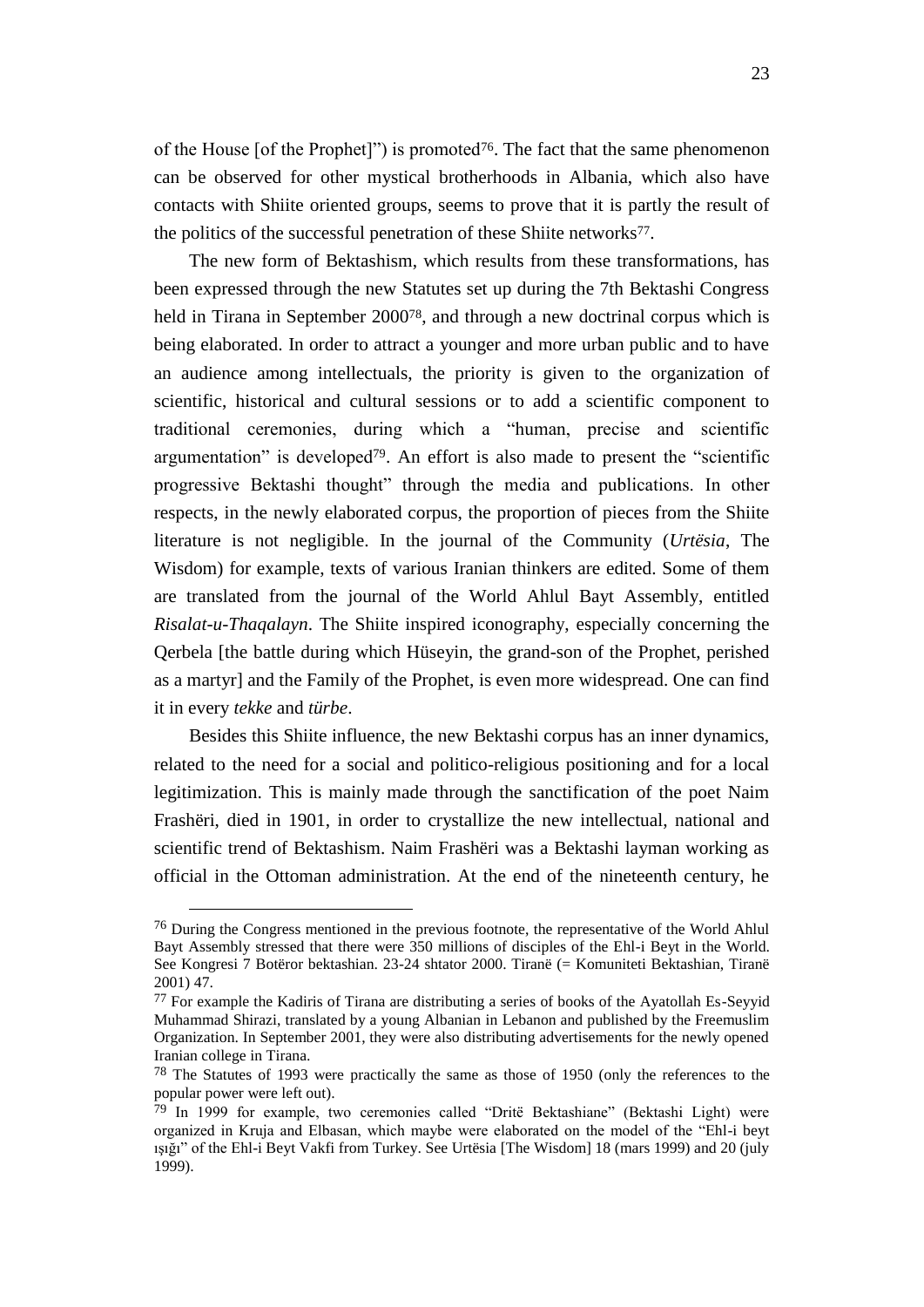wrote, among other things, a booklet on Bektashism and an epic on Qerbela. In theses texts, he introduced nationalist themes, in order to develop nationalist feelings among the Albanian Bektashi people. Recently, Naim Frashëri was elevated to the rank of "honorary baba" (*Baba nderi*) of the *Kryegjyshata,* the main Bektashi centre in Albania, situated in Tirana"s suburb. In March 1999, his bust was inaugurated in the courtyard of this *tekke*, during the feast of Sultan Nevruz. In the growing literature celebrating this figure and his work, he even appears as the founder of an "Albanian Bektashism": "Naim Frashëri understood what benefit our nationality could draw from Bektashism... He deserves to be considered as one of the founders of the Albanian Bektashism"80. Some formula, such as "the message of the Naimian light for the blossoming, the dignity and the identity of the Albanian nation"81, even make of him a kind of saint or prophet.

Furthermore, in the spring of 2001, a book dedicated to Naim Frashëri and Bektashism appeared under the title "The third eye" (*Syri i tretë*). Written by an intellectual, Moikom Zeqo, the director of the National Museum $82$ , it seems to have an important impact in Albania, even on the non Bektashi public. In September of the same year, the book was reviewed by a daily newspaper, where the author"s thesis was summed up as follows : "Naim Frashëri, as an apostle of Bektashism, searched what is called the Third Way ; it means a faith which could unite the two great faiths of the Albanians, and could accept Christianity and Islam, so that, as a synchronized ideology, it strengthens Albanianism"83. Thus, the new central figure is as much the symbol of a religious group (the Bektashis), as the symbol of an ideology, a special Albanianism, which try to put the personality of the Albanian people forward, combining Eastern and Western influences, without rejecting the one or the other, as the Neo-shqiptars did in the inter-war period. "The Third Eye is Naim Frashëri himself, between the eye of the times gone by and the eye of the times to come. The Third Eye is Bektashism between the eye of Christianity and the eye of Islam. The Third Eye is Albania between the eye of the East and the eye of the West", writes Moikom Zeqo<sup>84</sup>.

*The orthodox community : minorities and neighbourhood of Greece*

<sup>80</sup> Nuri Çuni, *Tomor, o mal i bekuar*, Tiranë, 1999.

<sup>81</sup> Kujtim Ahmataj. In: *Kongresi 7 Botëror Bektashian*, 28.

<sup>82</sup> Moikom Zeqo, from a family of Libohovë (near Gjirokastër), is a member of the former communist élite. His grand-father was a Bektashi.

<sup>83</sup> Bektashizmi e Naim Frashëri në Syrin e Tretë [Bektashism and Naim Frashëri in the Third eye]. In: Gazeta Shqiptare, 6 September 2001, 12-13.

<sup>84</sup> Moikom Zeqo, Syri i Tretë. Naim Frashëri dhe Bektashizmi [The third eye. Naim Frashëri and Bektashism] (Tiranë 2001) 262.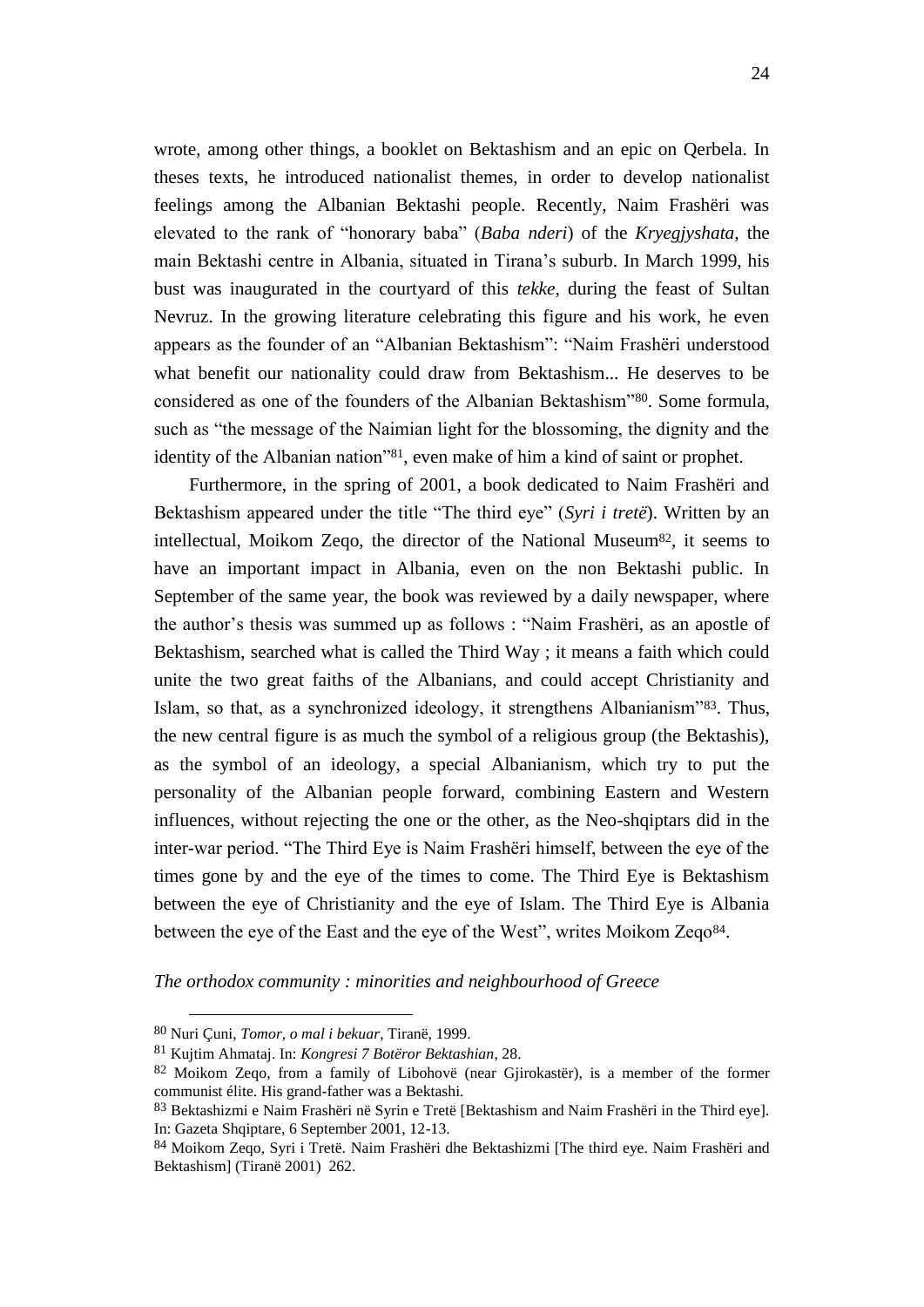The Orthodox community in Albania has the particularity of being the less homogeneous religious community, ethnically speaking. The Orthodox can be Albanians, Vlahs (Aromanians), Greeks or, to a lesser extent, Slavs (i.e. Macedonians, Serbs and Montenegrins)<sup>85</sup>. So, inevitably, Orthodoxy is linked with the question of minorities in Albania : the Greek and Slav minorities which were recognized by the State, and the Aromanian "minority" which has never been officially recognized and which, like in other Balkan countries, has a kind of chameleon way of self identification<sup>86</sup>. Orthodoxy is also at the very centre of the relations between Albania and Greece for the following reasons : because of the neighbourhood of Greece where an enormous proportion of Albanian citizens (about a half million) were led to go in order to find a work and had to adapt to a rather intolerant Orthodox society ; and because of the central place of Orthodoxy in the definition of Greekness leading sometimes to the equation Orthodox  $=$ Greek, or even = Greece, like in the case of the Vorio-Epirote Propaganda led, among others, by the Archbishop Sebastianos of Kastoria.

The nomination of a Greek citizen at the head of the Orthodox Church of Albania could only lead to make these problems more acute. Even the specific question of the Orthodox Church came to focus the whole series of problems, and this also because it was instrumentalized in the local political game. As in the case of Bektashism, the Democratic party used some groups in an attempt to change the course of the events. However these groups remained limited because, for the most part, the Orthodox community does not care about this kind of problem, and certainly also because the majority of the Orthodox are of Socialist sensibility. Let us remember that, contrary to what is sometimes said, during the Communist period, the Orthodox community was integrated into the Albanian State, as it had never been before, even in the case of the Greek minority,  $87$ .

In January 1991 (during the time of Ramiz Alia and of its government of stability), Anastas Janullatos was appointed Exarch by the Ecumenical Patriarchate of Istanbul. In August 1992, he became Archbishop of Tirana, Durrës and the whole of Albania. As I explained above, several groups and individuals from Albania, from America, from Greece, from Rumania, etc.) were involved at the beginning in the "revival" of the Orthodox Church. It is interesting to note that

<sup>&</sup>lt;sup>85</sup> It is difficult to give exact figures for all these groups, because their are many speculations and the frontiers are not so clear between each of the groups due to mixed marriages and to changing identifications.

<sup>86</sup> Several personalities of Aromanian origin were fervent Albanian nationalists.

<sup>&</sup>lt;sup>87</sup> In the case of Aromanians, some feel now to have been persecuted by the regime, because they were not allowed to speak their mother tongue.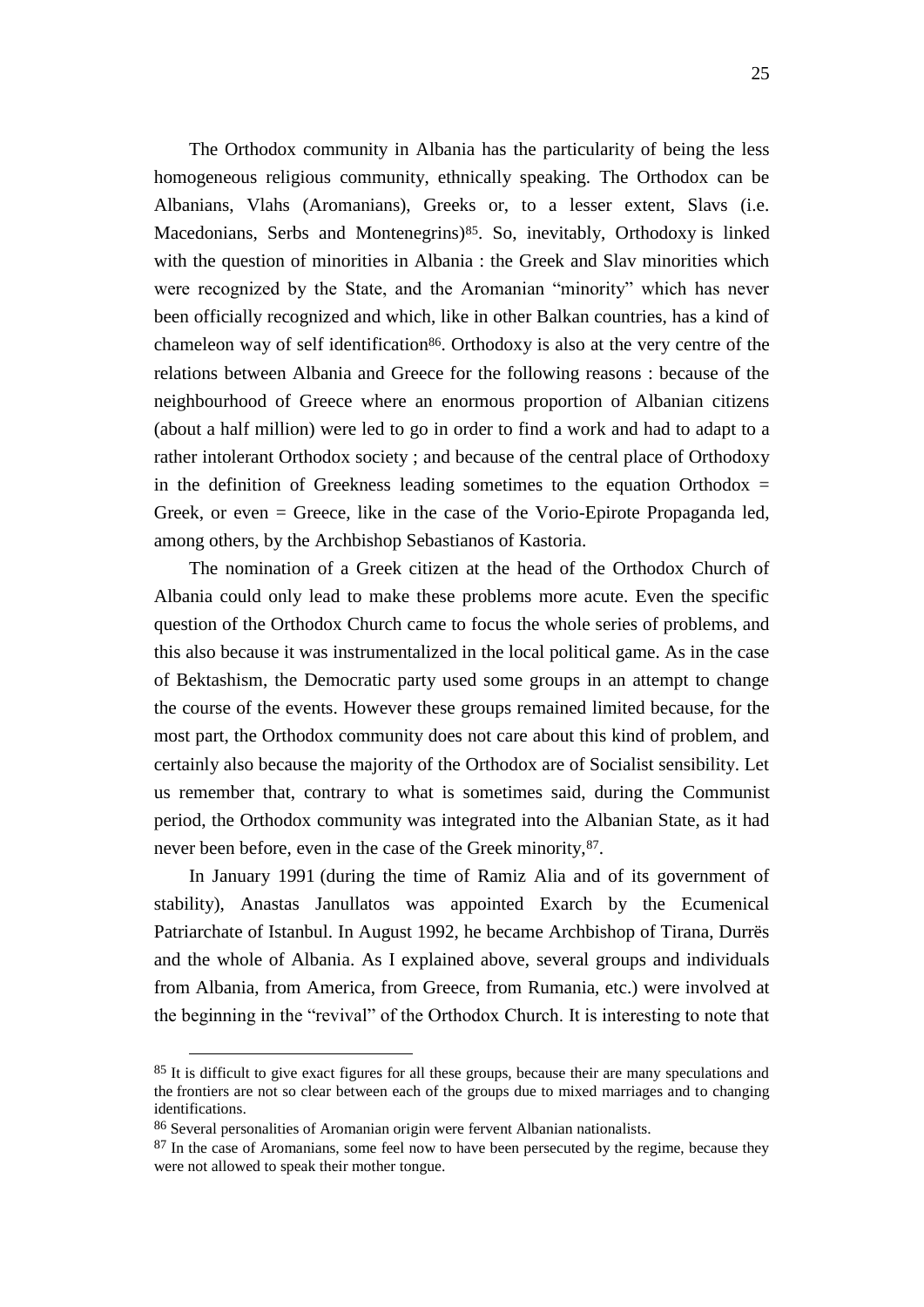Ylli Popa (who will become President of the Academy of sciences under the Socialist government) was among them, becoming a close collaborator of Anastas Janullatos<sup>88</sup>. This nomination, considered as being in contradiction to the autocephaly of the Albanian Orthodox Church, immediately provoked the reaction of small groups instrumentalized by the Democratic Party which had gained the power some months before, in March 1992.

A "National Committee for the Defence of the Autocephaly of the Albanian Orthodox Church", including also Muslims and Catholics, was created in order to denounce the nomination of Janullatos. Its members could easily voice their point of view on television. They were mainly arguing that the Statutes of 1929 did not allowed a foreigner to be at the head of the Community and they accused Janullatos of being the "Trojan horse" of Hellenism in Albania89. The Albanian-American group of Artur Liolin also opposed to Janullatos, but the reverend himself was himself not ready to take charge of the Church of Albania<sup>90</sup>. These groups seem to have some supporters mainly in Tiranë, Korçë and Elbasan. The Democratic party also played the "Romanian-Aromanian" trend against the "Greek trend". Already at the beginning of 1992, Romanian political and religious actors were involved in Aromanian affairs in Albania. For example, the Romanian ambassador met the Council of the Orthodox Church in order to notify them that a meeting of all the Aromanians with the participation of priests from Romania was scheduled, that they will give money for the church of Selenicë (near Vlorë) and that it would be good to establish relations between the Albanian and the Romanian Churches91. In fact, the Aromanians/Vlahs, which organized themselves culturally, quickly split in two factions : a pro-Greek and a pro-Romanian trend, the latter, with its centres in Tirana and Korçë, tending "to identify itself with the ruling Democratic Party", at least until 1997. The

<sup>88</sup> See Dhimitër Beduli, 78.

<sup>89</sup> See their newspaper, which came out irregularly under the title « Autoqefalia Ortodokse shqiptare » (The Albanian Orthodox Autocephaly). As far as I know, it was published at least between 1992 and 1995. In fact, conversely, Anastas Janullatos is accused by some Greek circles of being too open to the Albanians and Albanianness. About this subject and about the multiplicity of trends among the Greeks, see Lambros Baltsiotis, Tasos Telloglou, Konstantinos Tsitselikis and Dimitris Christopoulos, Ektesi i ellinika meionotita tis Alvanias (Rapport about the Greek minority of Greece), Athens-Salonica June 2001.

<sup>&</sup>lt;sup>90</sup> See Ngjallja [The Resurrection]  $10(25)$  (October 1994) 5 and 10; Autoqefalia Ortodokse shqiptare, 11 (october 1994) 3. Here we have to notice that the Albanian Orthodox in the United States are not united : some are rather "Albanians", others have closer connections with Greek milieus.

<sup>91</sup> Dhimitër Beduli, 78.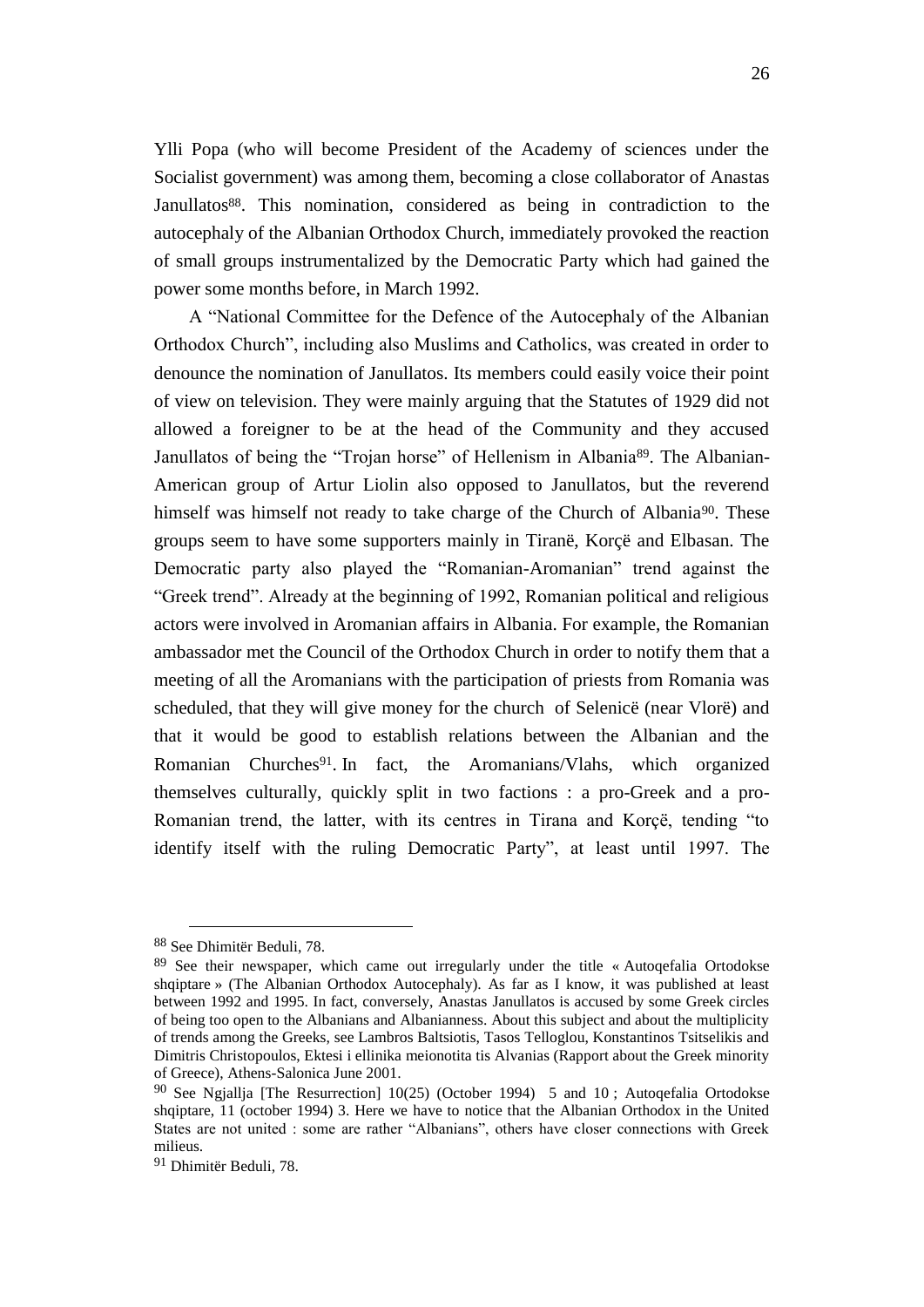Aromanian priest of Korçë himself is said to have been a member of Sali Berisha's Party<sup>92</sup>.

Besides the use of all these groups, according to a Communist practice, the Democratic political authorities also reacted by having the Institut of History of the Academy of Sciences organize in September 1992 a "scientific" symposium about the "70 years of the Albanian Orthodox Autocephalous Church". In the proceedings published in 1993 with a foreword by Sali Berisha, the historian Kristaq Prifti wrote :

"The efforts of the Patriarchate to place at the head of the Albanian Orthodox Church a Greek Exarch are illegal, in contradiction with Article 16 of the Statute of the AAOC of 1929 and contrary to the decree of the very Greek Patriarchate signed on April 12, 1937. The activity of the envoy of the Patriarchate, A. Janullatos, weigh heavily upon the autocephaly of the Albanian Orthodox population and constitute an interference in the internal affairs of the Albanian State. His activities are combined with the anti-Albanian propaganda campaign which is being revived lately in Greece, making territorial claims on the lands of Southern Albania, the so called Vorio-Epir, and led by Greeks bishops of the Sebastianos breed as spiritual leaders. The attempts to place the AAOC under the control of the Patriarchate constitute a political act, a threat to the territorial integrity of the Albanian State".93

This text clearly indicates the interference of the political authorities, through a scientific medium, in religious affairs. Kristaq Prifti further proposed to call for a General Pan-Orthodox Congress, "which would select a General Council of the Albanian Autocephalous Orthodox Church whose duty would include the formation of the synod, the revision of the Statute of 1929, and the preparation of church personnel from the priests to the bishops. During the transition period, the Council might decide to appoint as a temporary head of the Albanian Church an Albanian cleric independently of his ecclesiastical rank"94.

In fact, no such Congress was convened and the relations between the Albanian authorities and the Orthodox Church became even more strained. In 1993, the Archmandrit Chrysostomos, accused of preaching Enosis (Union) with Greece, was expelled from the country<sup>95</sup>. In reaction, the Greek government, which also mixed politics and religion, expelled from Greece several thousands of Albanian workers. Besides the non restitution of some monasteries and the

<sup>92</sup> See Stephanie Schwandner-Sievers, The Albanian Aromanians' Awakening: Identity Politics and Conflicts in Post-Communist Albania (=European Centre for Minority Issues Working Paper # 3, March 1999) 9 ; and Thede Kahl, Ethnizität und raümlich Verteilung der Aromunen in Südosteuropa (=Münsterische Geographische Arbeiten, Heft 43, 1999) 73-77.

<sup>93</sup> Kristaq Prifti, "The Albanian Autocephalous Orthodox Church. Brief History (1922-1992)", 70 vjet të kishës ortodokse autoqefale Shqiptare (= Akademia e Shkencave – Instituti i Historisë, Tirana, 1993) 93-103 (see 102).

<sup>94</sup> Ibid., 103.

<sup>&</sup>lt;sup>95</sup> The following year, after the attack of a police station near Gjirokastër by the Greek group MAVI, members of the Organization "Omonia" of the Greek minority were also accused of anti-Albanian propaganda.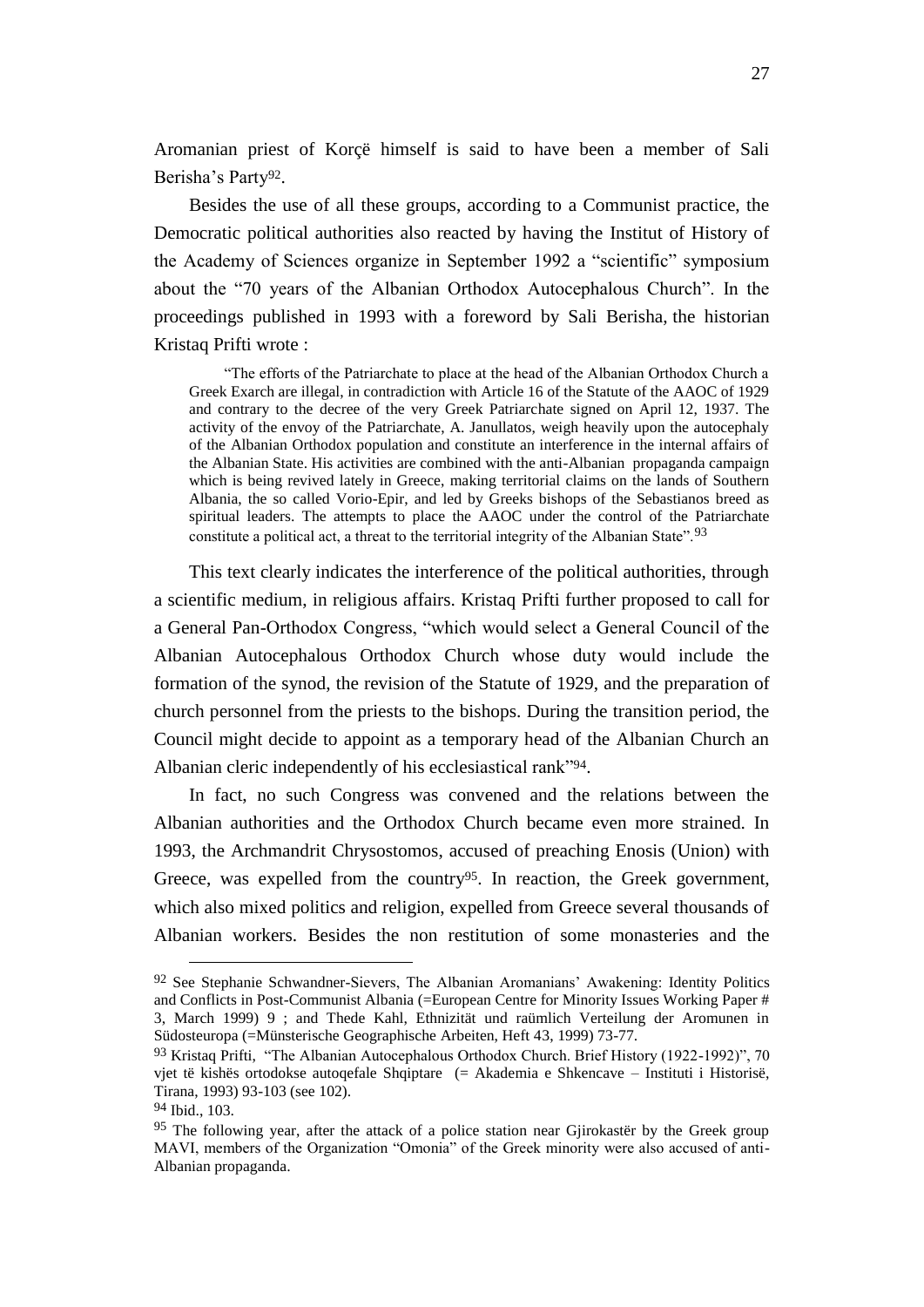"harassing" action of the "Committee for the Autocephaly", the tensions grew again in 1994 because of the Constitution project proposed to the Albanians through a referendum. Indeed, the Orthodox authorities rose up against the paragraph 4 of the article 7, which stated: "The heads of the principal religious communities have to be Albanian citizen, born in Albania and living permanently in the country the twenty last years". They considered this as being contrary to the secularism of the State, criticizing the double standard vis-à-vis the main religious communities and the others, and finally claiming that the clause was overtly turned to the Orthodox Church<sup>96</sup>. The disapproval of the Orthodox Authorities, if not the only factor, was certainly one of the reasons of the rejection of the Constitution project. After this failure of Sali Berisha, the wrestling match between the Democratic government and the Orthodox Church continued, when, in summer 1996, the Albanian authorities refused entry to three Greek bishops appointed by the Patriarchate.

With the Socialists' return to power, of course the things changed, although the religious authorities are complaining about the "atheist indifference" of the political circles. The Church succeeded in completing its organization, with the creation of a Holy Synod in July 1998. In November 1999, the Patriarch Bartolomeo came to visit Albania. However, the Democrats or other right-wing sympathizers also went on criticizing the Orthodox authorities, and dissents continued to exist within the Community. In Elbasan, the priest Nikolla Marku is still in conflict with the Hierarchy. He was first trained in Kastoria in the first years of the 1990s and later in the theological Academy of Durrës, from where he was expelled. Then, he was invested priest in the Republic of Macedonia. Since November 1995, with the support of right-wing forces and of some Albanian-American circles, he is leading a community in Elbasan against the will of the highest hierarchy of the Orthodox Church which instituted a law suit.

When the Socialists launched in 1998 a campaign against he "Islamic fundamentalism", the Democratic Party retorted in denouncing the "Orthodox fondamentalism". For example, publications came out, like those of Sherif Delvina – "Pa pavarësi fetare nuk ka pavarësi kombëtare" (Without any religious independence there is no national independence) and "E vërteta mbi Epirin" (The Truth on Epirus)<sup>97</sup> – or the book of Kasem Biçoku "Falangat që rrezikojnë

<sup>96</sup> See Promemorie, Ngjallja 10(25) (October 1994) 1-2. The application of this article would have forced Anastas Janullatos to leave his post.

 $97$  These books are collections of articles published in right-wing newspapers, such as Rilindja demokratike, Kombi, Balli i kombit, Patrioti, Liria, Atdheu, Rilindja, Republika, Albania, Rimëkëmbja.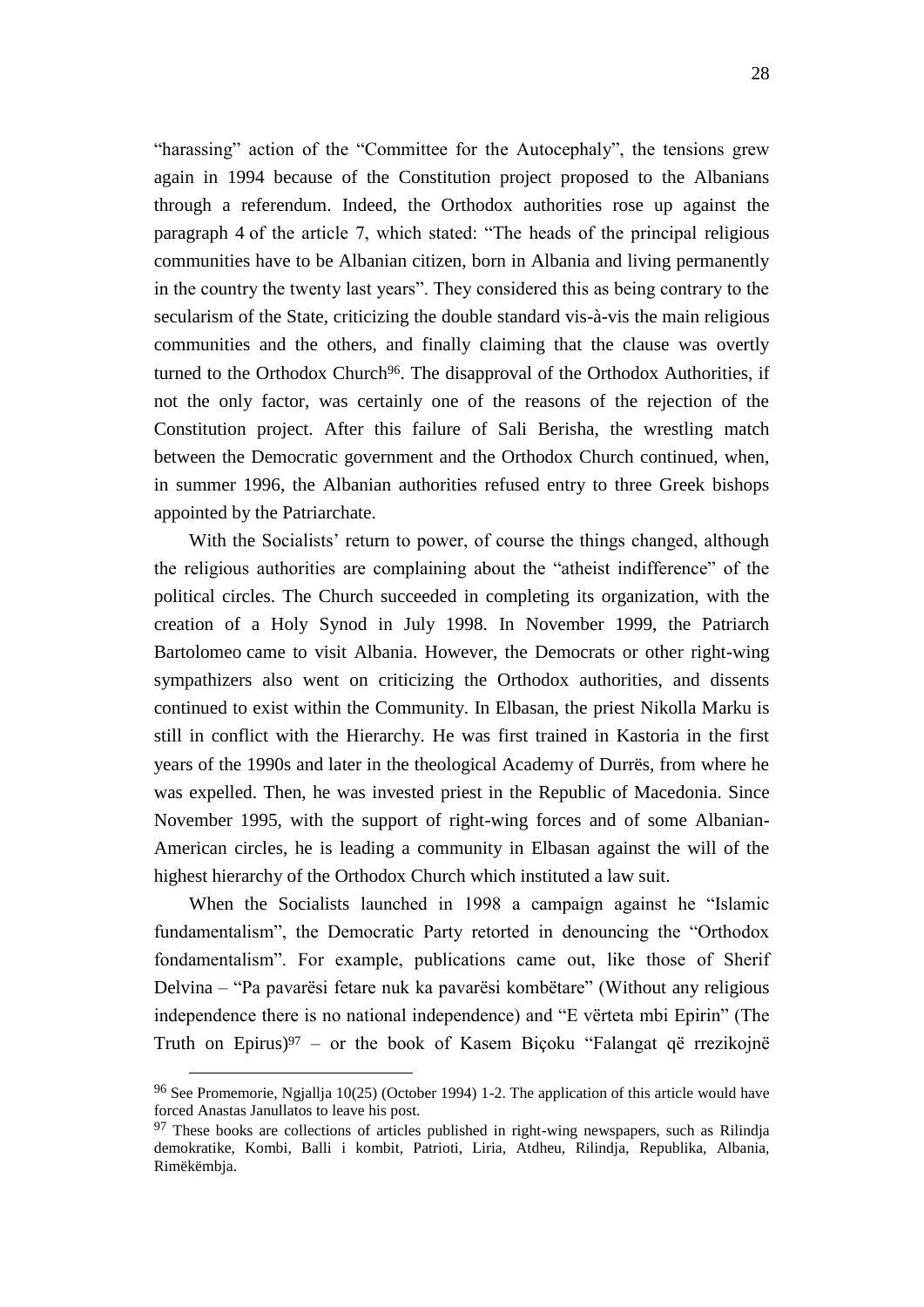29

kombin shqiptare" (The Phalanxes which endanger the Albanian nation). These extreme stances are closely akin to the more moderate intellectual trend which tends to reject Orthodoxy as "oriental", as we shall see below. However, in large areas in Southern Albania, Orthodoxy is considered as the "true Christianism", as the Muslim"s original religion and as the form of Christianism practised in Greece, in the new environment of the emigrants. Thus, the attraction of Orthodoxy is non negligible, but the question remains its complex association or not with Greekness (this means with its ideological, but also with its concrete material aspects, it implies to work and to live in better conditions). There is also the question of its association or not with the idea of "minority" and "minority rights". For example, Thede Kahl writes that the Aromanians he met were considering that "minority" meant belonging to the Orthodox population, but that being Orthodox was not in contradiction with being Albanian<sup>98</sup>. As well, there is the problem of its association or not with a political force. In certain cases (mostly for the pro-Romanian trend), as we have observed, the association can be with the Democratic Party, but generally it is with the Socialist Party or with the "Union for the Human Right" Party of the Greek minority, which tries to attract other (Orthodox) minorities and even the Albanians working in Greece<sup>99</sup>.

#### *The Catholic and Protestant Churches : the "call of the West"*

In the eyes of the Albanians who are coming out of a long period of isolation, more than the Orthodox Church, the other Christian Churches – Catholic or Protestant – embody the West (that is to say Western Europe or America). Consequently, these churches are undergoing a certain development as a result of the religious and cultural attraction they exert through their doctrine, their practices and through the contact with Western men and women, on people who want to adhere to a more "occidental" form of belief. However, as one of the "traditional" religions of the country, the status of the Catholic Church is totally different from that of the various Protestant groups. Being associated to different

<sup>98</sup> Thede Kahl, Ethnizithät 73.

<sup>99</sup> One can find in the newspaper of the Party some articles which defend Anastas Janullatos, the Orthodox Church or the Orthodox in general. In the issue of the 17th of October 1999 (Democratia, VI/41 5), an article explained that the Orthodox Church helps materially and spiritually (religiously) people in jail in Tirana, as well as their families. In the issue of the 24<sup>th</sup> of October 1999 (Democratia, VI/21 10), a letter sent by the "Group of the Orthodox volunteer women" from Tirana, who were standing up for Anastas Janullatos, was published. On the same page, the newspaper was denouncing "The islamist" (*islamiku*) of the F.S. Noli University in Korçë, who had dismissed professors and workers among whom more than 90% were Orthodox. And the words were illustrated with a photography of Oussama ben Laden !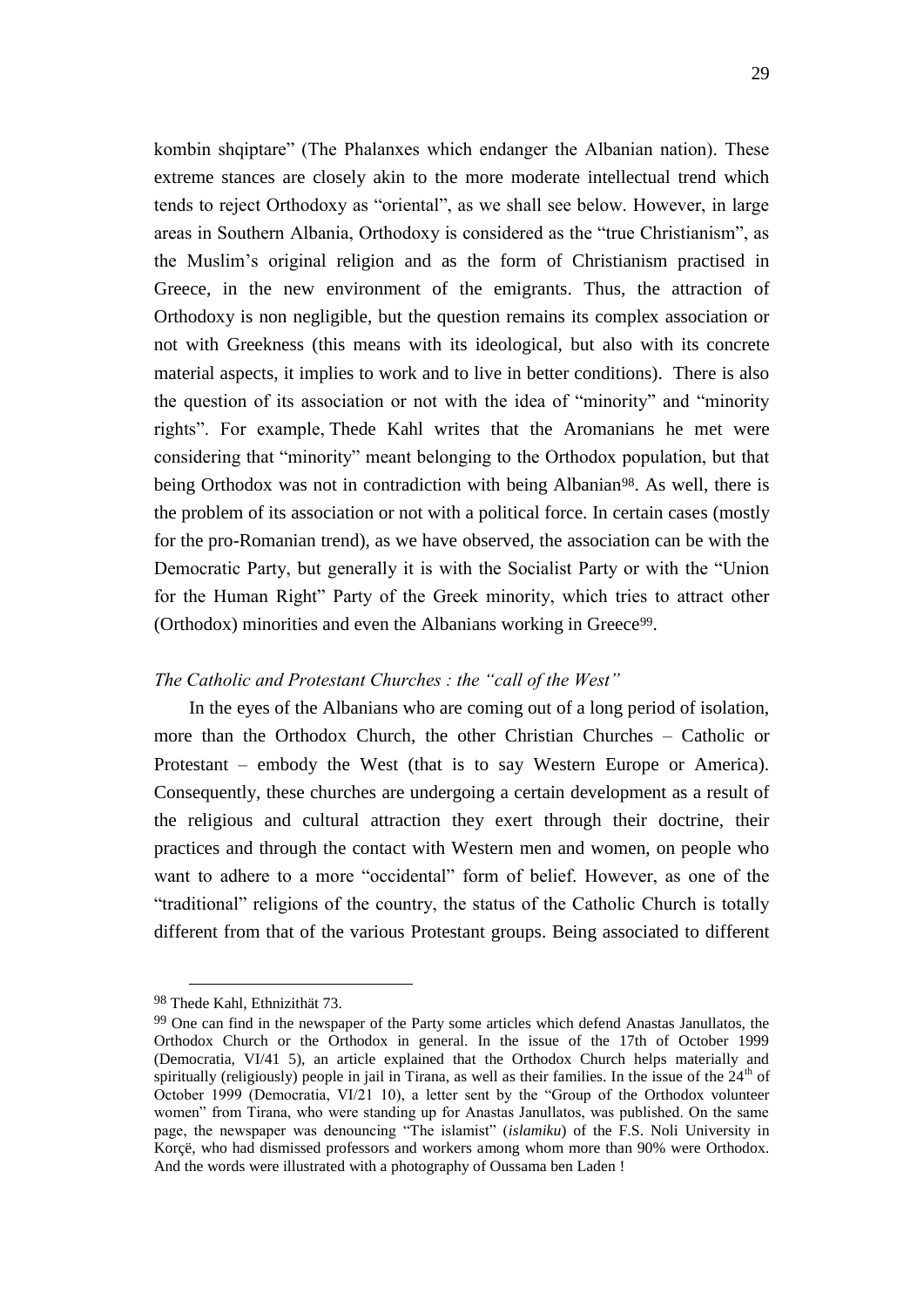models (European or American, Latin or Anglo-Saxons, etc.), Catholicism and Protestantism also embody the West in different ways.

The position of the Catholic community in Albania is somewhat particular. It is the smallest community (10% in 1942, probably more today) and it is concentrated in the north-western part of the country, especially in the city of Shkodër, in the capital, and in high mountains where the social structure is tribal. Like Sunni Muslims groups of the same areas, and even more than them, the Albanians Catholics were generally not well integrated into the communist State. Several factors contributed to their difficult insertion : their collaboration with the Italian fascist authorities between 1939 and 1943, their strong anti-Communism, Enver Hoxha"s obsessional hostility to their links with the Vatican and, in the mountainous regions, their resistance to the collectivization which was achieved only at the beginning of the 1970s. So the Catholic clergymen, many of whom were foreigners, were persecuted, the customary law (*kanun*) in use in the mountainous regions was fought against and greatly depreciated, and the Catholic community was politically under-represented.

With the advent of pluralism, the Catholic community naturally sided rather with the new political forces, and the Democratic Party of Sali Berisha used its anti-communism. Some Catholics of Shkodër founded a small party, the Christian Democratic Party (*Partia Demokristiane*), which was officially sanctioned although the political parties with religious or ethnic basis are normally banned. This formation is far from obtaining the votes of the Catholic Community, since, for example, it secured only about 1% of the national votes in the first round of the elections in 1997100. In order to counterbalance its weakness, the party often entered into electoral alliances with the Democratic party. In his strategy of opening towards Europe, Sali Berisha certainly instrumentalized Catholicism. He went on with the policy of reconciliation with the Vatican which had been already resumed in 1991 upon the re-establishment of diplomatic relations. Sali Berisha was received by the Pope, on the 9th of April 1992, only some days after his electoral victory. One year later, on the 25th of April 1993, the Pope came to Albania, accompanied by Mother Theresa.

Fortified by this dynamic and by the help from Italy and the Catholic émigrés" milieus of America, the Catholic Church quickly re-structured itself around Rrok Mirdita, the former pastor of an Albanian Catholic Church in New

<sup>100</sup> Shinasi A. Rama, Failed Transition, Elite Fragmentation and the Parliamentary Elections of June 29, 1997. In: The International Journal of Albanian Studies, I/1 (fall 1997) 82-125 (see 111).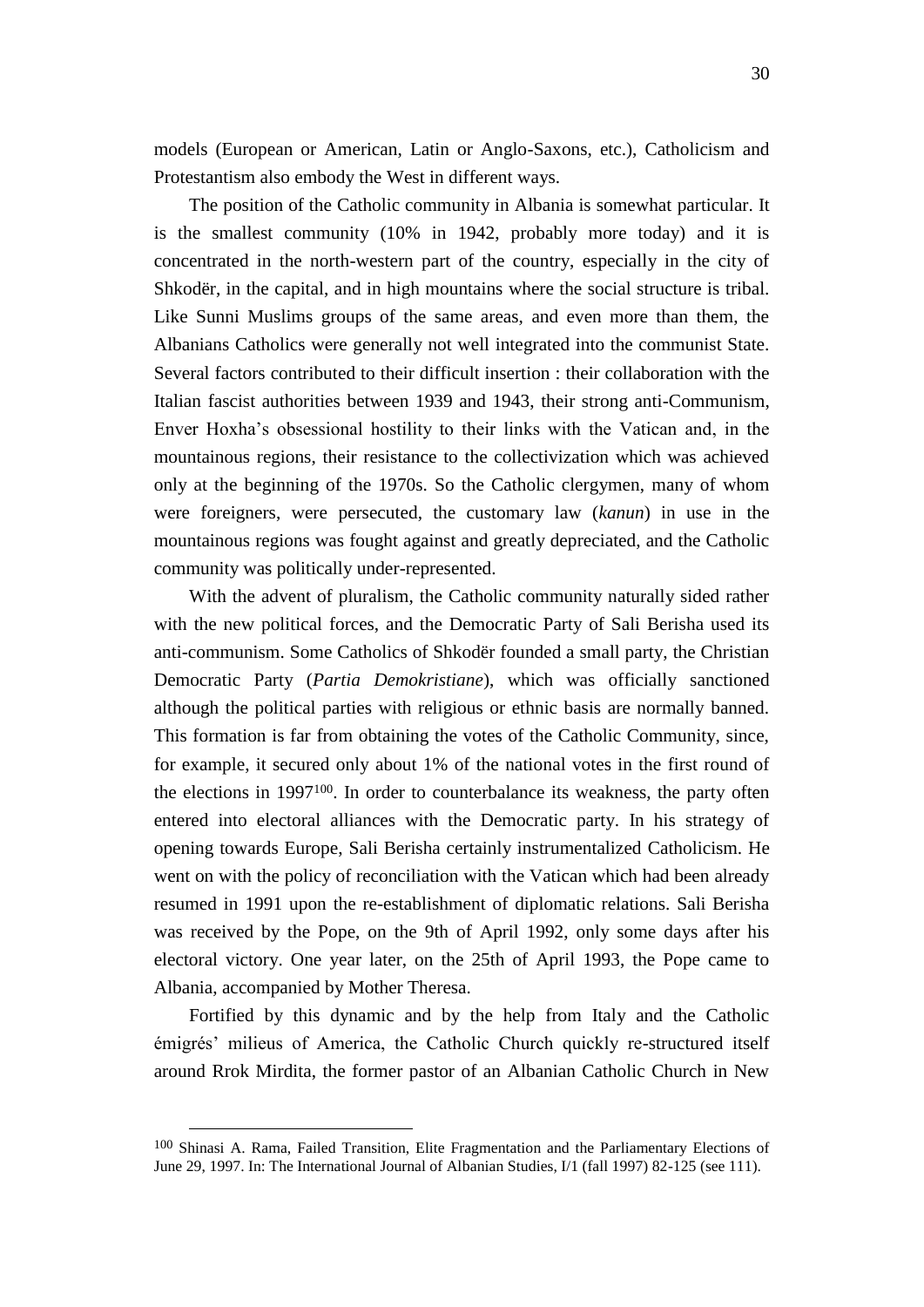York, who was appointed Archbishop of Tirana and Durrës<sup>101</sup>. The fact that the majority of clergymen are not Albanians does not seem to be a problem, in contrast to the situation of the Orthodox Church heade by a Greek citizen. It is true that some of Italian clerics are Italo-Albanians (*arbëresh*), but, as I could observe myself in Tirana, the Italian language is currently used and roughly translated in Catechism and other sessions. With the economical power represented by the humanitarian and educational actions conducted by Caritas and other Catholic groups, the Catholic Church entered a phase of proselytism in the 1990s. Even, missions were sent in the South of the country, and in Elbasan, Basilian monks (Catholics of Greek rite) have settled in order to guide a small community102.

All things considered, with the exception of the Christmas mass which attract many Albanians – be they Catholics or not –, Catholicism has a rather limited importance in the religious and political life of Albania. However, there is an important gap between the real numerical and political importance of Catholicism in Albania and its image. Catholicism enjoys a great prestige in the sphere of culture and in the identity construction. For example, the Catholic community is often presented as the main force in the historical development of Albanian nationalism, and this even by non Catholics. This does not really fit with the reality103, but in this way the Albanian nation acquires a more European (and sometimes Christian) dimension. Christianism, understood as Catholicsm, is promoted by an intellectual trend which rejects the Islam and presents Catholicism both as the original religion of the Albanians and as the only religion and culture which allow Albania"s integration into Europe. Ismail Kadare, who belongs to this trend despite his Muslim origin, wrote at the beginning of the  $1990's:$ 

"I was convinced that Albania would lean towards the Christians" religion, because it was linked with the culture, with the memory and with the nostalgia of the period before the Turks. Year after year, the Islamic faith, more belated, imported among the luggage of the Ottomans would be weaken (first in Albania, then in Kosovo). Whereas the Christian faith, or more exactly the Christian culture, would hold one"s own in the country. In that way, soon, from an evil (interdiction of religious practice in 1967) would rise a good. The

1

<sup>101</sup> The administration of the Catholic Church is divided in two dioceses - Shkodër, with four suffragan bishoprics, and Tirana-Durrës. There is also an "Apostolical Administration" for the South of the country (with six churches and twelve cures). See Peter Bartl, Albanien, 39.

<sup>102</sup> Le ali della farfala, 10. About the attempts to promote Uniatism in Albania during the Italian occupation, see Roberto Morrozo della Rocca, Nazione, 189-195.

 $103$  The works of Catholic writers from the North of the  $16<sup>th</sup>$ -18<sup>th</sup> centuries generally cited have nothing to do with the development of Albanian Nationalism, even if Albanian nationalists of the 19<sup>th</sup>-beginning of the 20<sup>th</sup> century considered them as proofs of an affirmation of the Albanian nation.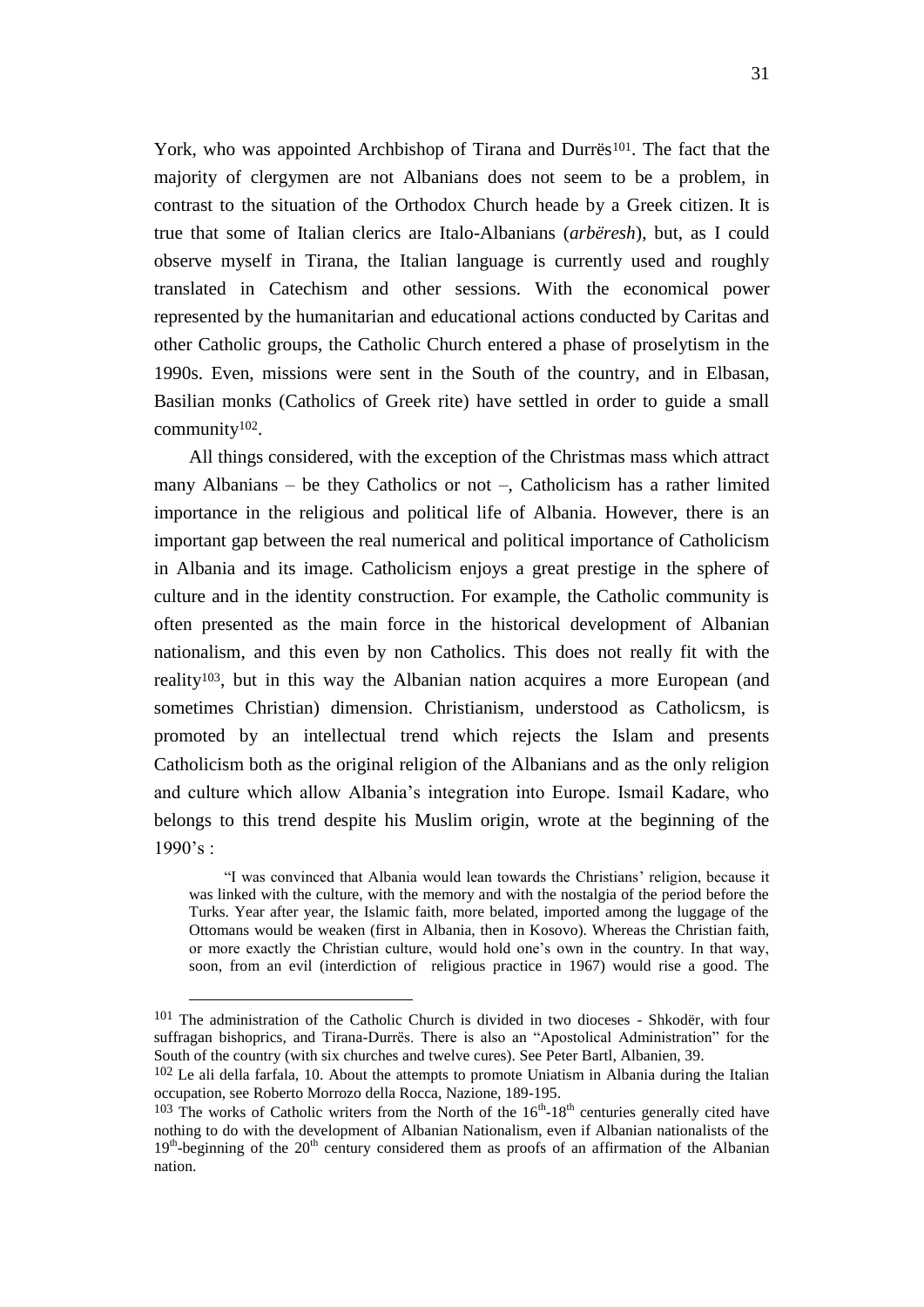Albanian nation would proceed to this great historical rectification, what would hasten its union with the mother continent : Europe  $\approx$  104.

Aurel Plasari, another intellectual, considers that the two mentalities – the Western and the Eastern mentalities – which, according to him, coexist in Albania since the scission of the Western Roman Empire and the Eastern Roman Empire, have reappeared in the country with the fall of Communism. In his book where he interprets the Albanian history according to this principle, he constantly associates Catholicism with the Western mentality, as well as with culture, nationalism, national unity, etc., and Islam and Orthodoxy with the Eastern mentality<sup>105</sup>.

In a way, one of the facets of Berisha"s (foreign) policy was closely akin to this trend. He allowed the construction of a Catholic Cathedral in the very centre of Tirana, whereas no authorization was given for the construction of an Orthodox Cathedral, nor for a mosque<sup>106</sup>. His speech, pronounced at the occasion of the Pope"s visit to Albania, was very explicit : "Your visit, holy father, represents great moral and political support for Albania in its efforts to be integrated into Europe and to endure the sacrifices necessary for the building of a different future"<sup>107</sup>.

The case of the Protestant and other proselyte groups coming from the West is different. They are not considered as professing "traditional religions" and their influence does not interfere with the internal political national game. The presence of Protestant missionaries and believers in Albania is not new. The Protestant community had a few hundreds of people at the beginning of the 1940s. It means that the ambition of the Protestant missionaries to convert all the Albanian population, as expressed at the beginning of the  $20<sup>th</sup>$  century, was far for being achieved. After the collapse of the Communist regime, missionaries came back, exercising this time a real attraction and proselytizing on a large scale with, it seems, a greater success than before the Second World War.

<sup>104</sup> I. Kadare, *Printemps albanais. Chronique, lettres, réflexions*, Paris, Fayard, 1991, p. 50-51. These are the words that Ismail Kadare would have told to Ramiz Alia, President of the Republic of Albania, in the autumn of 1990, before leaving the country. About the polemic triggered off by these words, see Nathalie Clayer, "The issue of the conversion to Islam in the restructuring of Albanian politics and identities" (to be published in the proceedings of the sympozium "The Ottoman legacy in the reshaping of politics and identities in the Balkan societies" (Istanbul, 16-17 June 2000).

<sup>105</sup> Aurel Plasari, Vija e Theodosit [The line of Theodosius] (Tiranë 1992).

<sup>106</sup> The authorizations were given to the Orthodox Community and to the Islamic Community at the beginning of 2001, by the Socialist Prime Minister Ilir Meta.

<sup>107</sup> Cited by Miranda Vickers and James Pettifer, From Anarchy to a Balkan Identity. Albania (London 1997) 110.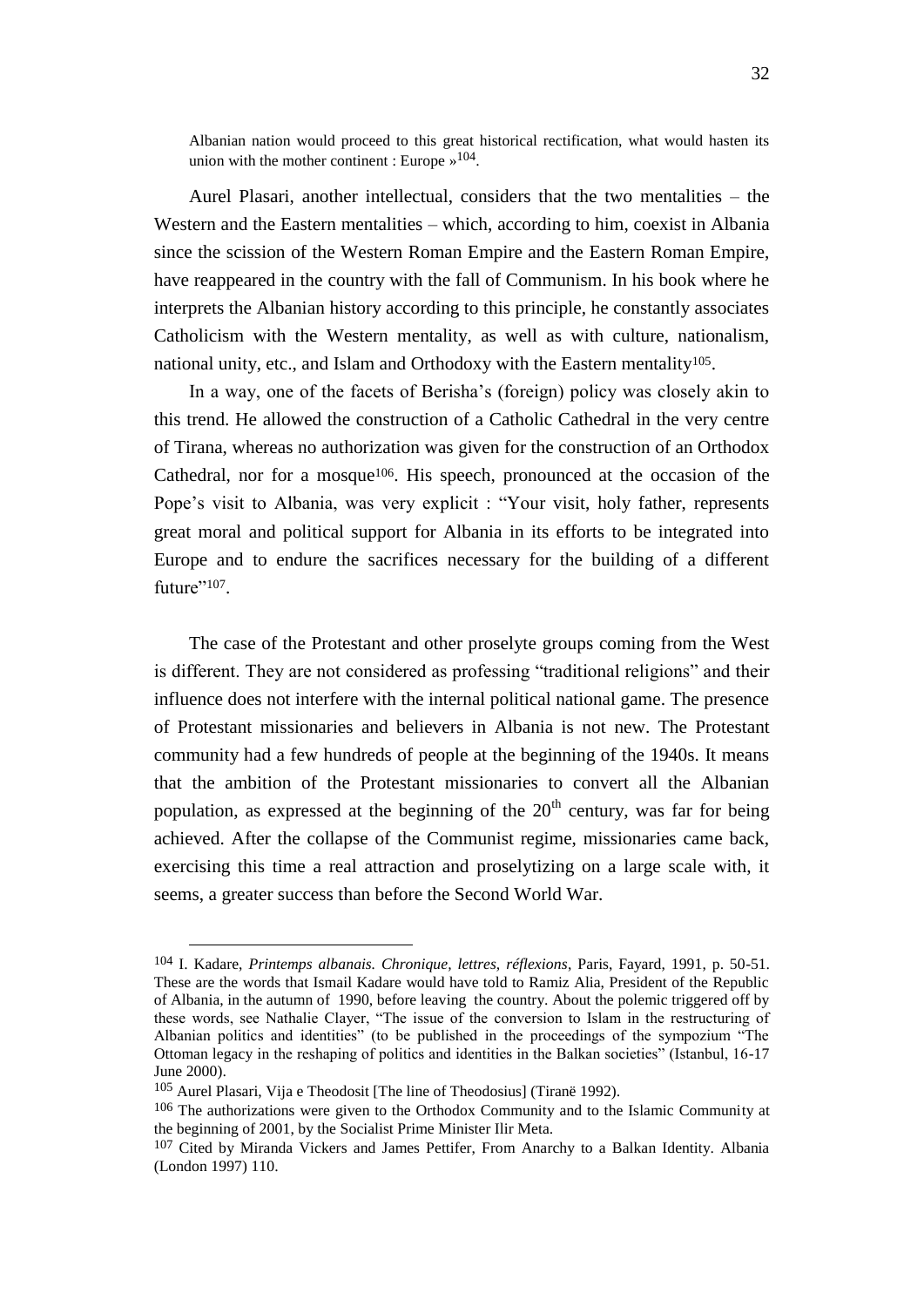When the first Western missionaries arrived in Albania at the beginning of the 1990s they were welcomed as missionaries, but above all as Westerners, as "emissaries" of the free Western world. They embodied the American or the European model, even if the missionaries themselves did not completely adhere to these models<sup>108</sup>. With them, it was possible to practice English, to hear songs and music, and eventually to get jobs. With time, Protestant churches came to be places of choice, for example, for marriages. This fashion is generally a way to express both an economic success and an integration into the Western culture as it is assimilated from the American television series<sup>109</sup>. However, beyond the cultural attraction and the fashions, the Protestants knew how to present their dogmas and practices in a favourable light against traditional forms of Christianity in Albania. All the converts will repeat for example that Catholicism and Orthodoxy contain too many dogmas and idolatry, that it is stupid to kiss the icons and the hand of the priests, thereby showing that they made a well thought-out choice, for a religion in phase with the present and the future.

The success of the Protestant groups is also due to their important presence, to their organization and to their intense activity. According to Linford Stutzman, in 1994, there were about sixty-five groups, with more than 300 long-term missionaries, and approximately a hundred other evangelical missionaries. The different groups created an umbrella organization under the name "Albanian Encouragement Project" (AEP). In order to gain a foothold and a legitimacy in the country, they published a book on Gjerasim Qiriazi, one of the first Albanian Protestant missionaries of the end of the nineteenth century, and they formed in 1992 the "Albanian Evangelical Alliance" (*Vëllazëria Ungjillore e Shqipërisë*, VUSh). One of the main tools they use is the "Jesus Film", shown in every towns and villages, and at the television. As other religious groups, Evangelicals are involved in numerous educational projects. Mormons are also involved in economical projects. As for the Jehova"s Witnesses, they seem to be more aggressive in their from door to door propaganda.

Generally, the main target of Protestant proselytism are the young people. Shortly after the beginning of the political changes, for example, the international organization Campus Crusade for Christ (CCC) sent a team to the University of Tirana, where it founded the "*Instituti Jeta e Re*" (Institute The New Life) and

<sup>108</sup> See Linford Stutzman, To win the hearts and minds : evangelical mission activity in Albania as a global culture war. In: Journal of Ecumenical Studies, 33/1 (Winter 1996) 44-58.

<sup>109</sup> Shekulli, 14/9/2001. In fact, it is also fashionable to marry in other churches, but it is less expensive in the Protestant Church.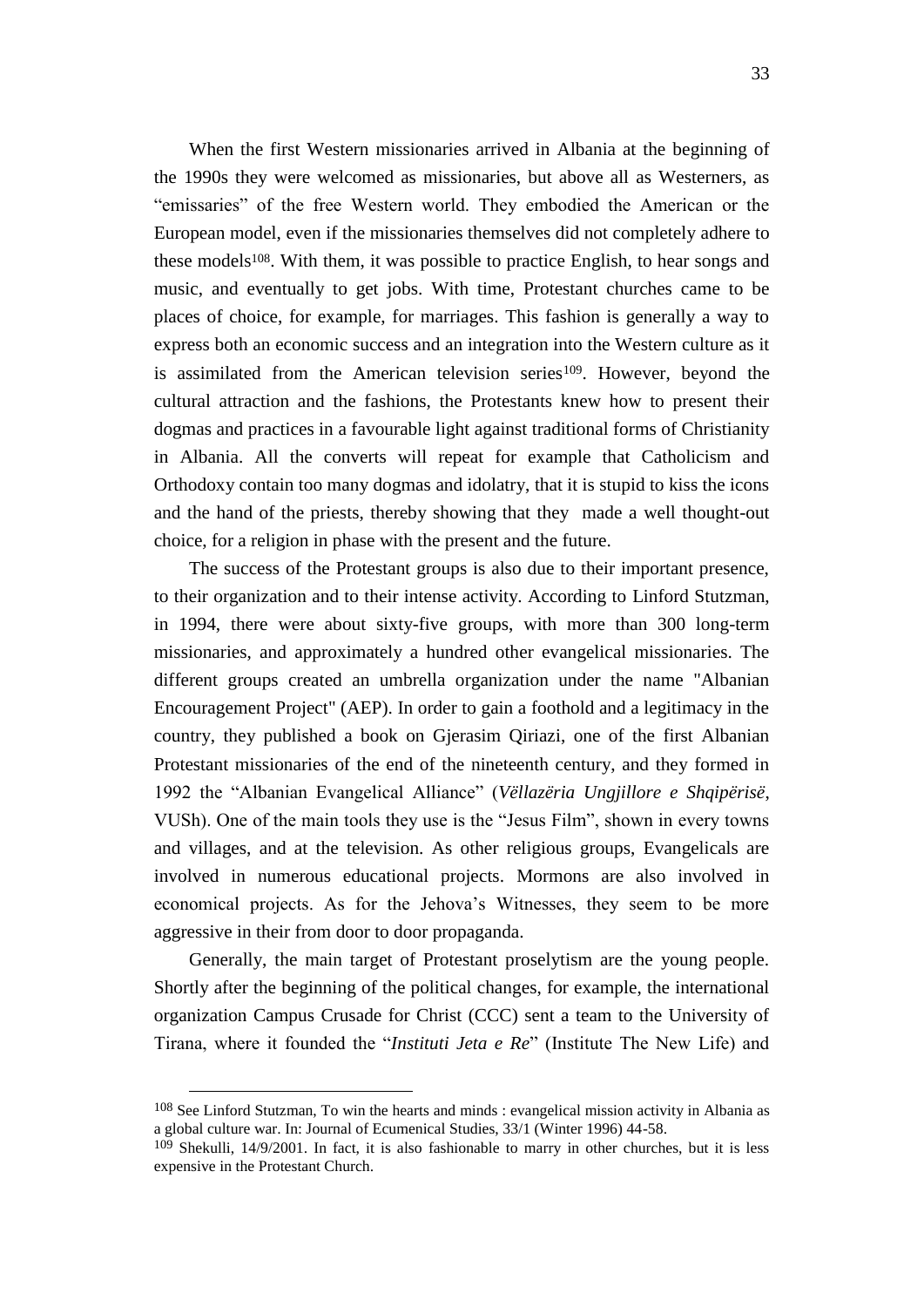organized Bible hours in the dormitories. In a second step, the target was the rural population. In 1994, a common project named "Albania Evangelical Rural Outreach" (AERO) with the aim to show in summer the "Jesus film" in all possible villages and to create there Bible-circles.

Among the population, the Muslims arouse a particular interest, because they form a majority, but also because they are not considered as "strong Muslims". The Jehova"s Witnesses distribute booklets with quotations from the Koran. Evangelists seem to have made of the Bektashis a special target, as "Muslims who are not entirely Muslims". In a booklet entitled "The Bektashis and the Christ", it is written :

"We wrote above that Albanians who were true believers in God and who searched for an spiritual experience of him, often were members of the Bektashis. You, reader, if you are searching for God with sincerity, don"t look for him where he is not to be found, but search for him in his Son, Lord Jesus Christ ; and God promised that you will find the eternal life."110

In the same spirit as the idea expressed a century ago by the reverend Telford Erikson that Albania can be "the key to the Muslim world", one of the obvious objectives of the Protestants was to form Albanian missionaries of Muslim origin in order to use them later not only to evangelize the rest of Albania, but also other Muslim countries. Several dozens of such Albanian missionaries were trained, and since 1996, some of them are said to be active in Turkey, Lebanon and since 1999 in Kosovo (in particular at the Prishtina University).

However, the competition with other Christian Churches is also taken into consideration, as the arguments put forward by the new converts show. This is also particularly true when the proselytism appeared among the Albanian emigrants. For example, in an issue of its newspaper edited in Albanian, the Free Church of the Pentecostal Apostles of Greece emphasizes the true Christianity it represents itself, the compatibility of Christianity with science and the life of people who became disciples<sup>111</sup>.

#### *Eleonora's Holy Mission : an "Albanian elaboration" influenced by the West*

The Western influence in the religious field is not to be observed only in the settlement of Protestant organizations. For example, among the new religious groups which emerged during the 1990"s on the Albanian soil, one is particularly interesting because it is, in a way, a "local product" with Albanian roots, but

 $110$  Bektashinjtë edhe Krishti [The Bektashis and the Christ] (= Albanian Evangelical Mission, Penybryn) 6.

<sup>111</sup> Krishtërizmi [Christianism] 191, 4.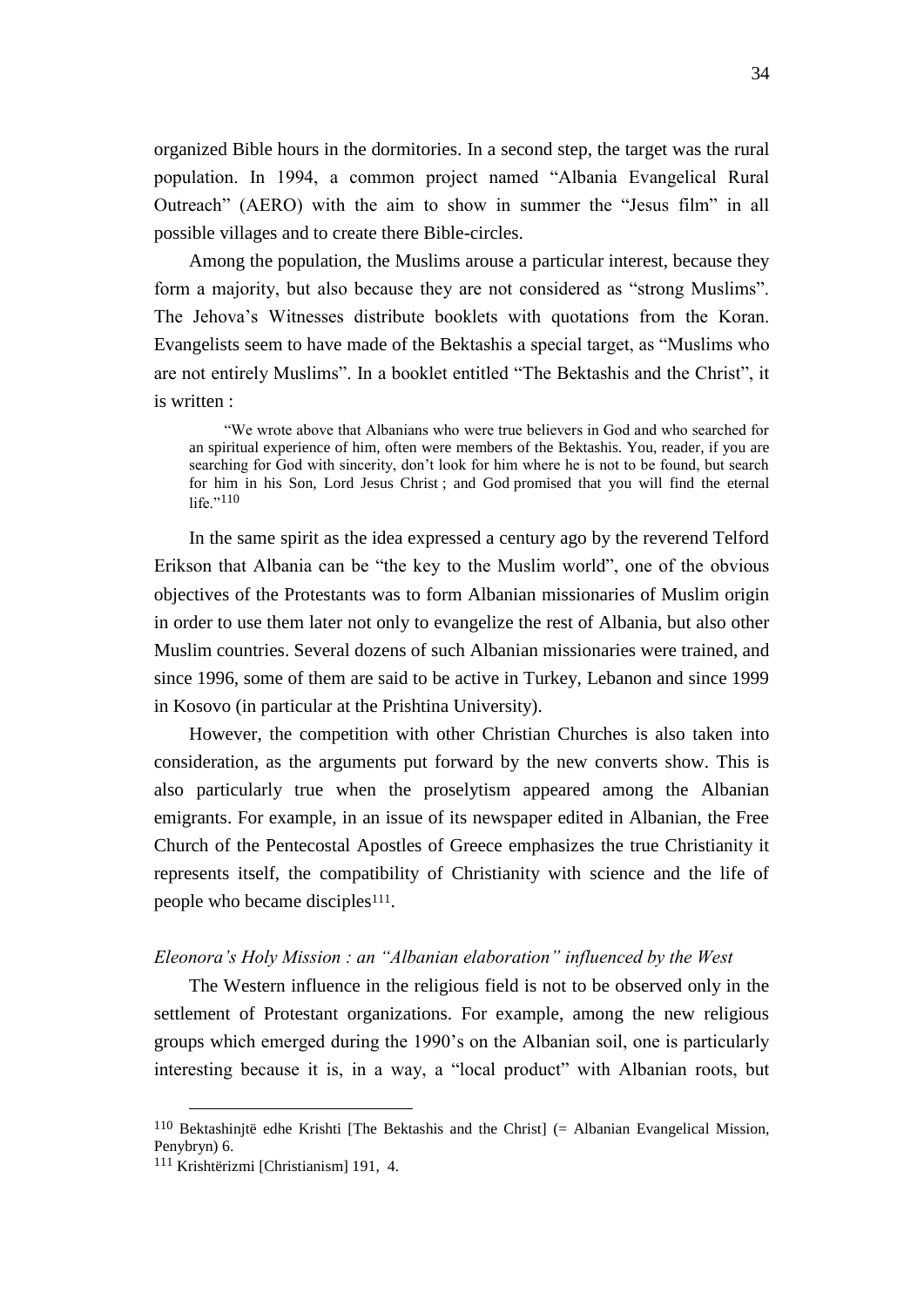certainly is also influenced by Western trends. It was founded by a woman named Eleonora Bregu who began to be famous already at the end of the 1980"s for her thaumaturgical powers<sup>112</sup>. She claims to be since 1987 regularly in spiritual contact with the soul of a Bektashi saint, Abdyl Baba Qesaraka who lived around 1800, and to be the transmission channel for his messages and powers. Thus, at the beginning of the 1990s, she was acting as a kind of Bektashi mediator<sup>113</sup>, healing a lot of people coming to her. However, since she could not (and maybe also because she did not want to) integrate into the Bektashi network, she has progressively formed a particular group with a special doctrine and a special ritual, inspired by energy, meditation and cosmos theories, which resembles more a Western sect, more than a Muslim mystical brotherhood,114. Despite some references to Hadji Bektash Veli, the "founder" of the Bektashi order of dervishes<sup>115</sup>, and some elements of ritual practices inspired by Bektashism, Eleonora"s elaboration now is far from Bektashism. She claims to offer an "integral culture, synthesizing science, spirituality, philosophy and art"116, giving to her mission, at the same time, a popular and an elitist character.

Her success seems to be non negligible. She built one centre in the outskirts of the capital and two filial centres in Southeast Albania, in her native region Kolonjë and in Devoll. As all the religious leaders, she largely exaggerates the weight of her influence. She claims to have more than one million followers in Albania and abroad (in Greece, Italy and in the U.S.A., so probably among the Albanians émigrés). What is certain is that, among her disciples or sympathizers, there are intellectuals and personalities, like the professor Kudret Çela, former Minister of Justice. That gave her, for example, the possibility to escape the consequence of a law suit for usurpation of lands. Besides, she pretends to play a role on the Albanian political and social scene. She would have minimized the

-

<sup>112</sup> Born in 1953 in the region of Kolonjë (South of Korçë), she was a worker in Tirana"s textile Kombinat.

<sup>113</sup> She was dressed with a special costume, being reminiscent of that of Bektashi babas, with a kind of *tadj* (specific head-dress), a *teslim tash* (twelve corner stone, symbolizing the twelve imams), the green and white colours, etc. See Misioni Shenjtëror Eleonorë. Zonja e shpirtit në veprimtarinë Misionare [The Holy Mission Eleonora. The Lady of Soul in her missionary activity] (Tiranë, without date) 28-29.

<sup>114</sup> Her Mission was registered as a religious-charity association in 1994, under the name « Vakëfi i Shenjtë i Lidhjes Hyjnore" (Holy Fondation of the divine link), but was renamed "Misioni Shenjtëror Eleonorë" (Holy Mission Eleonora). In 1997, Eleonora Bregu published a first book entitled "Njeriu përballë Qenies" (The human being facing the existence). In 2000, the Mission edited some issues of a newpaper called *Zëri i Kosmosit* (The Voice of the Cosmos) and a second book of Eleonara came out under the title "Kosmosi dhe ne" (The Cosmos and us).

<sup>115</sup> Zëri i Kosmosit 2, 7

<sup>116</sup> Misioni Shenjtëror , 14.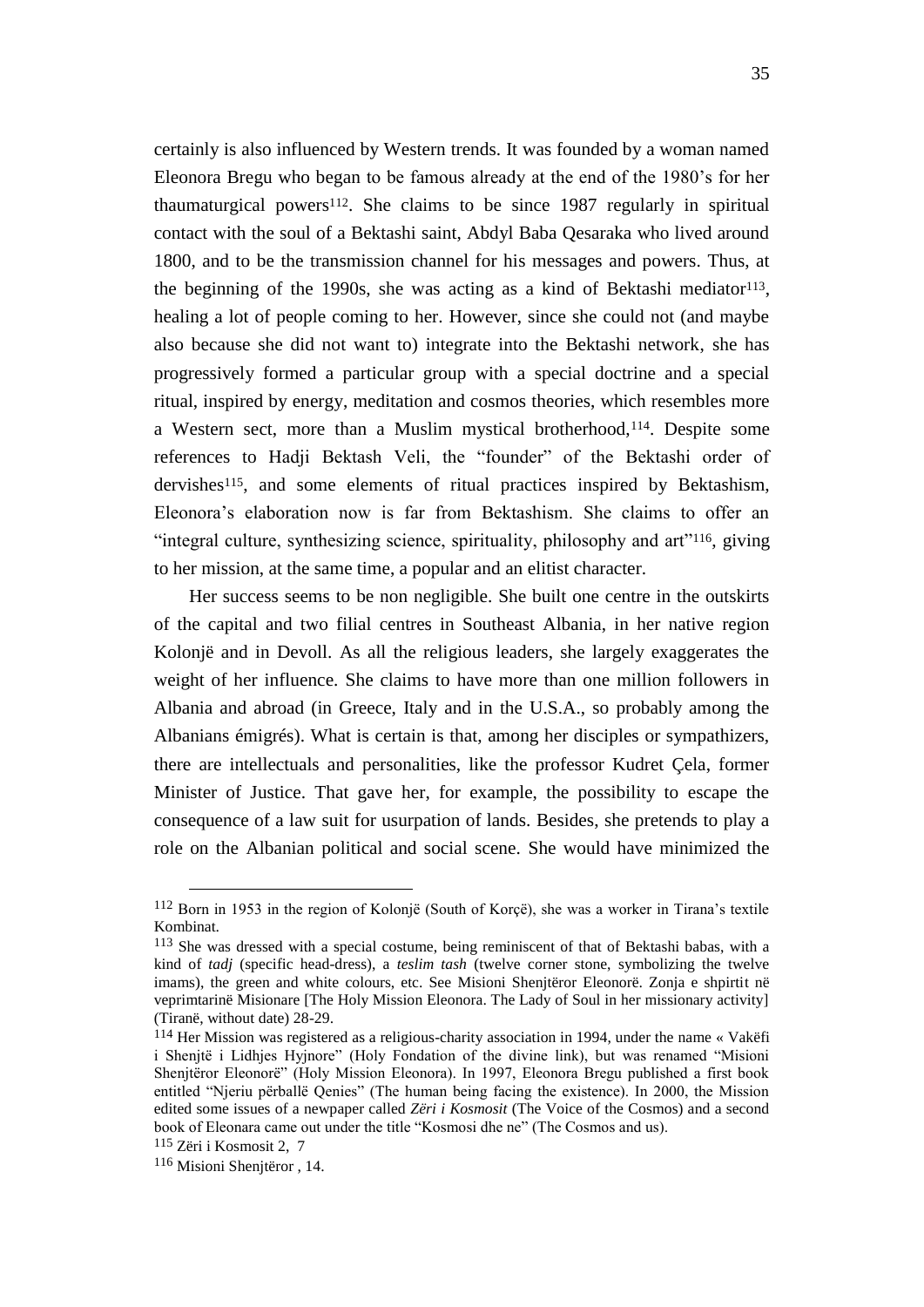number of killings during the troubles which broke out in Albania in 1990, 1997 and 1998, and she claims that, with her Mission, the country will be integrated into Europe in 13 years and 6 months, whereas without it, it would have taken 78 years and 2 months<sup>117</sup> !

#### **Conclusion**

Between 1942 (date of the last census taking into account the denominational belonging) or 1967 (date of religion's banning) and 2001, the geographical distribution of the religious communities in Albania has strongly changed. The reasons are first demographic : groups of population, mainly from Southern Albania, came to urban settlements of central Albania in favour of the institution of the Communist regime ; during the 1970s and 1980s, Northern Catholic and Sunni Muslim areas have certainly experienced a higher growth rate than Southern Orthodox areas. Since 1990, there were very important population movements, from rural and mountain areas towards the cities (especially in central Albania, i.e. Tirana and Durrës), and from Albania towards Greece, Italy and many other countries. Secondly, also since this date, as we have seen, new religious trends developed and changed the Albanian religious scene. Different types of actors – local, national and international – are participating in the building of the religious life. And the new religious dynamics result from practice of collaboration, exploitation and competition by all of them. The influence of external actors is certainly important. Nevertheless, the new scene is rather the product of what the local and national entrepreneurs are making of the external offer.

The place of religion in the society has also strongly evolved, first with the secularization, the promotion of atheism, and the individualization of the belief, consequences of the Communist policy, and then with the upheavals of the 1990s. Today in Albania, the religion is both marginal and central, and different ways of living religion are now closely coexisting, as the case of the young woman, secretary of a Protestant Church, I met in Tirana in June 2001, shows. According to her own explanations, she is of Muslim origin, half from Tirana, half from Shkodër . Her conversion (which she probably does not feel as a "conversion") was, as she asserts, a deliberate choice after due reflexion. When I asked her how her adherence to Protestantism was considered in her family, she answered that her parents, who are not fervent worshippers at all, say that "it is all the same thing" : "there is only one God". On the contrary, she believes that religions show

<sup>117</sup> *Ibid*., 14-15.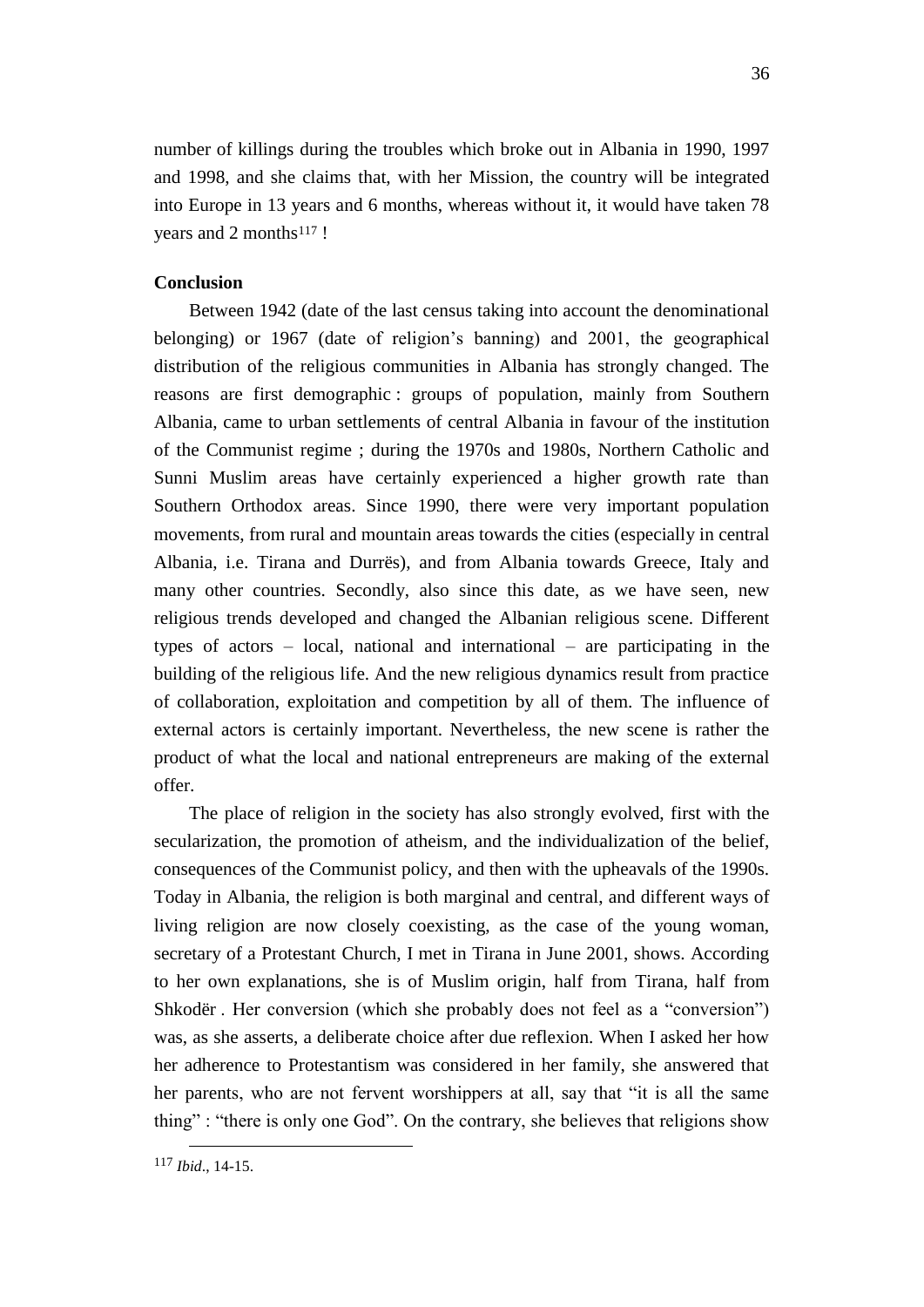their differencies through their doctrines. One of her uncles, who was a student in Italy when he joined the Partisans during WWII tries to explain to her that to believe in God is stupid, while other relatives in Shkodër think that she "betrayed" by leaving the "Muslim community".

The religious "competition" which involve the individuals and the society is closely linked with political and social changes in the country and abroad where the Albanians form now important colonies of emigrants. This is another reason why it is extremely difficult to draw exactly the present religious map of the country. As I have shown, Islam – especially Sunni Islam – seems to be on the defensive, while Christianity in its various forms – Catholicism, Protestantism and even Orthodoxy – gained a superior social status and now appears to appeal to some Albanians in their quest for "Western values" (or for work). However, it is difficult to say if the equilibrium between Islam and Christianity will drastically change, and to what extent the disinterest for religion will persist for a fringe of the population. Already after ten years of activity, the rush of the Evangelicals or of the Bahais seems to have slow down. The Catholic Church does not register so many baptisms. On the other hand, Islam can be a marker of alterity of different segments of population vis-à-vis the countries of émigration or vis-à-vis other segments of population in Albania itself. The weight of Islam also grew in importance with the opening the country towards the neighbouring regions where Albanians, mostly Muslims, are living (Kosovo, Macedonia and Montenegro),.

As a collective belonging, religion is often used in the political field, through relationships or discourses, as it has been brought to the fore in the previous pages. The political changes have shown that the "right-wing" circles more than the other generally instrumentalize Islam and do not want to consider Bektashism as a separate entity, while the "left-wing" circles use Orthodoxy to a greater extent and are in favour of the promotion of Bektashism as the basis of a separate community, as well as a form of nationalism. Catholic circles are closer to "rightwing" milieus, but they can be instrumentalized by more important groups in their relationship with the West. This does not mean, of course, that religious communities are politically homogeneous, and often these instrumentalizations are parallel to uses of regional belonging (small regions against small regions, or North against South).

It is in this context that the denouncement of fundamentalism ("Islamic" and "Orthodox") appeared in the internal political fight. However, vis-à-vis the outside world, "fundamentalism" is said to have nothing to do with the Albanians for whom this phenomenon, if it really exists, was imported by foreigners, since